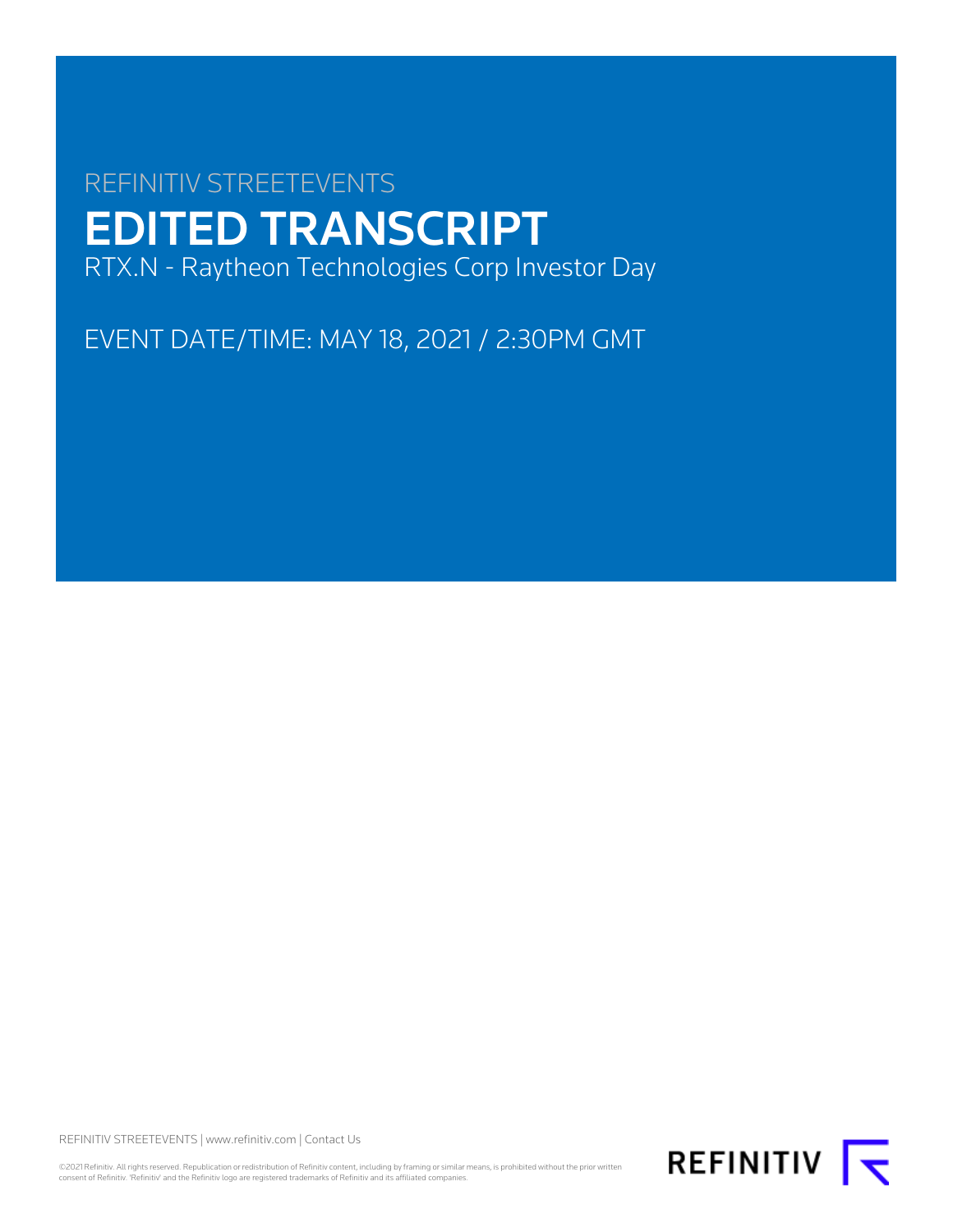### **CORPORATE PARTICIPANTS**

**[Christopher T. Calio](#page-29-0)** Raytheon Technologies Corporation - President of Pratt & Whitney **[Gregory J. Hayes](#page-2-0)** Raytheon Technologies Corporation - CEO **[Jennifer Reed](#page-1-0)** Raytheon Technologies Corporation - Vice President of Investor Relations **[Michael R. Dumais](#page-20-0)** Raytheon Technologies Corporation - Executive VP & Chief Transformation Officer **[Neil G. Mitchill](#page-37-0)** Raytheon Technologies Corporation - CFO **[Roy A. Azevedo](#page-13-0)** Raytheon Technologies Corporation - President of Raytheon Intelligence & Space **[Stephen J. Timm](#page-5-0)** Raytheon Technologies Corporation - President of Collins Aerospace **[Wesley D. Kremer](#page-22-0)** Raytheon Technologies Corporation - President of Raytheon Missiles and Defense

### **CONFERENCE CALL PARTICIPANTS**

**[Cai von Rumohr](#page-17-0)** Cowen and Company, LLC, Research Division - MD & Senior Research Analyst **[Carter Copeland](#page-9-0)** Melius Research LLC - Founding Partner, President and Research Analyst of Aerospace and Defense **[David Egon Strauss](#page-10-0)** Barclays Bank PLC, Research Division - Research Analyst **[Douglas Stuart Harned](#page-18-0)** Sanford C. Bernstein & Co., LLC., Research Division - SVP and Senior Analyst **[George D. Shapiro](#page-17-1)** Shapiro Research - CEO and Managing Partner **[Kristine Tan Liwag](#page-19-0)** Morgan Stanley, Research Division - Equity Analyst **[Matthew Carl Akers](#page-36-0)** Wells Fargo Securities, LLC, Research Division - Senior Equity Analyst **[Michael James Maugeri](#page-16-0)** Wolfe Research, LLC - Analyst **[Myles Alexander Walton](#page-27-0)** UBS Investment Bank, Research Division - MD & Senior Analyst **[Noah Poponak](#page-11-0)** Goldman Sachs Group, Inc., Research Division - Equity Analyst **[Peter J. Arment](#page-11-1)** Robert W. Baird & Co. Incorporated, Research Division - Senior Research Analyst **[Ronald Jay Epstein](#page-12-0)** BofA Securities, Research Division - Industry Analyst **[Seth Michael Seifman](#page-27-1)** JPMorgan Chase & Co, Research Division - Senior Equity Research Analyst

# **PRESENTATION**

#### <span id="page-1-0"></span>**Unidentified Company Representative**

Ladies and gentlemen, please welcome Raytheon Technologies Vice President of Investor Relations, Jennifer Reed.

#### **Jennifer Reed** - Raytheon Technologies Corporation - Vice President of Investor Relations

Good morning, everyone. It's my pleasure to welcome you here, Raytheon Technologies 2021 Investor Day, being first held here at Raytheon Technologies Research Center and streaming live on the Internet. I'm excited for all of you to join us today, both in person and virtually.

Please note, during the Q&A, we'll be taking questions here in person as well as online. For those here in person, if you could please raise your hand during Q&A, we'll bring you a mic so that you can ask a question. And please make sure you say your name as well as your company. For those on the webcast, questions will be submitted through the online chat function at the bottom left of your screen.

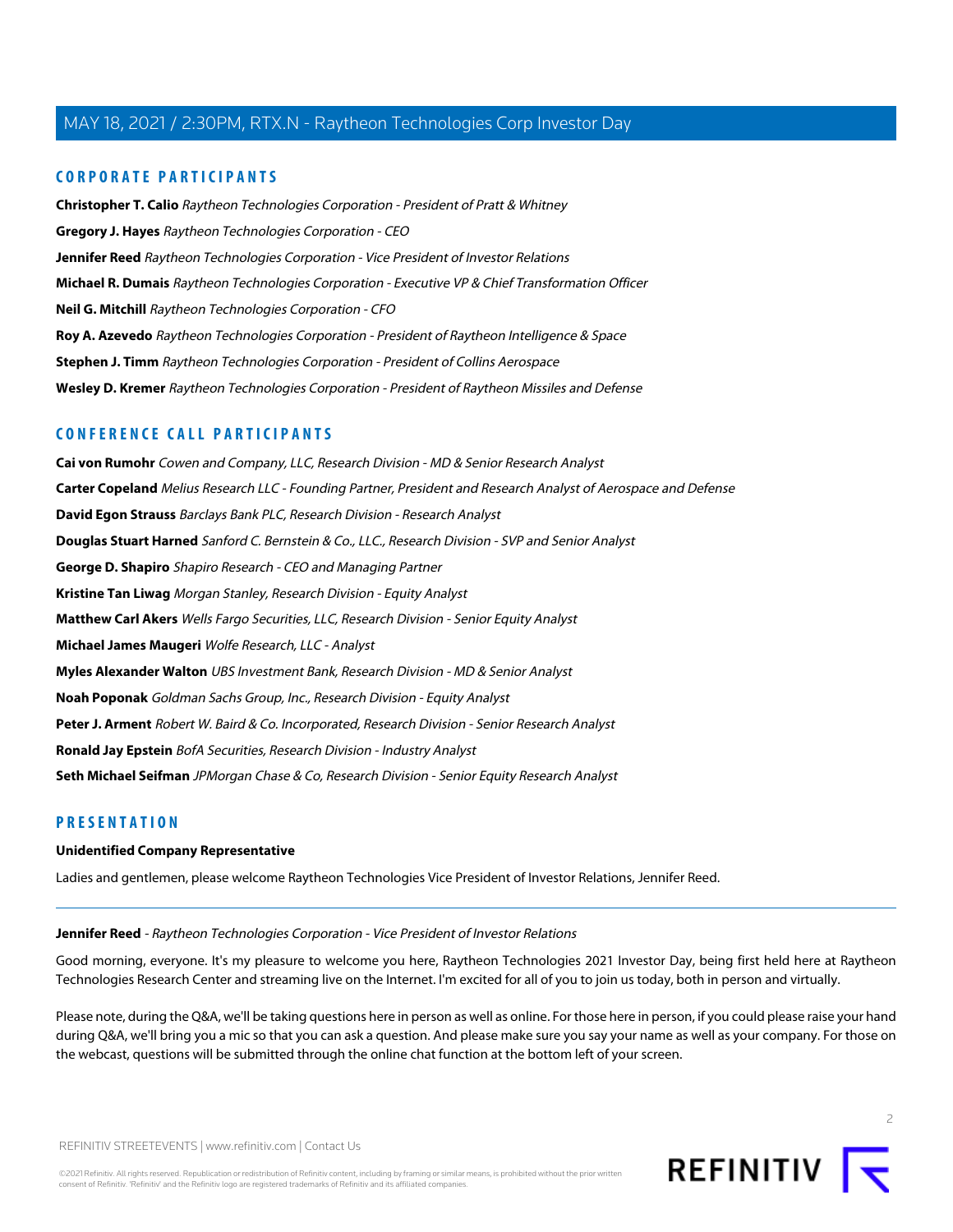I would first like to remind you, today's presentation may contain forward-looking statements such as comments on future plans, objectives and expected performance. These are subject to risks and uncertainties that could cause our actual actions or results to differ greatly. You should consult our SEC filings for a description of those risks and uncertainties.

Now with that, I am excited to kick off the 2021 Raytheon Technologies Investors Day.

(presentation)

### **Unidentified Company Representative**

<span id="page-2-0"></span>And now, please welcome Raytheon Technologies' Chief Executive Officer, Greg Hayes.

### **Gregory J. Hayes** - Raytheon Technologies Corporation - CEO

Thank you, [David]. Good morning, everyone. It is so nice to be here today in front of a live audience. I also recognize we're streaming this live. So for those of you that couldn't join us, welcome as well. This is the Raytheon Technologies Research Center. This research center was actually founded in 1929 to solve the emerging aerospace industry's most difficult challenges. The mission remains the same in 2021. And it's interesting that we have about 300 employees here, engineers and scientists. Over 70% or about 70% of them are actually PhDs. Across the entire enterprise over 2,000 PhDs, again working to solve some of the most difficult technical challenges that we face.

So the portfolio transformation that we've been talking about for the last 6 years, I would tell you, is essentially complete, and thank goodness for that. What I want talked about today, which you're going to hear about today, though, is the operational transformation of Raytheon is really just beginning. And that is the opportunity that we have in front of us over these next few years. It's going to be a transformation that's going to be focused on technology and innovation, transformation that's going to drive our margins higher and drive top line higher.

So I probably should have grabbed one of these things. I'm a little out of practice from Zoom too much.

So today's agenda, you're going to hear from each of the business unit's presidents, starting out with Steve Timm, followed by Roy. You get a chance to ask each of them questions at the end of their presentation. We'll take a short break for lunch. Then Mike Dumais is going to come up and talk about transformation, what's going on across the enterprise, followed by Wes and Chris, again covering their businesses. And then finally, Neil is going to come up and go through the financials, and then Neil and I will come back at the end and take Q&A from the group as well as from those listening from home.

I would just point out each of these businesses, if you think about it, Raytheon Technologies' 4 industry-leading businesses, each with revenue of more than \$15 billion each, again a leader in their marketplace, whether it's avionics or aircraft systems, which Mr. Timm leads; whether it's Pratt & Whitney and propulsion, Chris' business; space-based and intelligence solution, Wes' business; or next-generation radars and effectors, I'm not sure of that effectors things, but missiles mostly, but we'd like to use effectors. It sounds nicer. Regardless 4 very large businesses, all of whom would be a top 10 A&D business on their own with more than \$15 billion of revenue.

If you think about it, \$65 billion in pro forma revenue this past year, more growth to come; \$150 billion of backlog; a portfolio of over 46,000 patents and 60,000 engineers and scientists.

We also, of course, have a very strong balance sheet and a well-balanced sales mix. And you can see, 38% of our business is international; 62%, domestic; and 35% commercial; 65%, defense. Now in '19, that would have been 55%, defense; 45%, commercial. It will get back there over time, but it will be a while.

So we're confident in the future of the business, really because of the resiliency of the markets in which we operate. And you can see here, this is what we believe to be the trajectory of defense spending, both in the U.S. as well as internationally, in the markets that we operate in the coming



REFINITIV STREETEVENTS | [www.refinitiv.com](https://www.refinitiv.com/) | [Contact Us](https://www.refinitiv.com/en/contact-us)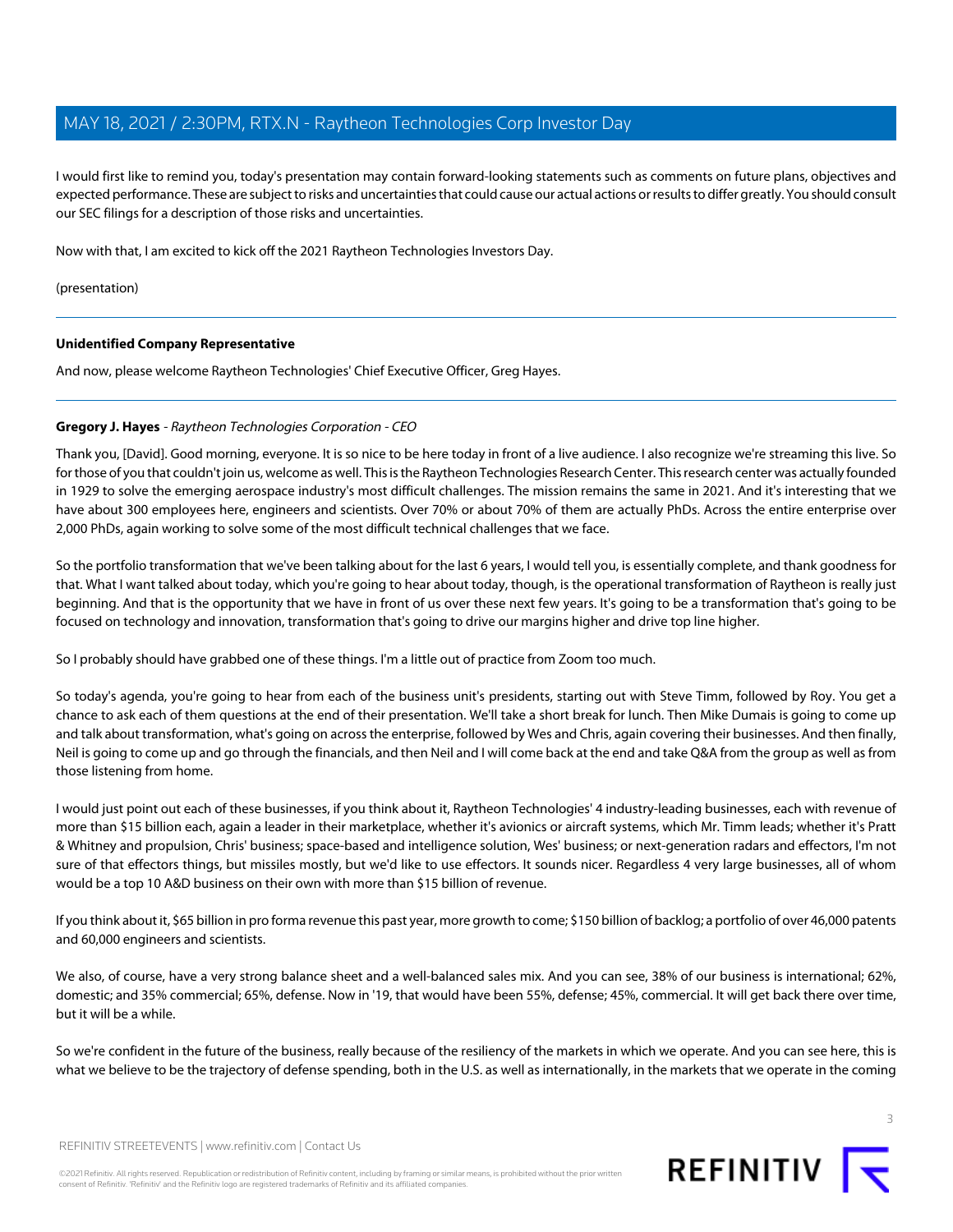5 years. And what you can see, of course, is slow but steady growth. We do not anticipate a drop in U.S. Defense spending. We don't anticipate a spike in U.S. spending either. What we hope to see, though, is slow, steady growth. But where we do see the spending and we see the opportunities is in the markets where we have a competitive advantage, whether it's in space-based systems, whether it's in joint command, control, sensing systems and propulsion. We think we're in the right markets. And again, we will see growth, but it will be relatively slow.

Of course, where the real growth is going to come, it's the recovery on the commercial side. I think this morning, we saw -- or I guess it was yesterday roughly 1.85 million people across the TSA turnstiles yesterday. That's back to about 70% of where we were in 2019, so getting back. Internationally, of course, markets are still very, very depressed. We hope to see a recovery in international markets, but probably not until the end of '23 are we going to get back to 2019 levels.

The good news is once we get back to that 2019 level, we still expect commercial air traffic to grow at about a 5% CAGR annually thereafter as it did pre-pandemic. So the markets, they are resilient. They continue to grow. And the opportunity for us, of course, is to drive innovation across those markets. We invest about \$8 billion a year in research and development: \$3 billion of our money, \$5 billion of our customers' money. We also spend roughly \$3 billion on capital.

Our 4 key areas of focus: secure and connected ecosystems, right? Aerospace modernization; connected commercial operations; the connected battle space, which we'll talk about; cyber services. You can see all these. Autonomy and artificial intelligence: unmanned aircraft systems, machine learning; power and propulsion: next-gen, more sustainable aircraft, air mobility; precision sensing and effects: space-based intelligence, surveillance, reconnaissance, missiles and defense, directed energy and more. You can see from space to the air to land and undersea, we offer solutions across all domains and all markets.

Bringing these technologies together was, of course, the rationale for the merger. Over the last year, we have identified roughly \$10 billion of revenue synergy opportunities over 300 separate projects. To date, over the last year, we've gotten about \$150 million of that. What I would tell you is there is more to come beyond that \$10 billion.

The team works across the enterprise to identify these solutions. Some of the current examples are, of course, the FAA Enterprise Network Services, the FENS system, combining what Roy does with what Steve does on the comms side. There are some opportunities in integrated solutions, Future Vertical Lift, right? Each one of our businesses, all 4 of them have opportunities there, and we're collaborating across that. Cross-selling is, of course, Survivable Air Operations Center, the presidential transport. Again, comms systems, sensors, effects, all of those things come into play in all of these markets.

The biggest opportunity, the one that's not even listed on here, though, is something called JADC2, or Joint All-Domain Command and Control. This is the necessity of the future of how you command and get information in the battle space. Right now, there's a lot of systems out there. They are not connected. The DoD knows they need to have these systems connected so that you can take space-based, land-based, air-based, comms, sensing, put it all together, get it to the combat and commander to take action in real time. You'll hear a lot about JADC2 in the coming years. It is a single biggest opportunity that we see. And again, we have a team working across all the businesses to do that.

So as I mentioned, the portfolio transformation was essentially complete. It's probably never over. You can see here, commercially focused businesses. We actually sold Forcepoint earlier this year, a good business but one that really didn't fit in terms of what we saw as opportunities for growth in our space. You'll see here on the defense-based businesses, we are looking to divest our global training and logistics business. This is about \$1 billion of business. It's part of Roy Azevedo's business, again, not a bad business but not a growth business.

And so if we think about what makes a good strategic fit for us, well, first of all, it's the ability to differentiate technologically. It's going to be aligned with our customers' priorities, and we've got to see synergy opportunities across the portfolio. It's also got to have good growth and good margin and cash-generation opportunities. And you can see, we've got most things up in the -- moving to the upper right. There's still a few things to look at, but I would tell you the portfolio transformation is essentially complete today.

What that means, though, is the opportunity to drive operational transformation. Last year, we attacked cost and did a lot of things to drive cash into the business. The guys did a great job. We took out over \$2 billion of cost, but the opportunity is still in front of us. We need to start attacking



 $\Delta$ 

REFINITIV STREETEVENTS | [www.refinitiv.com](https://www.refinitiv.com/) | [Contact Us](https://www.refinitiv.com/en/contact-us)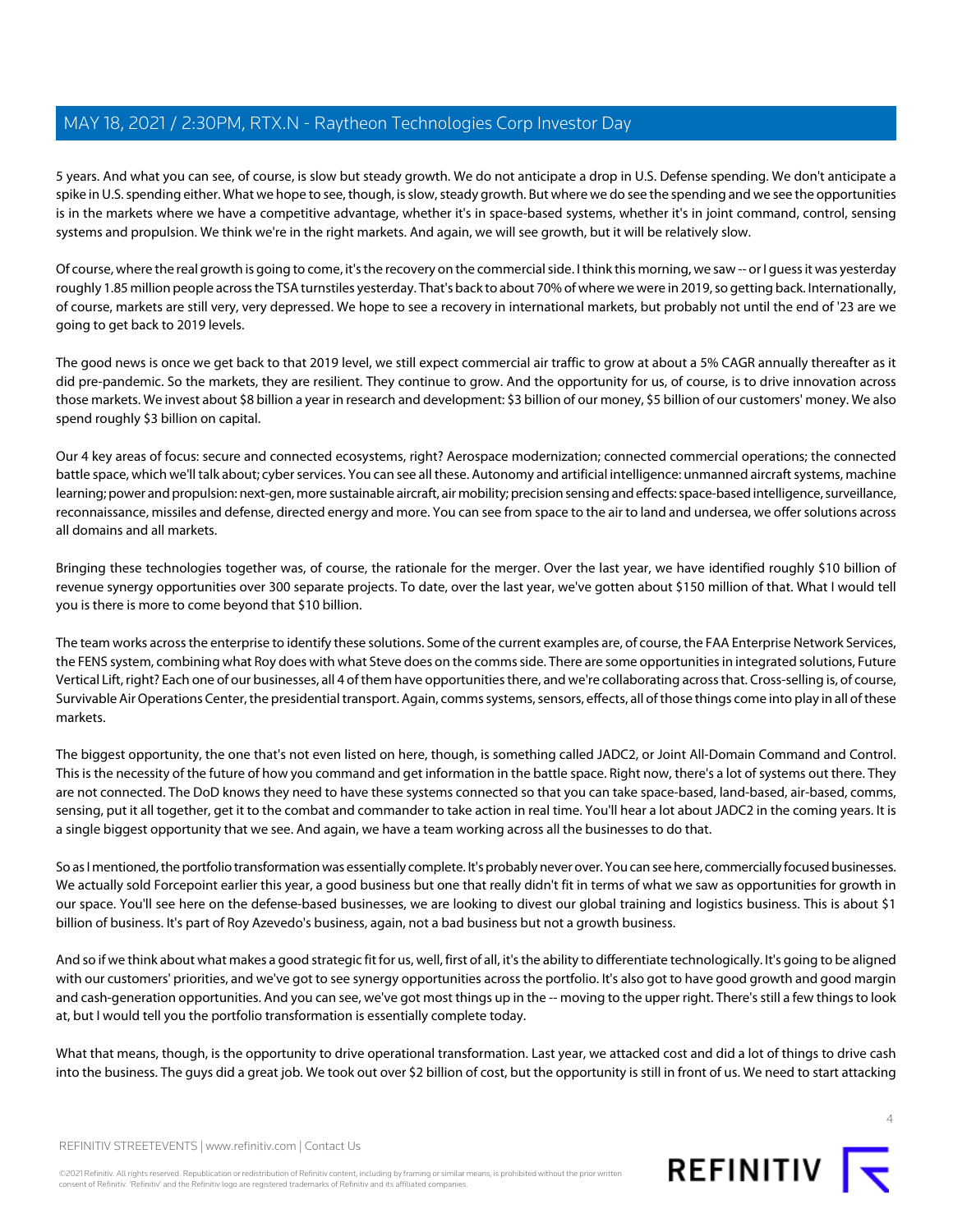structural costs because structural cost reduction will drive margin improvement. We need to attack high-cost footprint. We need to attack the supply chain, both the direct and indirect; logistics; and factory waste. If you think about it, we spent \$24.5 billion in the supply chain on product-related costs. We spent another \$12.5 billion on indirect with 41,000 suppliers. As you'll see later from Mike, that represents a big opportunity for us over these next 5 years to combine supply chain to get synergies and drive margins across those businesses.

The other opportunity that we have is our operating system. So many of you who have followed UTC or followed Raytheon knew we had our own operating systems. For UTC, it was called ACE, Achieving Competitive Excellence. For Raytheon, it was R6 SIGMA. We have combined both of those programs, along with industry best practices, to something called CORE, right? This is our new operating system. It's Customer Oriented Results and Excellence. We're going to roll it out across all 178 factories in the next couple of years. And again, this will drive productivity in the supply chain as well as in the factories.

We also have a major effort underway at digital. We call it the digital thread. What that means is combining everything that we do into a single digital platform, from the time we do the design development through DevSecOps, which is the software portion of the development, through the operations, through supply chain, and finally, through sustainment. It's the ability to put all of that into a single digital footprint that will allow us to cut development time in half. It will allow us to cut costs and allow us to reduce customer cost. I think that probably the best example of this that you'll hear about in Wes' business when we had the requirements for the new LTAMDS system, which is the Patriot replacement or upgrade, 9 months from requirements to working model, because if you're employing digital tools. We need to do that across the enterprise, and that is underway. So the single digital thread reduced factory waste, including scrap rework and repair, where we spent almost \$700 million a year on scrap rework and repair. We can cut that in half. It can also significantly improve customer satisfaction.

The key of this, of course, operational transformation, also we keep in mind our responsibility from an ESG standpoint. Obviously, on the environment, we've been working for a long time to reduce greenhouse gases, to reduce water consumption, hazardous wastes. We've got a further commitment by 2025 to reduce all these by another 10% beyond these reductions already. So the environment, we take this seriously, and we've committed to improve all of these metrics.

We're also focused on the community, right? We made a commitment a couple of months ago to invest \$500 million over the next 10 years in community efforts, community efforts around education, around DE&I and STEM and how to best support our military service members. This is a big commitment but one I think is absolutely necessary for us to step up. It's called Connect Up.

And lastly, I would say on governance. We have a very strong Board of Directors. If you think about the Board, we've got great commercial aero experience between Marshall Larsen, Kelly Ortberg, Denise Ramos and George Oliver, all people with long service in commercial aerospace markets. On the defense side, Admiral Sandy Winnefeld, former Vice Chair of the Joint Chiefs; Ellen Pawlikowski; Bob Work; Meghan O'Sullivan; and Bernard Harris, again solid defense credentials. And on the operational side, Dinesh Paliwal, who's our Lead Director; along with Fred; Tracy; and Brian, solid Board. And again, this governance, the focus is on one thing, that is making sure that we have the right talent and the right leadership for the business over the long haul.

This is our leadership team. You're going to see -- you're going to hear from Roy and Chris, Wes and Steve, as well as -- where is he? Let me see here. Mike and Neil. Also here, for those of you that are -- good chance, I'll introduce Mark Russell, our Chief Technology Officer. Mark, could you please stand up so the cameras can see you? Frank Jimenez, our General Counsel; Pam Erickson, our Head of Communications; Dantaya Williams, our Head of HR, hiding back there. Again, this is a great leadership team. And I would tell you that we, as a Board, spend a great deal of time making sure that we have the right talent in the organization.

It was interesting when Kelly Ortberg came to me a year ago and said he wanted to retire at the end of the year, I said, "Do you really want to go?" And Kelly said, "Yes. I really want to go." The good news is, even though he has retired, Kelly remains an active member of the Board. He remains an active mentor and coach to many of our senior executives. Not just Kelly, but Marshall and Dinesh, all of the Board members take this extremely seriously. The idea of succession and talent development, not a Board meeting goes by where we don't discuss that.



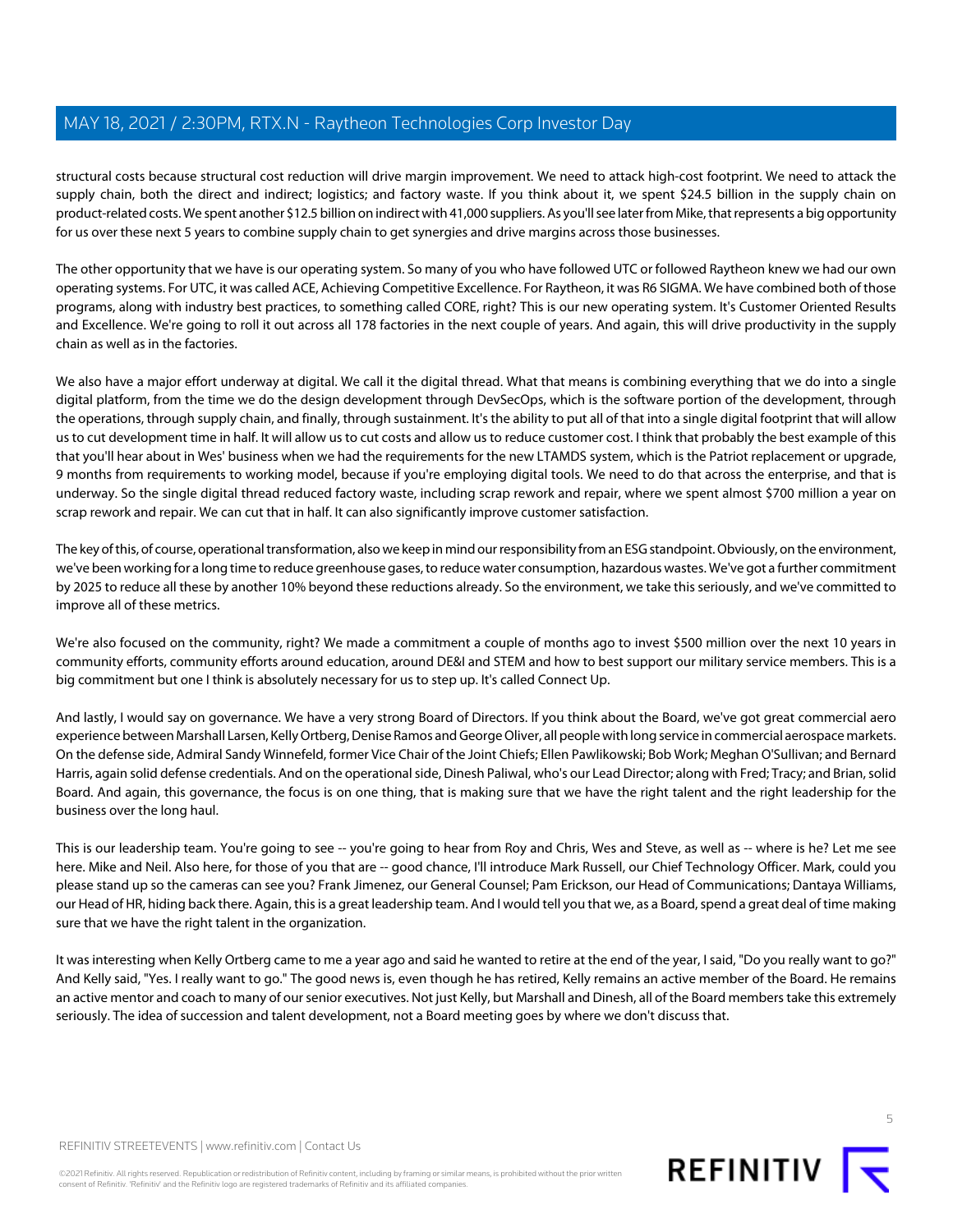So again, I would tell you, we've got a great leadership team, and we've got the leaders behind them who spent the last year looking at the top 100-or-so executives in the organization to make sure that we had the right talent pipeline for the next generation because, again, these jobs are transitory, but the products last 30, 40, 50 years. And so ensuring that we have the right pipeline of talent is absolutely essential.

So because of that, I'm very confident in the future. We've got strong franchises. We operate in resilient markets. We've got great technology. We're going to focus on operational excellence in these next 5 years to drive margins, and we've got an experienced leadership team. So you can see, this is our goal: to return \$20 billion plus to share owners in the first 4 years after the merger.

Sales growth, we think, will be 6% to 7% on a compound basis from 2020 through 2025. We're going to drive margin expansion of 550 to 650 basis points with more than \$10 billion of annual free cash flow. All of that while still investing more than \$6 billion a year in R&D and CapEx. Clearly, a great future ahead of us.

<span id="page-5-0"></span>And with that, let me turn it over to Steve Timm to talk to you about Collins Aerospace and the journey that they have been on. Steve?

### **Stephen J. Timm** - Raytheon Technologies Corporation - President of Collins Aerospace

Good morning. I'm Steve Timm from Collins Aerospace, and I can tell you, I'm happy to be here to share our plan and overview of our business, which having been at this business for the last 25 years, I can tell you, we have a fantastic leadership team, great business. And of course, you know it. You know it as a historic business of 17 heritage businesses that have come together with a pioneering spirit that helped shape aerospace and defense but also the capabilities to go forward and really revolutionize, redefine aerospace.

Let's back up a moment. Here we are today focused on how we navigate COVID. It's really the start of our plan. How do we help move commercial aerospace forward? But I'll tell you, at Collins, there's a silver lining. The silver lining for us has been a catalyst, a catalyst actually to regroup and rethink how we're going to emerge stronger. In fact, I've witnessed our employees. Fantastic employees learn to operate differently, not only operate differently, but help each other be healthy and safe. I've watched our leaders support really difficult decisions as we've resized, commitments to actually emerge stronger. But most importantly, the emergence of a plan, a plan to go optimize top line and bottom line and one that this team is poised to deliver. And that's what I'll focus on today.

So let me begin right upfront with the essentials, the things I think you're interested in talking about right away. It's also the way that I think about shaping this business as we go forward, and I'm going to talk about 4 key points, starting with the numerator side.

First of all, growth through differentiation. What's that mean? It means Collins is going to lead, not lag, commercial aerospace recovery ahead of growth, ahead of segment growth. And how do you do that? You do that with really strong OEM positions as well as a robust installed base. But in addition to that, it also means expanding beyond the aircraft. Our industry is very tempered on waiting for that Halley's Comet to come around, that next clean-sheet aircraft to gain share and add content. Collins has done that fantastically well as I'll show you, but the full potential of Collins resides beyond the next-generation aircraft. It's putting capabilities together across Collins, across RTX; putting more challenging opportunities in front of us across the airspace, how that aircraft operates, whether that's commercial aerospace or the battle space.

Point number two, industry-leading performance. This starts and ends with the customer. It's innovating to differentiate, to win. But then in this industry, do what you say you're going to do. This is where I spend most of my time, understanding how customers think, what it takes to win. That's a -- in fact, that's how I think about shaping our business, our culture, our business and how we actually optimize on behalf of the customer. In fact, that's how we've structured our business through customer-focused value streams to optimize not only performance but to put P&L pressure on top of cost, on top of overhead.

Number three, on the denominator side, structural cost optimization. When you bring 17 business together, there's still opportunity to continue to drive cost in this business, cost down. We'll bring a disciplined approach to optimize this business into an efficient machine.

And point four, delivering margin expansion, that top line I talked about, that cost optimization bringing margin expansion, which I'll get into in more detail.



REFINITIV STREETEVENTS | [www.refinitiv.com](https://www.refinitiv.com/) | [Contact Us](https://www.refinitiv.com/en/contact-us)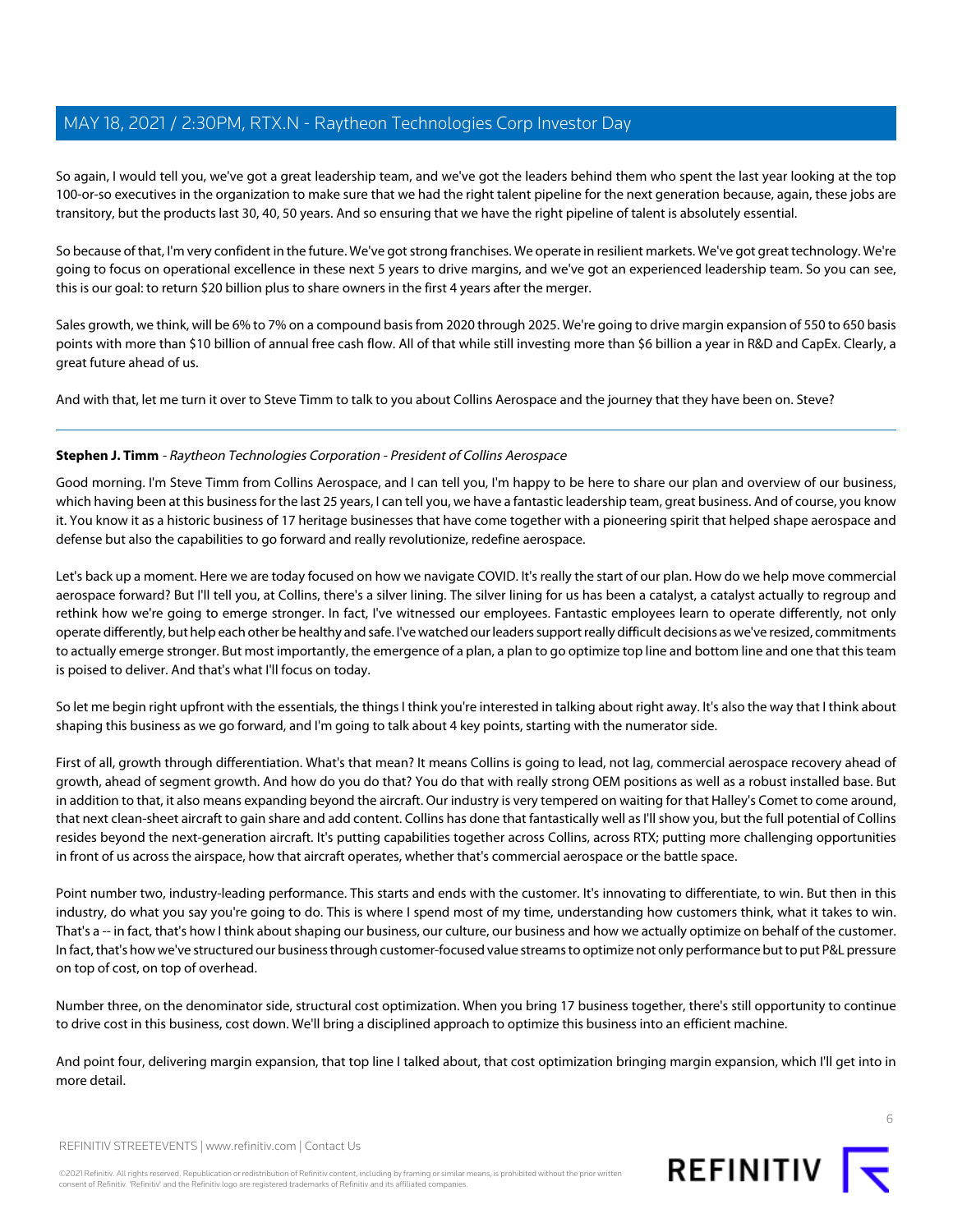But first, let me give you a little overview of Collins Aerospace, snapshot of this business. And I should start with the 68,000 fantastic employees we have, strong expertise, new ways of working this last year and a commitment to the customer to continue to deliver, which we did this past year, improve operations and keep each other safe. Within that, 15,000 engineers focused on innovation and collaboration. Sales of \$19.4 billion, roughly 25% below where we were in 2019. And we invest. We win and we invest, \$3.5 billion, focused on 3 things: product leadership, strong returns and cross-business opportunities. We operate a relatively balanced portfolio, 60% commercial today. As Greg said, for Collins, pre-pandemic, that would have been 75% commercial. Now what you're going to see is we actually return, expand our defense business, expand even faster, leading the growth of commercial, you're going to see us get back to that 70%, 75% commercial. Internationally, very strong business, both commercial and defense.

And one other key point here, we have relatively balanced OE and aftermarket as it contributes both to sales and profitability. Since the coming together of Rockwell Collins and United Technologies, much more balanced contribution to both OE sales and profitability. We operate as 6 SBUs, as you can see on the chart, each relatively balanced \$3 billion, \$5 billion in size, fantastic deep market knowledge expertise across these businesses. Moreover, fantastic leadership teams, 20-plus years of experience, having been experienced both in all market segments, mostly across the value stream in different roles, very poised to lead this business forward.

A little bit more on the businesses. Today, these are 6 that are portfolio-leading franchises. You know the range of capabilities that we have: aero-structures and mechanical systems, interiors and mission systems, power and controls and avionics. We've structured these businesses as we came together in the merger, moving parts around so that we had focus on channel, technology but also operational efficiency, putting this business together. And here's the key point. Today, we have 150 market-leading product lines across 100,000 airplanes. In fact, today, right now, there's 2.5 million Collins components flying in the air. And in the next second, another aircraft is going to take off loaded with Collins equipment.

But here's what I think about, independently strong, but don't miss this, the full value of Collins actually is in the complementary capabilities that exist across this business, especially when you think about more connected systems, more digital systems, more integrated systems.

We also benefit from synergistic technology investment. What's that mean? It means we can invest in one market segment. Think about a BizAv cockpit. We actually take that architecture into commercial systems, and then we take it in the military. Today, it's on helicopters. It's on tanker transport.

At the end of the day, Collins is more than the sum of the parts. Think about strategic focus beyond the aircraft for us like connectivity as a strategic asset. You think about enhancing the aircraft as a node on a broader network where the full efficiency of it means interacting with solutions that are across that network. And for us, we uniquely have those pieces as part of our business today. The intelligent systems, the resilient network, the connections in the airports and airlines commercially, bringing those full new solutions to bear.

So now I'll review a little bit of each of the market segments: commercial OE, aftermarket and defense. Each of these charts has a key discriminator I want to make sure comes out. First, we're well positioned on key platforms. Today, we have twice the content on a current aircraft and a legacy aircraft. What's that mean? Today, you might go to Boeing, you'll see that we're the next-generation cockpit. As we transition from Airbus, CEO to NEO, 45% increase in shipset content. And that's boosted even more as you think about the recovery. If you look about capacity and production rates going forward, that's going to be driven by single aisle, whether that's domestic, in region, international, 75% of that capacity, looking forward, is single aisle. So we're very strongly positioned on those aircraft.

While we don't see a major new clean sheet on the immediate horizon, I will tell you we're very active with the OEMs on our technical road maps to make sure if our systems can contribute to that incremental 10 to 15 points of efficiency gain, we're surely there. But I don't want to stop there. If there's no immediate clean sheet on the horizon, the thing we focus on also is bringing those tech inserts back to airlines who are taking today's production aircraft and also retrofits.

Let me give you a couple of really powerful examples. Today, I will tell you very proudly that we are the market leader in segment capture from a BFE perspective, airline selectable buyer furnished equipment, whether you think avionics, interiors, wheels and brakes. In the last 3 years, we've captured 1.3 billion contracts for wheels and brakes.

©2021 Refinitiv. All rights reserved. Republication or redistribution of Refinitiv content, including by framing or similar means, is prohibited without the prior written consent of Refinitiv. 'Refinitiv' and the Refinitiv logo are registered trademarks of Refinitiv and its affiliated companies.



REFINITIV **I**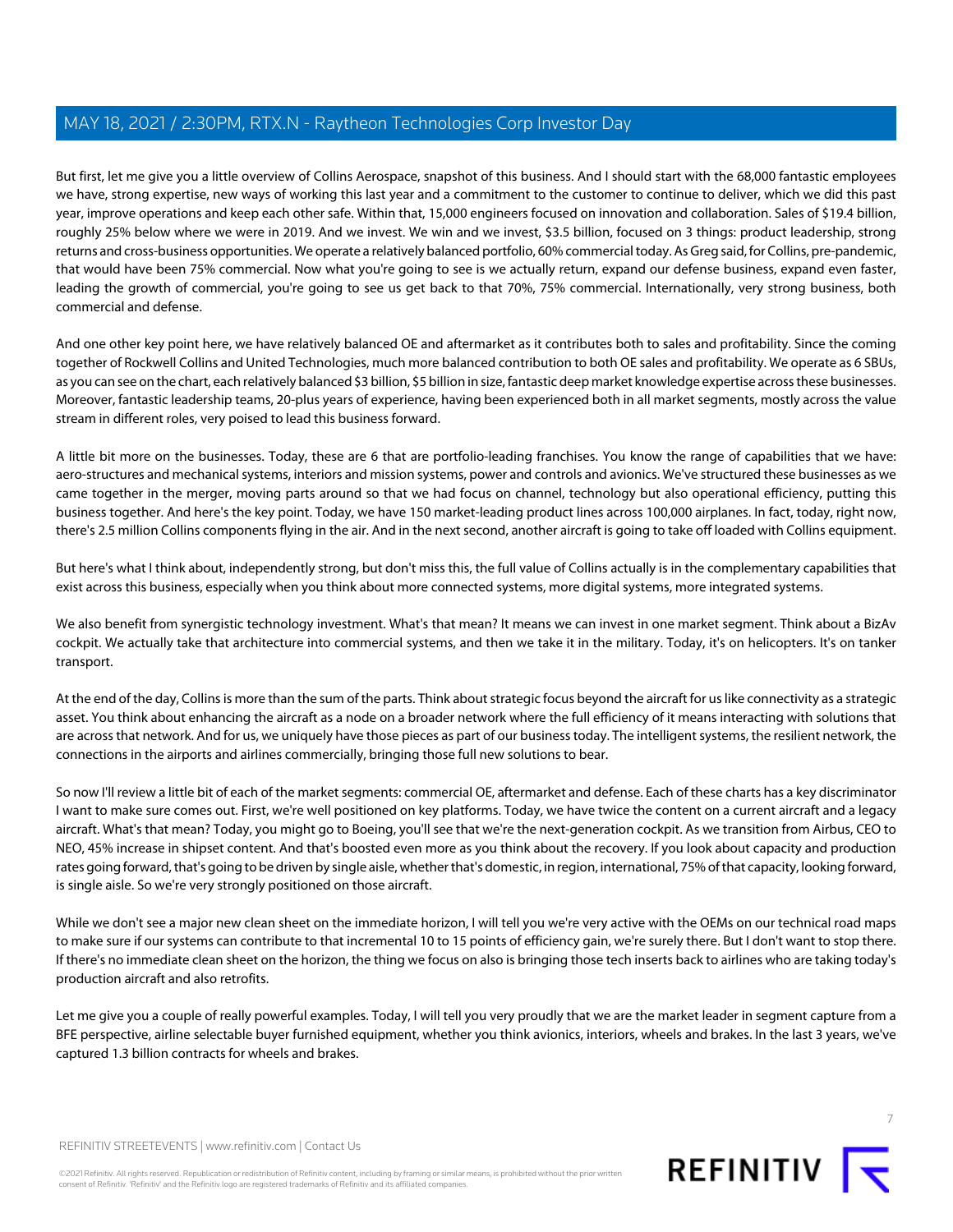Let's think tech inserts. When you get a chance to go to the demo area, you're going to see a touchless lavatory, something we actually started pre-pandemic. We're getting a lot of interest from airlines to talk about how to bring that into the OEMs and to get those on their airplanes.

Another great example, enhanced vision systems. Think about increased operational performance, enhanced safety across all market segments, whether that be BizAV, commercial or military. We just recently secured that enhanced vision system on Airbus' single aisle already at Boeing, a great option. You think about each of these in the \$100 million plus range.

So strong content, 2x, favorable high-volume positions, BFE capture, attractive tech inserts, feel really good about our commercial OE positions.

Let's talk aftermarket. Obviously, key, both to our growth and our profitability, building off the OE gains I just talked about. I think the key here is Collins has the largest installed base in the industry, \$80 billion of equipment, 500,000 part numbers and 60,000 commercial aircraft. And the key discriminator here is that for every aircraft that's coming off a warranty has twice the Collins content as something that's being retired, so favorable positions as well as you think about growth and utilization.

If you look at flight hours, RPKs, you'll see as we expect to be 30% to 40% below 2019 levels by the end of the year, which tracks, as you can see on this chart, to our out-of-warranty flight hours. Just anecdotally, I'll tell you, we're seeing repair volumes where we need them to be. And we're seeing some nice provisioning this year as airlines are ramping up for summer flying.

I'm increasingly encouraged by mods and upgrades as well. One question I get a lot is about our Interiors business. Oh, you must track the widebody recovery, as analysts would say 2025 and beyond. But I'll tell you, our Interiors business has a tighter profile and recover at least a year ahead of that. And there's a few reasons, but one of the reasons is what we're already seeing in the market this year. For example, year-to-date, \$0.25 billion of opportunity that were already under contract by 5 airlines to upgrade twin aisles because of the 24- to 36-month lead time it takes to upgrade those aircraft, fantastic momentum early here.

Active bizjet, front of the aircraft, back of the aircraft retrofits, upgrades. And what I'm excited about is where I came from, information management. We're watching large airlines equip their aircraft with digitalization, I'll call it. More ability to go optimize their aircraft in the airspace, both from a maintenance perspective, think prognostics and health maintenance or think connected ecosystem, trajectory-based operations. In fact, this emerging segment is where I think Collins begins to transform the aftermarket.

I've been in our services business in the past, and it's all about MRO, provisioning and parts. But the next generation should be about these software solutions. The way I think about it, you've got this infrastructure, this infrastructure of the network, the aircraft systems. But on top of that, the software solutions you can put on top.

Let me give you a flavor. Today, we do \$1 billion of revenue in this segment. We expect it to grow double digit as an emerging segment. There's over 6,000 aircraft with Collins equipment today, and our ARINC network transmits 25 million messages -- 30 million, excuse me, messages per day. So you take that infrastructure and you add software on top of it, the things you can do, and you'll see it in our demo area, flight profile optimizer. This is exciting to me. Think about the value proposition.

In 2019, airlines spent 96 billion gallons of fuel. We've done trials with airlines to demonstrate a 1% to 2% savings. What's fantastic about that isn't just the fuel savings and the money that goes with it. It's the fact that they can be more on time and the sustainability benefits, which increasingly is the value proposition. You could save 4.6 million metric tons of carbon per year with this kind of a solution. It really comes together. So I'll tell you, with our robust installed base, favorable warranty profile, our mods and upgrades and these kind of connectivity solutions I just talked about, we're really excited about our aftermarket momentum.

Okay, transit to defense. Defense, I will tell you, is -- got numerous expansion opportunities, especially now as part of RTX. Today, we're made up of both airborne and mission solutions. Roughly 60% airborne on 40,000 military and allied aircraft. Think fighters, tanker transport, helicopters, even UAS, on all generations of aircraft, F-35, KC-46. But the one I'm excited about is how we're seeing the extension of these aircraft even go longer. Think modernization. In fact, we've seen appropriations targeting Collins types of upgrades on C-130, prop upgrades for more efficiency, wheels and brakes. We just had a big takeaway on B-52 on wheels and brakes that will take this aircraft out to 2050. Nuclear modernization like

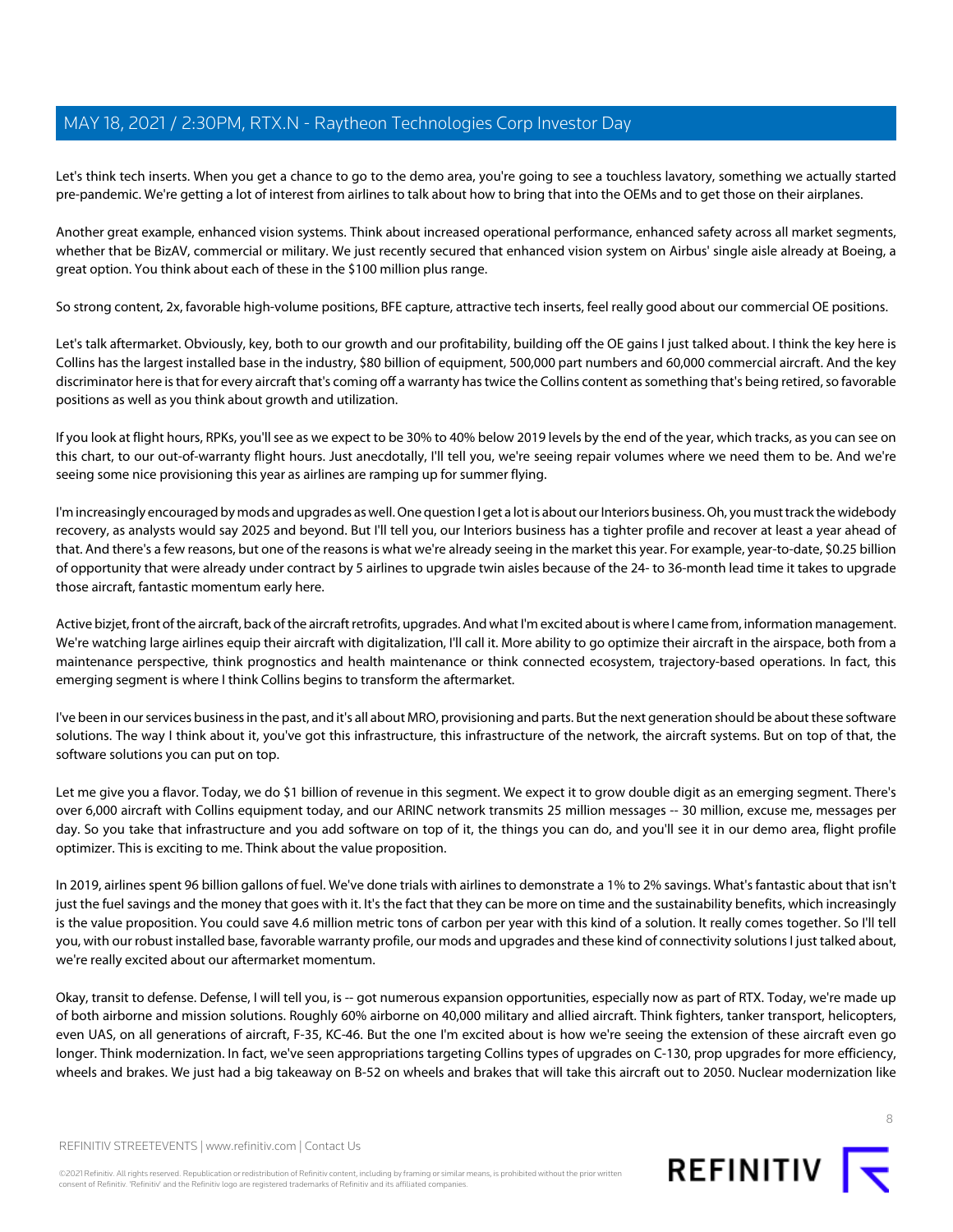E-6A GBSD. Future programs like Future Vertical Lift that Greg referenced will not only bring our key suite of products but also future capabilities like mission systems integration.

We have a growing footprint on the mission side as well. But I should tell you first, on the airborne side for communications, our systems transmit nearly 70% of all allied and U.S. military airborne communications, just to give you a flavor of the pedigree. On the mission side, I'm increasingly excited. I think Greg referenced some revenue synergies. Collins is a key incubator there. Those high- and medium-profile opportunities, we're involved in 90% of them, bringing a key ingredient or a key partner to all the Raytheon businesses. And of course, that's the \$10 billion across RTX we talked about.

And then there's an equivalent to connected ecosystem on the defense side. It's connected battle space. Think about the connection of space, airborne and ground. It's part of the national defense strategy on multi-domain interoperability. And of course, we have those capabilities, whether it's the resilient networks, the intelligent sensing systems, command and control, all part of that JADC2 or Joint All-Domain Command and Control, working with Roy's business on things like advanced battle management systems, bringing those capabilities together with recent wins like Assured PNT.

But I'm going to transition from the standard OE on commercial, aftermarket and defense to something a lot of other companies aren't talking about. It's really the promise of Collins building beyond the aircraft. It's solving our customers' most difficult challenges. It's building into new emerging segments. And the way that you do that is you do that with your strong product base by portfolio investing in the right things that have extensibility into these emerging segments. Let me give you a couple of examples.

Autonomy is one I'd like to talk about. We have the pedigree already in the baseline of core products, whether that's flight control systems, auto pilots, surveillance, fly-by-wire systems. But you know how autonomy is going to generate maturity. First, reduce crew operations, building on those systems I just talked about. Then single-pilot operations, full autonomy, and 1 day, advanced their mobility. We're active in all those segments. Another is power, electrical power. World leader in electrical power across aircraft, both in power generation, power distribution. But today now, working with Chris' team at Pratt on a hybrid electric aircraft, a 1-megawatt motor increasing 30% fuel efficiency, sustainability benefits. I think they're creating great opportunities there.

One more example, advanced structures. We have fantastic expertise in what I'd call as thermal aero-structures in the harshest thermal environments and how we work with now Wes' team on hypersonics to bring those kind of structure, intelligence and expertise to bear. And as I said, growing beyond the platform. It's not just about the aircraft and waiting for that next-generation clean sheet. It's about bringing these capabilities together now in the connected ecosystem, the connected battle space. So you can see why we're pretty excited about bringing all this together as part of RTX, where our full potential can really be realized.

Okay. Let me take a moment to talk to you about how I think about investment. I got asked this question a lot. I'm a big advocate of portfolio management. And today, this is how we split it. About 50% are our market-leading products. Think about products that are focused on share gains through selectable capture, value-driven retrofits, tech inserts, some of those that I just talked about. We parsed another 20% into what I'll call skating to where the puck is going to be, the 20% on the existing platform leadership but moving beyond the aircraft platform.

And then lastly, but not least, we invest to save. Bringing these businesses together, we continue to have opportunities to drive investment into savings. First, we're delivering on the Rockwell Collins \$600 million, which we're on track for. Then we're going to take our structured approach we've been using for synergies and move those resources and those experts into cost reduction. So today, I'm expanding our cost road map, our cost-reduction road map to a full \$1 billion. It's the \$600 million from Rockwell Collins, the incremental \$400 million that's part RTX and part structural optimization to get to the full \$1 billion.

Just to give you a flavor of how much activity there is in Collins in some of these areas, 2 areas. First, footprint. We have 36 active projects today that have an average payback of 2 to 4 years. It means we've still got opportunities to continue to optimize this cost structure. We've got over 27 ERP systems that grew up in these independent systems. That digital thread Greg talked about, putting those systems together to really drive cost optimization and better operational performance in our businesses. So we're investing to save.

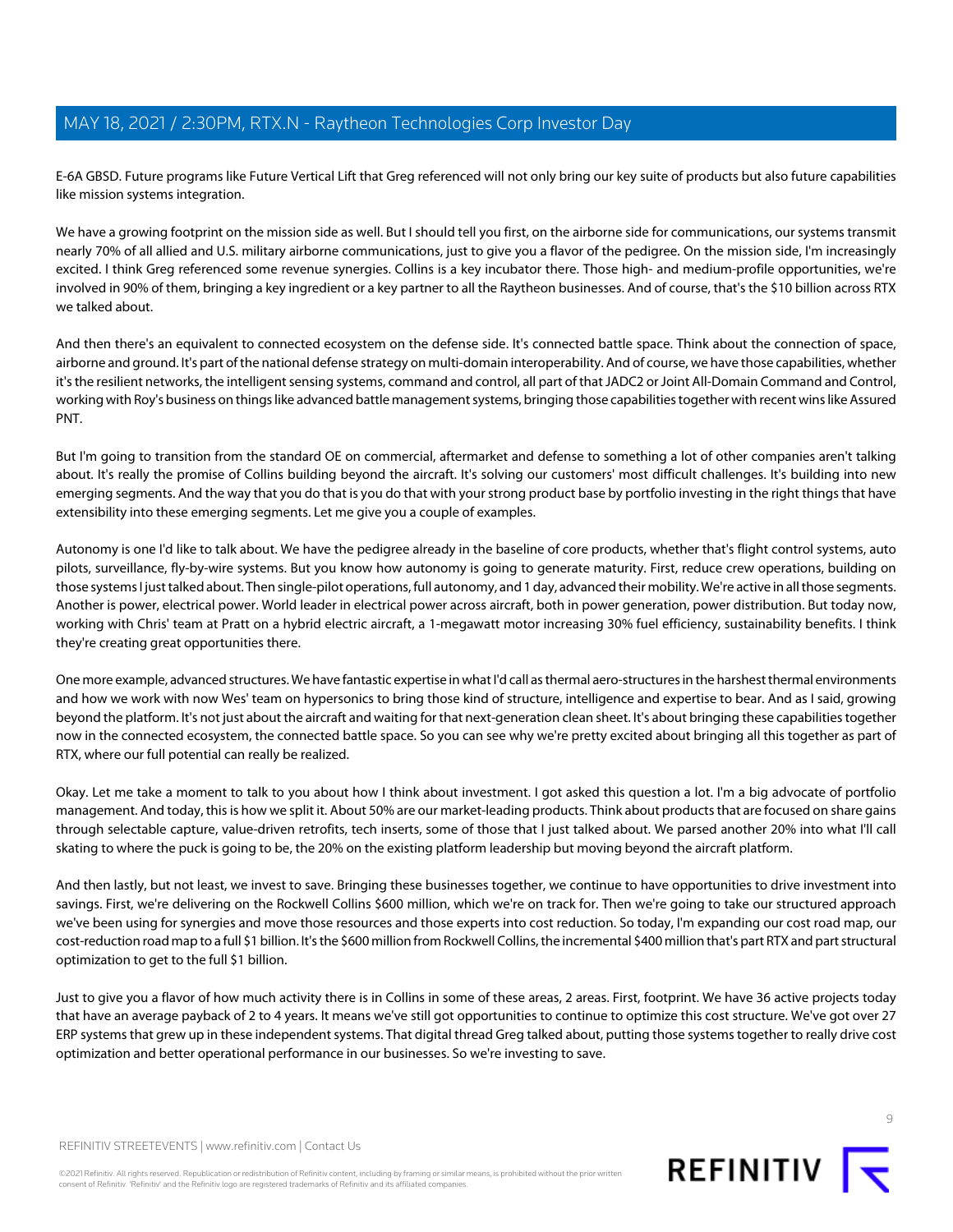And if you do portfolio management right, takes focus and commitment, I believe we'll continue to find differentiation with the tough consumption choices that drive both competitiveness but margin expansion, which is where I'll go next. Let's look at the numbers.

Starting with our 2025 margin expansion road map. I know it's a key question on all your minds, so I'll get there right away. First, sales over the period, 6% to 7% CAGR. That's margin expand -- excuse me, that's defense expansion as well as the quick growth we talked about in commercial. The operating margin expansion is 27% to 30%. The key here for you, and I know you'll do the math quickly, is that this is actually consistent with the 20% operating margin expectation that I have for the business by 2025.

So let me walk you through how you get there. Today, we're 8%, you know that. How do you get to 20%? It's 3 things. Number one, it's top line growth. That volume fuels 600 to 700 basis points. Number two, structural cost improvements I just talked about, 200 to 300 basis points. And number three, I'll call it mix portfolio shaping, another 2 to 300 basis points, delivering the margin expansion but don't forget the cash flow, which I expect this business to consistently be in that 100% conversion range. So I like the financial outlook for this business. More near term, you may - we remain on track for 2021. You've seen where we are as part of our upgrade to our outlook in April. You can see the numbers here.

Okay. I'm going to finish where I started. 2020 was an incredible challenging year of resiliency, adaptability by our employees and our teams to deliver but was a catalyst for us to develop a plan forward to optimize this business, one that drives growth through differentiation, means you innovate, you win. Customer industry-leading performance. You do what you say you're going to do. And then you drive that portfolio improvement. You drive that cost reduction and deliver margin expansion.

Okay. With that, I'm happy to take any questions you might have.

## **QUESTIONS AND ANSWERS**

<span id="page-9-0"></span>**Jennifer Reed** - Raytheon Technologies Corporation - Vice President of Investor Relations

Thank you, Steve. All right. We'll take our first question from Carter. We'll bring a mic down to you.

### **Carter Copeland** - Melius Research LLC - Founding Partner, President and Research Analyst of Aerospace and Defense

Carter Copeland with Melius Research. Two questions. One, just looking at the production rate chart that you have there on narrowbodies implies 1,200-or-so narrowbodies in 2025, which is where we were in '18, but the traffic chart is sort of 13% higher. So is the view -- you could have some conservatism there. It might be a little bit better. I realize that the recovery is still in its somewhat nascent stages, but comment on that, please?

And then secondly, on the margin front, When you look across the 6 SBUs and where each of those stand relative to the aggregate segment margin today, can you give us some color on that and where the opportunities are, probably more rather than less across the SBUs?

#### **Stephen J. Timm** - Raytheon Technologies Corporation - President of Collins Aerospace

Sure. Thanks, Carter. Okay. Starting back to the production rates. I'll first tell you we're very aligned with what the OEMs are saying today about the production rates. Here's how I think of it working backwards: wide-body, 2025 plus; narrowbody, end of 2024; and business and regional, actually more 2023. So that's the rough recovery trajectory that we're seeing in those segments, Carter, as we've broken it down.

**Carter Copeland** - Melius Research LLC - Founding Partner, President and Research Analyst of Aerospace and Defense

And is that what the plan is built on? Or does it match the chart?

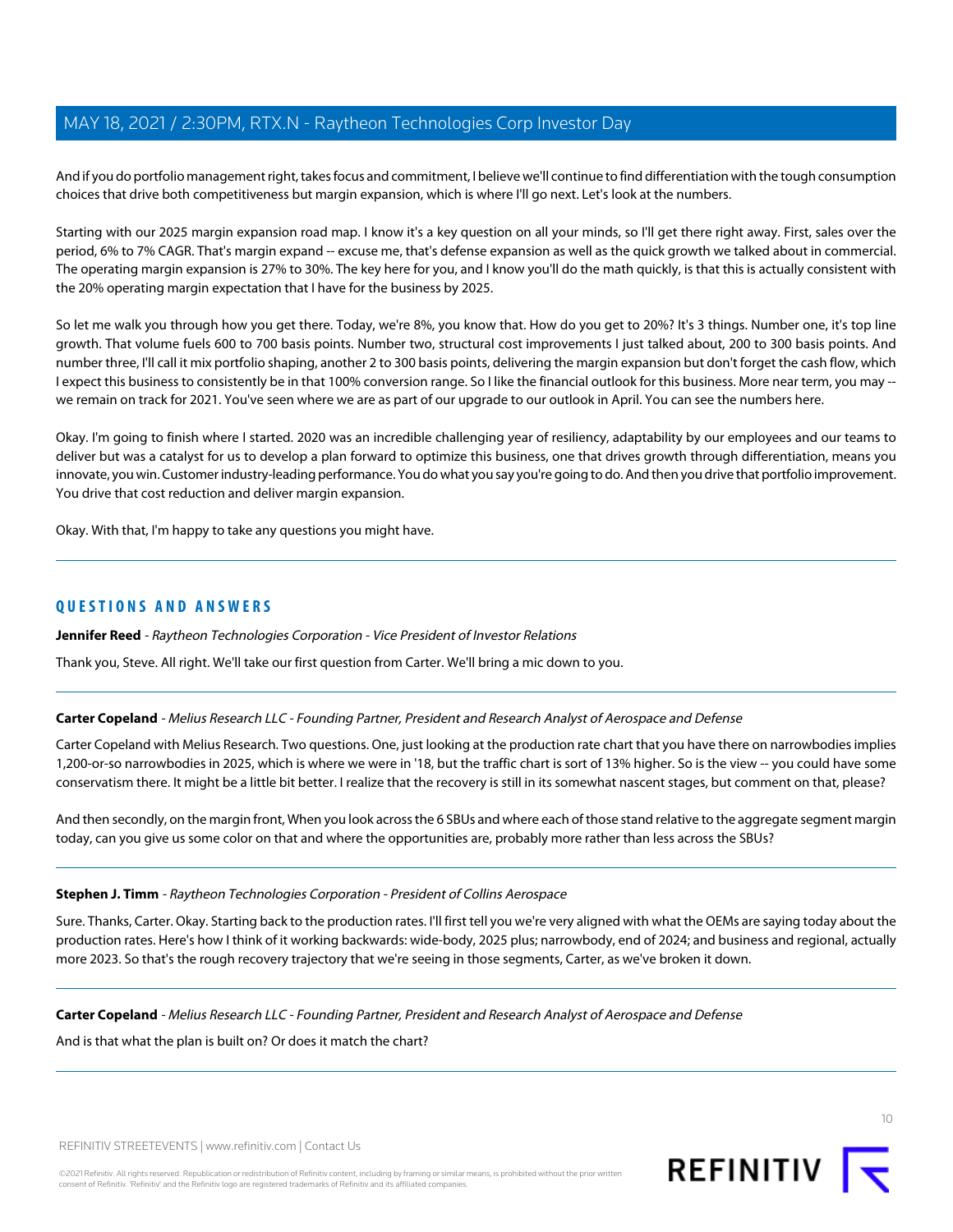### **Stephen J. Timm** - Raytheon Technologies Corporation - President of Collins Aerospace

No. That is what the plan is built on.

The second part of your question with respect to margin and the business. Here's the way I think about it. First of all, we've got a portfolio that's really unlike any other in the industry. In fact, when we compare ourselves to other peers, we often have to go segment ourselves to really understand how to think about our margin performance. But I will tell you that the rough way to think about it is on the front end of the recovery as well as the margin performance. You'll see businesses like avionics. Aero-structure is more single-aisle dependent, as an example. Our Interiors business and Power & Controls, which is more dependent on 787, make towards the back half of that average that you asked about.

And so the businesses, as they come together, obviously aggregate into that profile of 20%. But obviously, we have some on both sides. And I think that's important, Carter, what you're asking because that's the portfolio management message I'm trying to deliver here. As we look at both investments and composition of our portfolio, we really want to drive as we recover how to optimize that. And so that's a key focus going forward.

#### **Jennifer Reed** - Raytheon Technologies Corporation - Vice President of Investor Relations

<span id="page-10-0"></span>Okay. Great. Let's take one from you.

#### **David Egon Strauss** - Barclays Bank PLC, Research Division - Research Analyst

David Strauss from Barclays. Steve, a couple of questions around the aftermarket. Can you talk about the potential risk of used spare parts as the market comes back in each of the, I guess, 6 SBUs? And then you talked about the out-of-warranty trend being your friend. Can you give us a sense of how much of the business is truly still today exposed out of warranty versus beyond flight hour arrangements where just flight hours coming back will drive the upside?

#### **Stephen J. Timm** - Raytheon Technologies Corporation - President of Collins Aerospace

Good question. So your first question is about USM. In fact, we just went through a deep analysis on this. We actually have a business called Intertrade, which you might be familiar with. We're pretty familiar with the use parts. The other thing that's important about that analysis is only 20% of systems are part of the USM exposure. And in that, what we've looked at overall is that as they start to take aircraft out, there is a capacity for how many parts can be consumed off aircraft in a year. About 1,000 aircraft is what we've come to the conclusion of. But in that, it represents less than 0.5% of aftermarket exposure for the Collins businesses.

Your second question?

#### **David Egon Strauss** - Barclays Bank PLC, Research Division - Research Analyst

Power by the hour.

#### **Stephen J. Timm** - Raytheon Technologies Corporation - President of Collins Aerospace

Power by the hour. So I don't know the split here of how much power by the hour, say, time and materials. Obviously, we've continued to see more and more power-by-the-hour contracts even through COVID as airlines are really focused on trying to get a predictable maintenance profile for their aircraft. I would tell you, that's grown significantly, even in this past year, over \$1 billion of orders have been at play, and we've continued to secure more flight sense as you -- contracts.

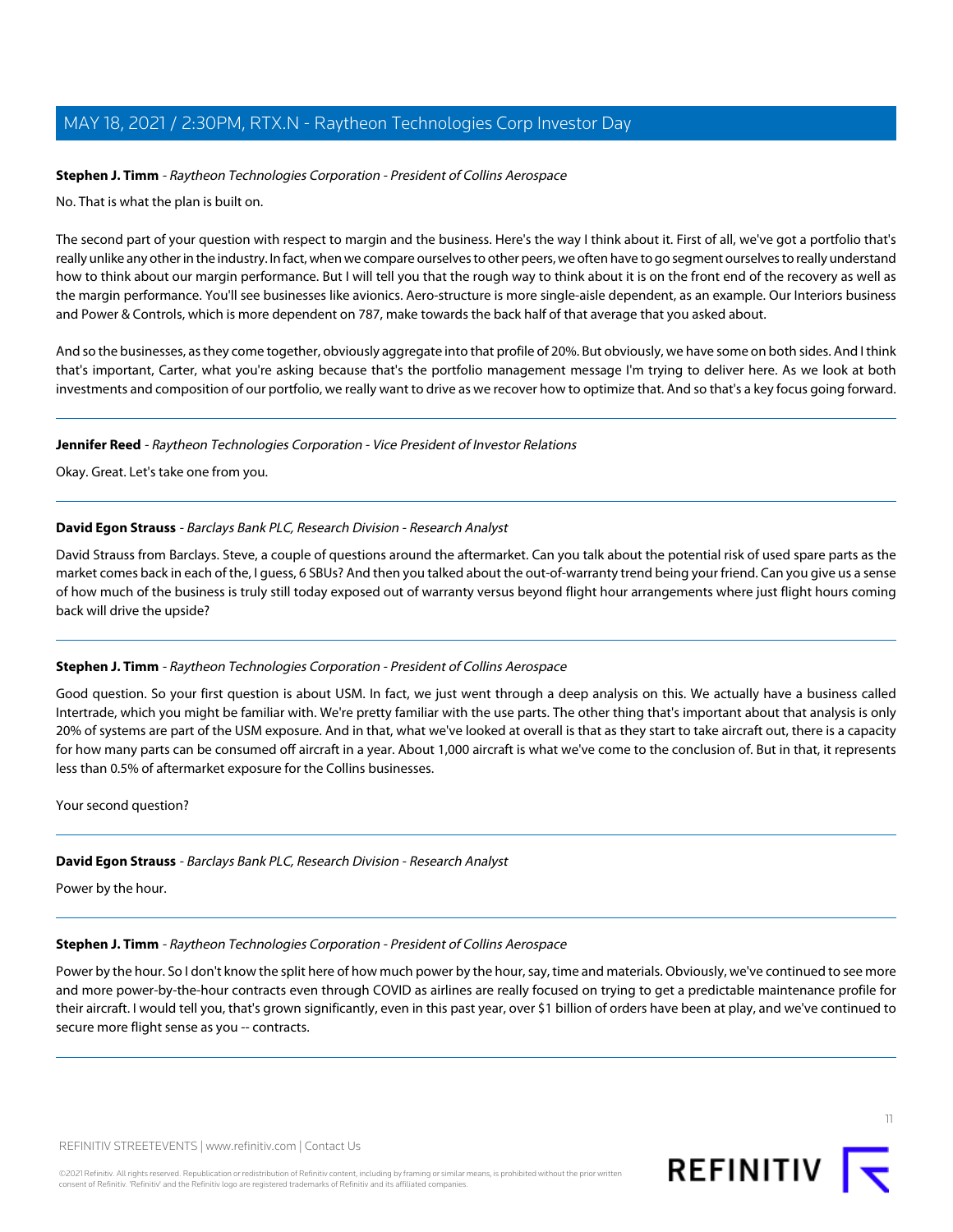### **Jennifer Reed** - Raytheon Technologies Corporation - Vice President of Investor Relations

Peter?

### <span id="page-11-1"></span>**Peter J. Arment** - Robert W. Baird & Co. Incorporated, Research Division - Senior Research Analyst

Peter Arment with Baird. Can you maybe just talk about incrementals of what we should expect as kind of volume comes back, how to think about -- I know we've talked a lot about the decrementals. Nice to talk about the incrementals as you just highlighted the big margin expansion story.

### **Stephen J. Timm** - Raytheon Technologies Corporation - President of Collins Aerospace

Yes. Peter, you took the words out my mouth. It'd be nice to talk about incrementals. So -- and the reason why is because we have a great incremental story, right? I think Neil talked about this in the Q1 earnings call that we've got 75% incrementals planned in our year. So while we're a little heavier on the decrementals coming down, I think it's really -- you got to net the 2 out as you're thinking about how to move forward here. In fact, I'll tell you, in Q2, we'll be over 100%. And so as we work through the incremental story, I feel really good about how the decisions we made are really playing through now in Q1 for the remainder of the year.

### **Jennifer Reed** - Raytheon Technologies Corporation - Vice President of Investor Relations

Great. Steve, let's take one from online, if that's okay. So this comes from Rob at Credit Suisse. Hi, Steve. Can you talk a bit about the electric taxi opportunity and the timing on adoption? Can it be retrofitted? Or must it be introduced with a new platform?

#### **Stephen J. Timm** - Raytheon Technologies Corporation - President of Collins Aerospace

Well, I wish I had an answer. I know we do an electric taxi solution. I didn't talk about it here. I don't know that I can tell you much more about it in terms of timing to market. So I would have to follow up on that.

### <span id="page-11-0"></span>**Jennifer Reed** - Raytheon Technologies Corporation - Vice President of Investor Relations

Okay. We can follow up with Rob. Okay. Coming down. Yes. Right here.

### **Noah Poponak** - Goldman Sachs Group, Inc., Research Division - Equity Analyst

Not to ask a repeat question from Peter's question, but can you maybe put some numbers on what you think the incrementals are in the business? Just because Collins used to have 40% incrementals and BEAV had high incrementals. So it seems like a high incremental margin business. And if I take the margin guidance you're giving here, it kind of looks like a 30-something percent incremental is implied by the guidance, which looks like just what the core business does as opposed to having this cost-out opportunity on top of it? And then specifically to the cost out, can you just clarify if the \$600 million to \$1 billion, is that just incremental Rockwell Collins synergies? Or is that quantifying what the cost out is?

#### **Stephen J. Timm** - Raytheon Technologies Corporation - President of Collins Aerospace

Let me start with the back side of your question. So the \$1 billion commitment is inclusive of the \$600 million, but the incremental \$400 million is across all of Collins as well as the contribution of Collins Aerospace to the RTX, \$1.3 billion.

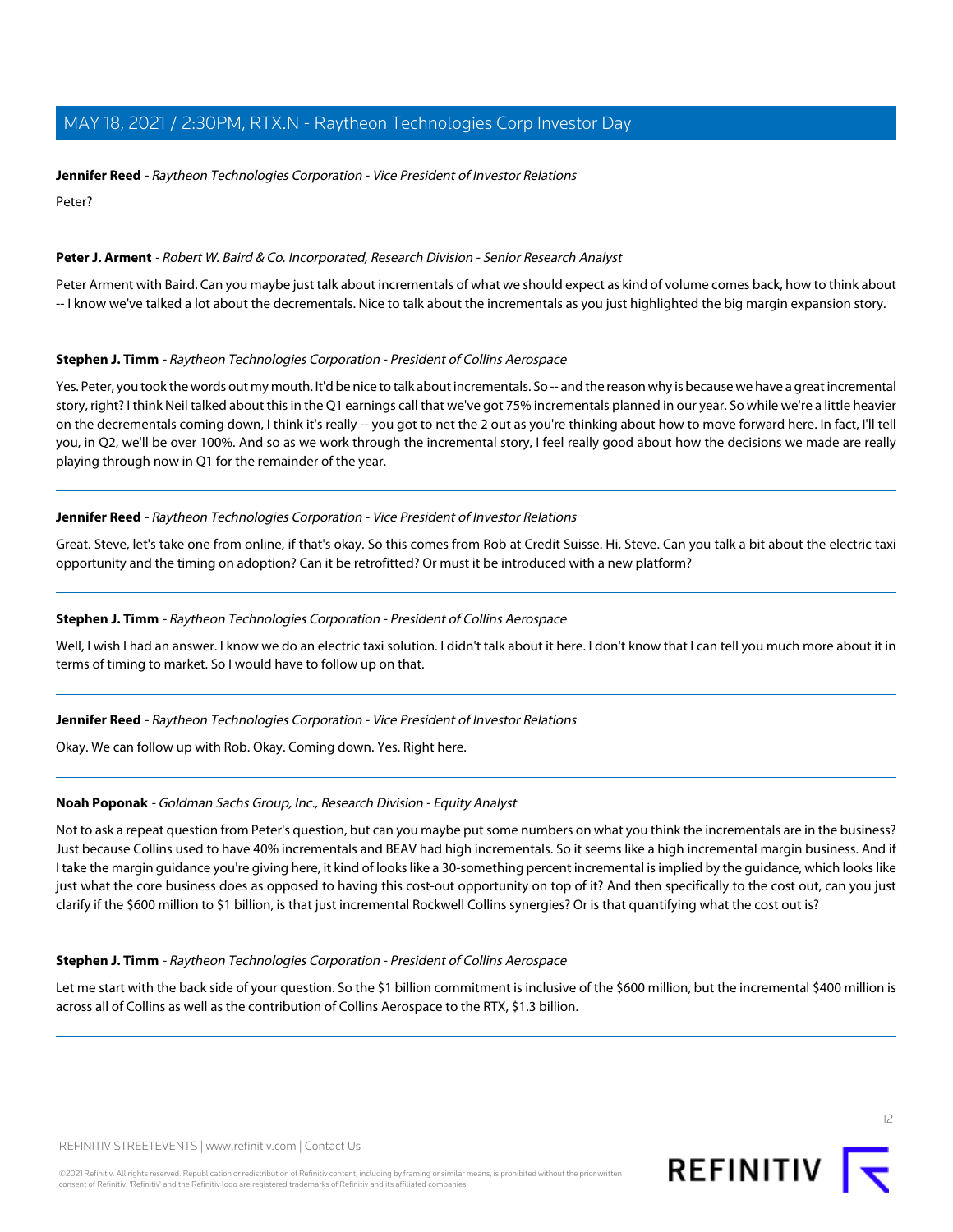#### **Noah Poponak** - Goldman Sachs Group, Inc., Research Division - Equity Analyst

Is that what you're calling your structural cost out?

#### **Stephen J. Timm** - Raytheon Technologies Corporation - President of Collins Aerospace

Yes. And then the delta of those is actually the structural cost, the footprint, the digital, the things that I'm talking about to continue to drive cost out of our overhead and our cost basis.

#### **Noah Poponak** - Goldman Sachs Group, Inc., Research Division - Equity Analyst

Okay. And then with the incrementals, I mean, is there a number you can -- that you all think about as incremental margin for the segment? Or any quantification you can put around that?

#### **Stephen J. Timm** - Raytheon Technologies Corporation - President of Collins Aerospace

Not beyond 2021. I think you can see the 75% that we're talking about for 2021. Beyond that, as we do the road map for the full 20% and drive the cost out, I don't have a number I'd share with you Noah on that yet today.

#### **Jennifer Reed** - Raytheon Technologies Corporation - Vice President of Investor Relations

<span id="page-12-0"></span>Great. Let's take one more question from Ron.

### **Ronald Jay Epstein** - BofA Securities, Research Division - Industry Analyst

Ron Epstein, Bank of America. So as you ramp back up, how are you managing your supply chains? One of the things we've seen across other industrial spaces and shortages of everything from chips to inflation on metals prices, all that kind of stuff. So as you think about this ramp, good news ramp, how are you thinking about managing your supply chain?

### **Stephen J. Timm** - Raytheon Technologies Corporation - President of Collins Aerospace

Yes. It's a great question. In fact, I think COVID taught us a few things. So we have 8,000 suppliers in Collins Aerospace. We're very active with them, especially as we were modifying demand to make sure we can deliver our commitments in 2020 and this year. We just did another analysis run on this. And I'll tell you that from my perspective, I feel good with cautious optimism. We're not seeing commodity issues, and we're building ahead to make sure we're okay in the near term from a commitment perspective. So we're monitoring it extremely closely, very active with our suppliers to understand risks they may have but staying ahead of it so far. And I think we're -- we feel good about our ability to stay ahead of it.

#### **Ronald Jay Epstein** - BofA Securities, Research Division - Industry Analyst

And then on the inflation side, can you pass that through to the OEs? Can you pass that through to your customers on the aftermarket side?

#### **Stephen J. Timm** - Raytheon Technologies Corporation - President of Collins Aerospace

I think we stay focused on making sure we can drive our cost out of the business. If we can have opportunities with our supply base or our OEs, we certainly will, but we don't bank on that to continue to deliver the expansion.

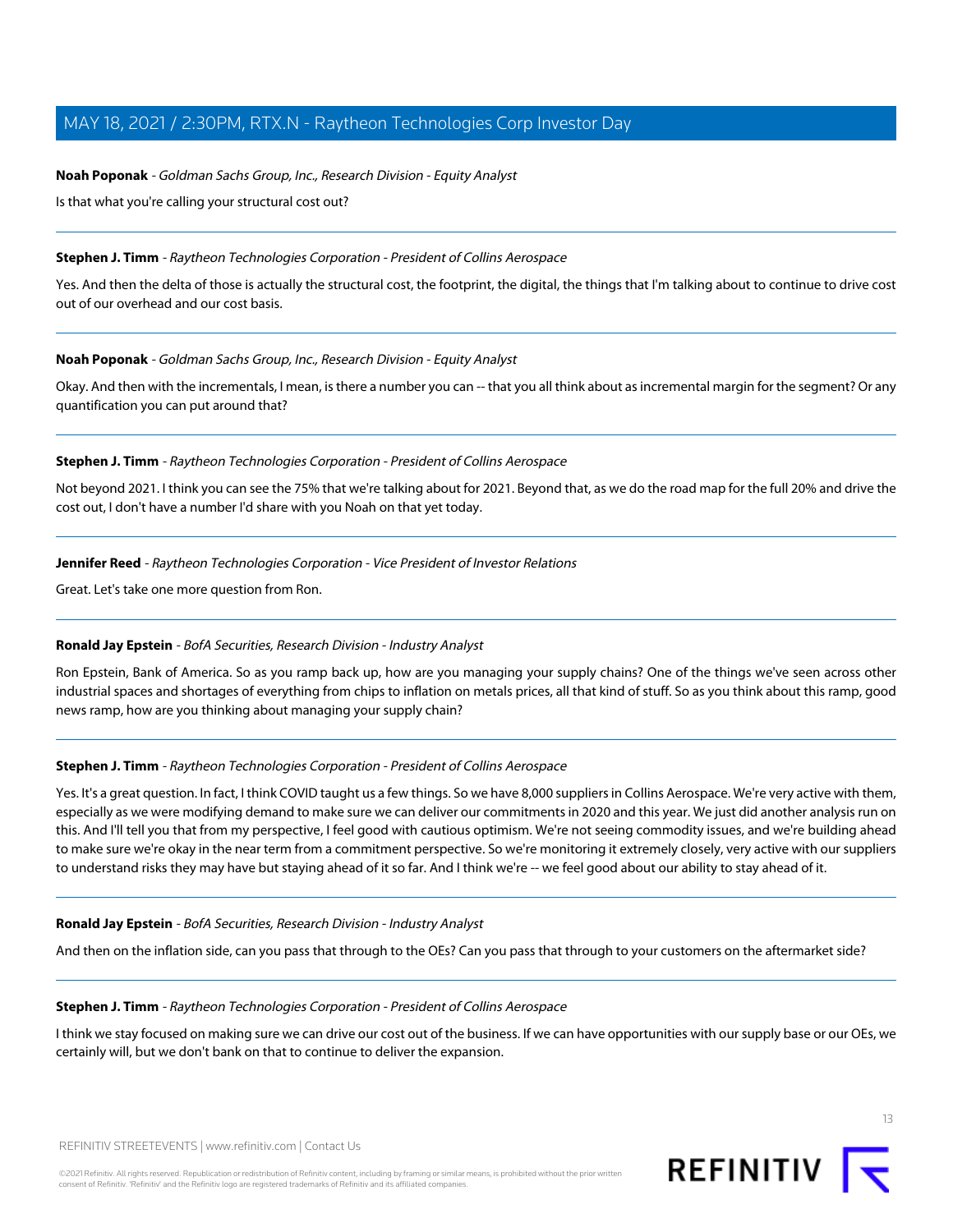**Jennifer Reed** - Raytheon Technologies Corporation - Vice President of Investor Relations

Okay. Well, okay. Thank you, Steve.

And I would now like to welcome Roy to the stage, President of Raytheon Intelligence & Space.

# <span id="page-13-0"></span>**PRESENTATION**

**Roy A. Azevedo** - Raytheon Technologies Corporation - President of Raytheon Intelligence & Space

Good morning. As you all know, a little more than a year ago, we consolidated 2 heritage Raytheon businesses: Space and Airborne Systems, Intelligence, Information and Services. And we formed a new business, Raytheon Intelligence & Space. We're 37,000 strong, a team that's innovative and dedicated to our mission, and our mission is straightforward. It's to deliver the disruptive technologies that our customers need to succeed in any domain against any challenge. Our collective history is rooted in innovation, so is our future.

On the right side of the chart, you see 2020 results: \$15 billion in revenue, strong cash conversion. The contract mix for that revenue is roughly 60-40, 60% cost type, 40% fixed. And we finished the year with \$19 billion in backlog, and we carried that through Q1. We had a good 2020, and it gave us some momentum into 2021.

Bottom line, up first. First, We have a diverse business. Our customers are as diverse as the products and services that we deliver. We have 5,500 programs in this portfolio. Not a single program accounts for more than 2% of revenue, and we see this diversity as a strength in the business in that it provides a layer of protection against potential fluctuations in the defense budget.

And I'd like to point out a couple of things from the customer diversity. First, Raytheon Intelligence & Space is 80% pure-play defense. We serve the civil and federal sector, about 20% of the business. And roughly 1/3 of this business is classified, which means that I'm not at freedom to talk to you about the programs, customers or products.

Second, we're a balanced business. We show one view of balance using the product life cycle. We're roughly 1/3 in development programs, production and operations and maintenance, slightly tilted towards development, which contributes to the contract mix of cost plus.

And third, we're growing. Our technologically differentiated products and services deliver to our customers what they need, and we're aligned with their priorities in all domains. That's why we're growing faster than our market segments.

Our strategy is proven and our priorities are clear, and we're seeing the benefits of that in several key segments of this business. That's a bit of who we are. Let me tell you a little bit about what we do.

I mentioned the 5,500 programs. We've parsed those into 3 broad capabilities. Sensing and effects. That's roughly half of our business, and we're showing the relative revenue mix, showing the missions and domains in each of those capabilities. So this is where the majority of the hardware solutions reside. So whether it's an EO/IR system, locating a terrorist; or an airborne ISR radar, hunting submarines from 40,000 feet in the air; to space payloads, finding a needle in a haystack, that's in this capability.

In command, control and communications, that's roughly 30% of the business. This is where we have the protected satellite communications terminals, including the nuclear command and control. So if the President is on Air Force One, wants to have a secure communication with the Pentagon, that's our products. We command and control entire constellation systems with unmatched resiliency in cybersecurity. In fact, just this month, we secured a \$230 million contract for a follow-on for GPS OCX.



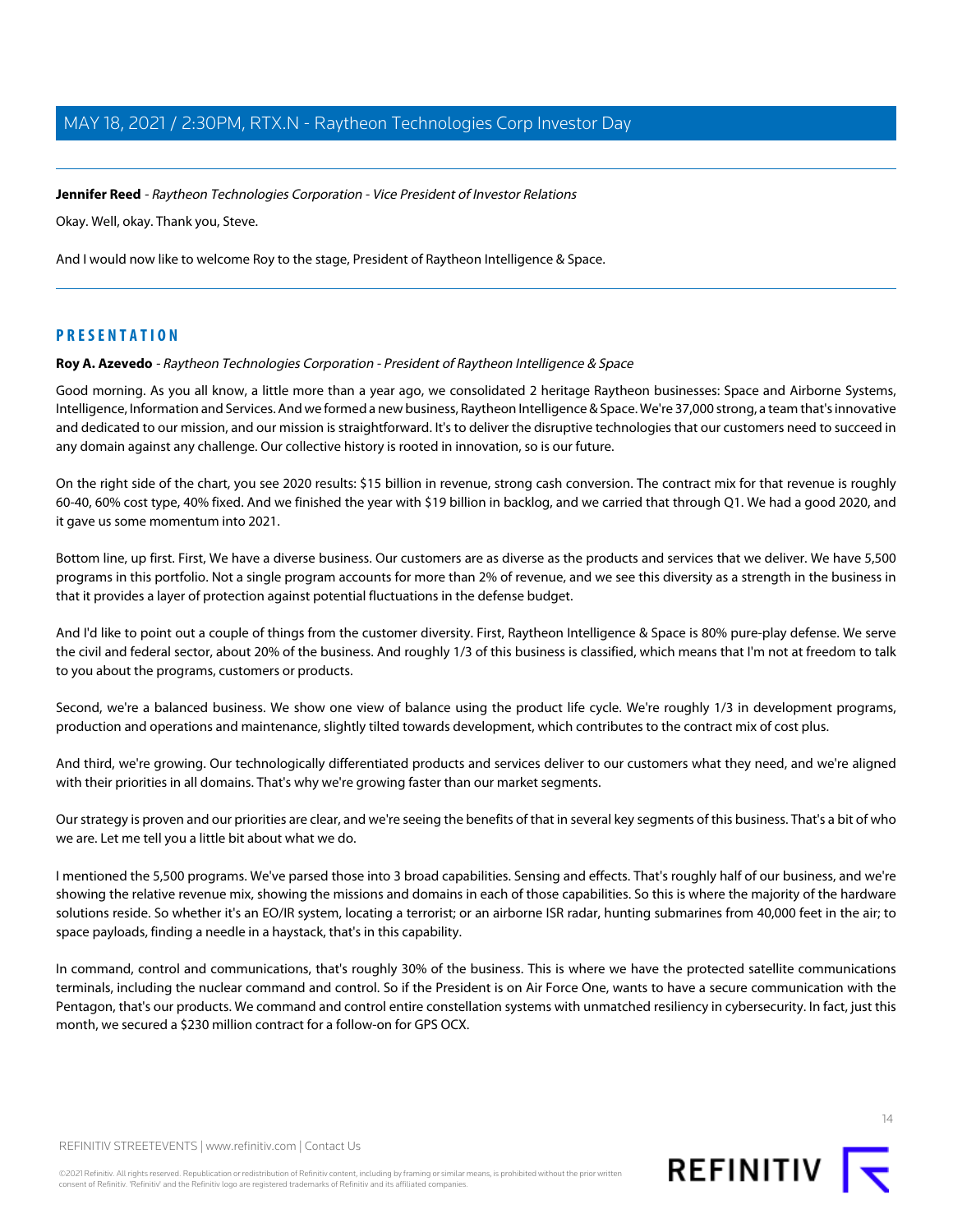The remaining 20% of the business, cyber, training and services, we support cyber missions all over the globe. We prepare pilots, soldiers and astronauts to succeed in their mission, whatever that might be. And we provide the services that maintain the systems that Raytheon Technologies fields.

We're also showing the projected growth outlook for each of these capabilities. In each category, we're growing faster than our addressable market segment. This gives you a picture of the diverse solutions we provide, so from fire-control radars on fighter jets to precision approach in landing systems, from the most secure GPS constellation command and control ground segment to space payloads and processing for climate monitoring. We connect subs and ships to satellites using our communications terminals. We plan, collect, process and disseminate more imagery than anybody on this planet. We are the eyes and ears of our customers.

We're also balanced across our subsegments, and why that's important to us is because it's enabling us to grow on multiple fronts. On the right side of the chart, we show the 3 core principles that guide our business beyond the technology. We solve our customers' hardest problems. We meet our commitments, and we're true to our values. We get results for our customers and our stakeholders and we get those results the right way.

So earlier, I stated that our strategy is proven. These are the 3 imperatives that drive our strategy and our plan. We're market leaders in airborne, fire control and ISR radars, in protected satellite communications, EO/IR sensors and ground segment command and control and processing. We're protecting and strengthening our core.

We have a strong and diverse installed base on a variety of platforms. We have content on every fourth and fifth-generation fighter, F-15, 16, 18, F-22 F-35. We're on ISR platforms, UAVs, tankers, bombers, helicopters. We're on tanks, ships, submarines. We have been and will continue to invest to offer the innovative solutions that our customers need so that we are effectively expanding our position on current and future platforms.

Non-kinetic effects: high-energy lasers, electronic warfare and cyber. This is an area that gets classified quickly, but I can highlight one program, Next Generation Jammer. It's a multibillion-dollar program over many years for the Navy's Growler, and we're on the verge of entering production. And we're working with the Navy and the appropriate authorities to gain export release and make this technology available to our international partners.

Those are the strategic imperatives. How we're going to carry out these imperatives, we think is important, too. Of course, there's the technology, but there's also the business culture. We know that to grow, we need to focus on disruption. We strive to disrupt ourselves before others do, and I'll give you an example of that later. Then there's the unwritten imperative: flawless execution. We know that the best way to grow this business is to execute the business we have on the books today.

We also know that growing the top line is important, but we need to improve the bottom line, too. In this first year, we reduced cost almost \$200 million: \$70 million from the consolidation, \$120 million from the structural costs in the business. These actions impact our bottom line and improves our competitiveness. Now as you all know, for the last 20 years, the United States and its allies have been fighting a counterinsurgency, counterterrorism mission. While we've been doing that, our near-peer adversaries have been investing in technology. They've been narrowing the gap.

In response, we need to accelerate. Raytheon Intelligence & Space has to deliver solutions to our customers faster and better than we've ever done before. We need to help our customers widen that technology gap because, today, we find ourselves contested in every domain as we've depicted on this chart.

I'm setting this context because it informs our business strategy. In growing this business, we focus on multi-domain solutions, technologies that are as relevant in space as they are on the ground, as relevant at sea as they are in the air. Technologies that connect domains, delivering decision-makers the right data, the right information at the right time, so they can make the right decision.

Our approach and our solutions are aligned with our customers' priorities. It's the main reason this business is growing. A good example, and you've already heard both Greg and Steve bring it up, is JADC2, Joint All-Domain Command and Control. It is a major thrust of the Department of Defense.



REFINITIV STREETEVENTS | [www.refinitiv.com](https://www.refinitiv.com/) | [Contact Us](https://www.refinitiv.com/en/contact-us)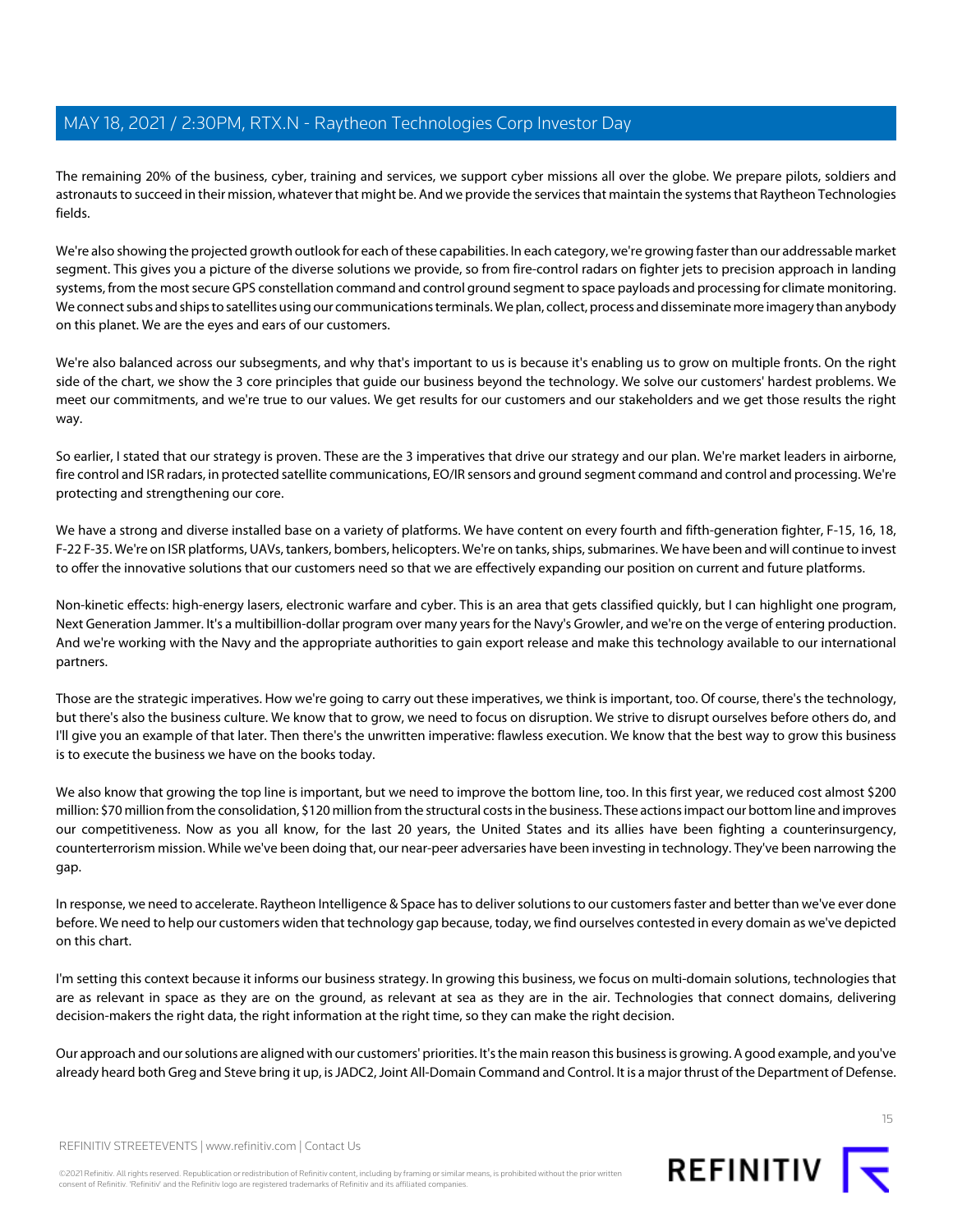The DoD's objective is simple. It's around command decisions. It's around making decisions in seconds and minutes that today take hours or even days.

Don't think of this as a single program. This is architectures. This is data flow. This is a new way of making decisions. It's a new way of fighting wars. Given our multi-domain footprint, as you see here on this chart and our market leadership in protected satellite communications and the fact that we're integrated on dozens of existing and likely future platforms, we're well positioned to bring JADC2 vision to life for our customers, in partnership with our customers. And this is a prime example of our alignment to our customers' needs. The bottom line is that our program and product portfolio touches all domains, and our market position is growing faster and stronger each quarter.

One area where we see growth is space. Raytheon Intelligence & Space cuts across all elements of the value stream. Captured on the upper half of this chart, showing some of the work that's done prior to launch, up to launch, on the ground and then in operations. We design and produce focal plane arrays. It's a component. It starts with raw materials, a component that captures imagery. The better the focal plane array, the better the image. And in our business, that's a discriminating advantage. And we use them in multiple products across multiple domains. It's one of the reasons that we're market leaders in EO/IR space payloads and airborne and land-based EO/IR sensors.

And as you look across the bottom of the value stream, up until December, I couldn't tell you that we had an element all the way across that value stream. We didn't have a bus. The Blue Canyon Technologies, or BCT, acquisition now gives us the capability to be in a better competitive position in the small satellite market space. The BCT integration is going well, and we continue to identify revenue synergies opportunities. I'm pretty excited that they're part of this business.

We manage key launch ranges, the ranges where almost all of the Department of Defense launches take flight. So from raw materials to actionable information, we provide the decision-makers what they need to make decisions when it matters most. We provide end-to-end solutions. We have the revenue mix on the right side of the chart. Earlier, I stated that our subsegments were balanced. This is one example. Within the Space segment, you can see that we're not dependent on any one program, any one customer, any one mission, multiple fronts on which to grow.

Let me take you to the federal civil part of the business, which, as you recall, is 20%. I'll use what was once routine to now being a little unusual to describe it. Before last year, traveling was typical, check-ins, checkouts, rental cars, tollways. We're known for defense, but what we bring to the civil and federal sector is noteworthy. Let me tell you what I mean.

If you use GPS to get here or you check the weather before you left, we had something to do with that. If you took a commercial flight, know that it's our software that enable the air traffic controllers to provide a safe takeoff and landing. And if you miss those friendly toll booth operators, you can blame us. We pioneered automated tolling.

I referenced revenue synergies earlier. It's worth noting. Raytheon Intelligence & Space partnering with Collins developed and delivered a proposal to the FAA for the Next Generation Network Systems. If we're selected, this is a multibillion-dollar opportunity over 10-plus years, and we're just getting started with the revenue synergies.

We have been and will continue to invest in areas that improve our competitiveness. Each year, through internal and customer research and development, we invest roughly \$2 billion advancing our signature technologies and our transformative projects. There's 3 areas that we're focusing on: digital transformation, operational efficiencies and signature technologies. You're going to hear from all of us about digital transformation. We all have pilot programs that are going on. Now remember before, I talked about we need to accelerate to widen the technology gap. We have a program in Raytheon Intelligence & Space where we are demonstrating a space capability from design, delivery, launch and operations where we're using digital principles to be able to provide that in half the time of what's been done in the past.

So here's how I think of digital transformation and our ongoing activities and investments. We have pockets of excellence across the business, and we have pockets of excellence across the corporation. And what we're doing is we're developing these examples, taking our lessons learned and sharing them with the other 3 business units, just like they're doing with us, to have an integrated digital transformation.



©2021 Refinitiv. All rights reserved. Republication or redistribution of Refinitiv content, including by framing or similar means, is prohibited without the prior written consent of Refinitiv. 'Refinitiv' and the Refinitiv logo are registered trademarks of Refinitiv and its affiliated companies.

REFINITIV<sub>I</sub>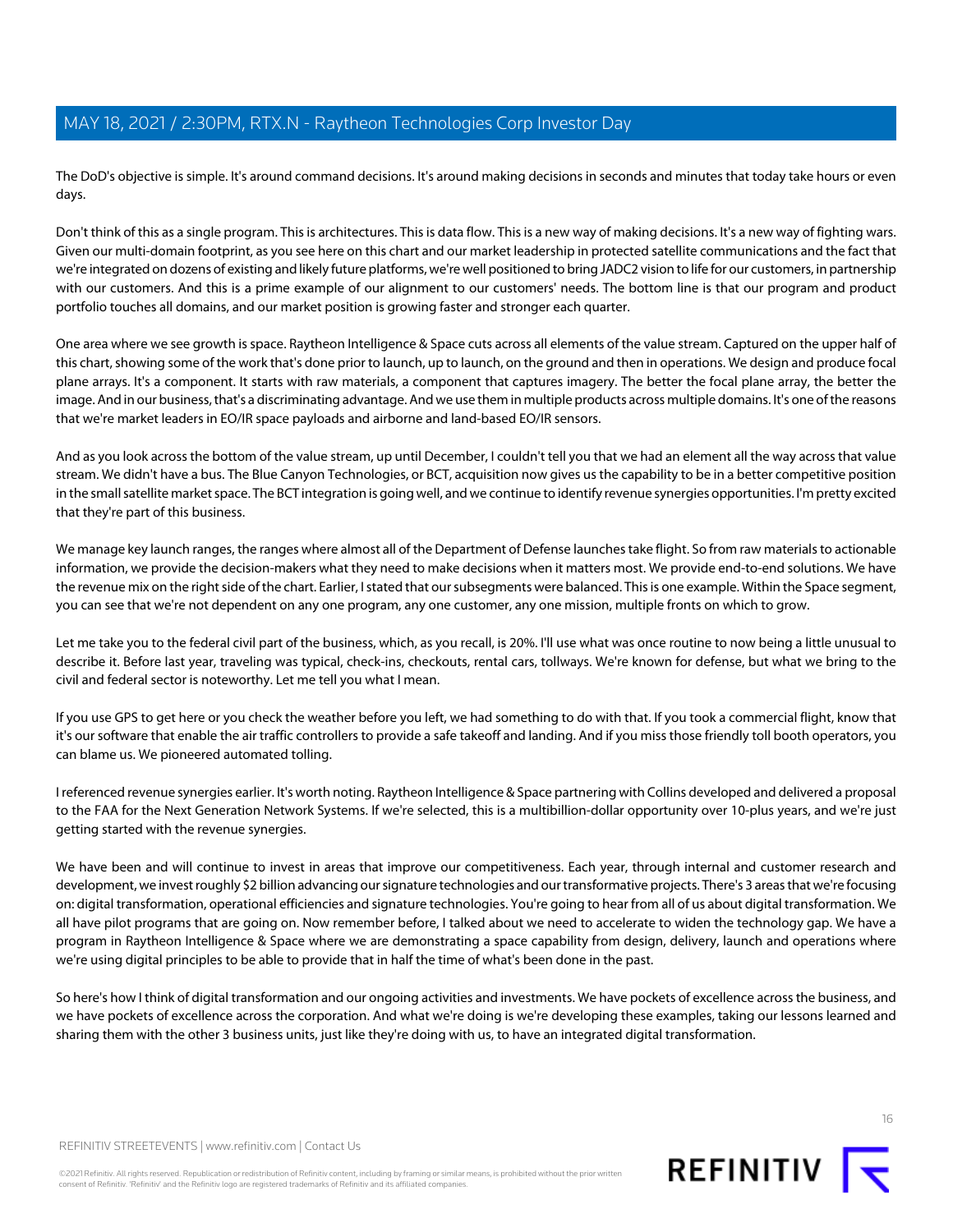Our signature technology investments are aimed at developing new capabilities and products, but these same technologies provide a benefit to our existing installed base. Here, we show the product life cycle. From left, development, through production, to operations and maintenance. As products mature in the field and get into operations and maintenance, we use these signature technologies to renew these designs and start the cycle all over again. This is why we put the value in having a balanced portfolio. It brings consistency, predictability and expansion of revenue in that particular technology. It's not a new formula, but it's effective.

I'd like to give you an example from our fire-control radar product family. In the early 1990s, we developed the fire-control radar for the F/A-18 Navy Super Hornet. It was the first active electronically scanned array radar, or as we like to call it, the AESA radar. It replaced mechanically scanned radars. It was a disruptive technology insertion. It changed the way pilots defended themselves and carried out missions. We and our customers continue to invest to improve capabilities, reliability and affordability. In fact, over the last few years, we've reduced the acquisition cost by more than 75%. So while this radar still has its 1990s military designator, APG-79, its capabilities have grown exponentially.

Today's APG-79 performs in the harshest environments in the toughest missions. And beyond that, we've been able to tailor that design, a new radar variant for the Marines. So I mentioned earlier that we focus on disrupting ourselves. Guess whose mechanically scanned radar that was? That was ours. We disrupted ourselves. We replaced our own product, and this marine variant is going to expand the APG-79 revenue stream for years to come. We have many examples like this. Over the years, we've proven in our ability to enhance and to sustain our signature technologies, driving down costs while increasing capabilities and resulting in profitable growth.

Let's go to the financial summary. We're reaffirming the guidance that was provided, issuing into 2021. We've gotten off to a good start, a strong Q1 where we've exceeded all financial metrics. And while we had a good quarter and we feel good about the total year, we know there's still a lot of work to do. The resulting Q1 backlog is a tailwind. We had a 1.08 book-to-bill in the first quarter. So projecting 5 years out, we're going to grow faster than our addressable market segments at double-digit margins and robust cash conversion. Our margin improvements are primarily driven by 2 things: the operational efficiencies in which we're investing and a higher percentage of production programs in the out-years.

So what are the things I hope you take away from this meeting with Raytheon Intelligence & Space? I hope what you'll take away is we're a diverse business. We have a balanced portfolio, and we're growing faster than our addressable market segments. With that, I'll take any questions you may have.

# **QUESTIONS AND ANSWERS**

<span id="page-16-0"></span>**Jennifer Reed** - Raytheon Technologies Corporation - Vice President of Investor Relations

Thank you, Roy. All right. Mike?

#### **Michael James Maugeri** - Wolfe Research, LLC - Analyst

Mike Maugeri, Wolfe Research. Can you just talk a little bit about your exposure to systems for studying climate change? And in the future, if the budget DoD or otherwise for studying climate change were to grow, what's your ability and your appetite to go after some of that growth?

#### **Roy A. Azevedo** - Raytheon Technologies Corporation - President of Raytheon Intelligence & Space

The way I'd like to answer that question is the fact that we're already in that space, both on the commercial side and on the military side. In fact, if you go and look at our displays, we have a VR satellite, a payload, which is for climate monitoring. It's -- when you take a look at some of these pictures where you see these tornadoes and hurricanes forming, that's our payload. It's our processing. We've recently just won some programs with NASA and NOAA to take a look at climate monitoring. And so the thing that I would tell you in terms of our appetite is like everything else that we do in our investments. If it's aligned with the rest of the business, if that investment can then be transitioned to other parts of that segment, we absolutely are going to continue to look at. What we're not going to do is change in one-off.

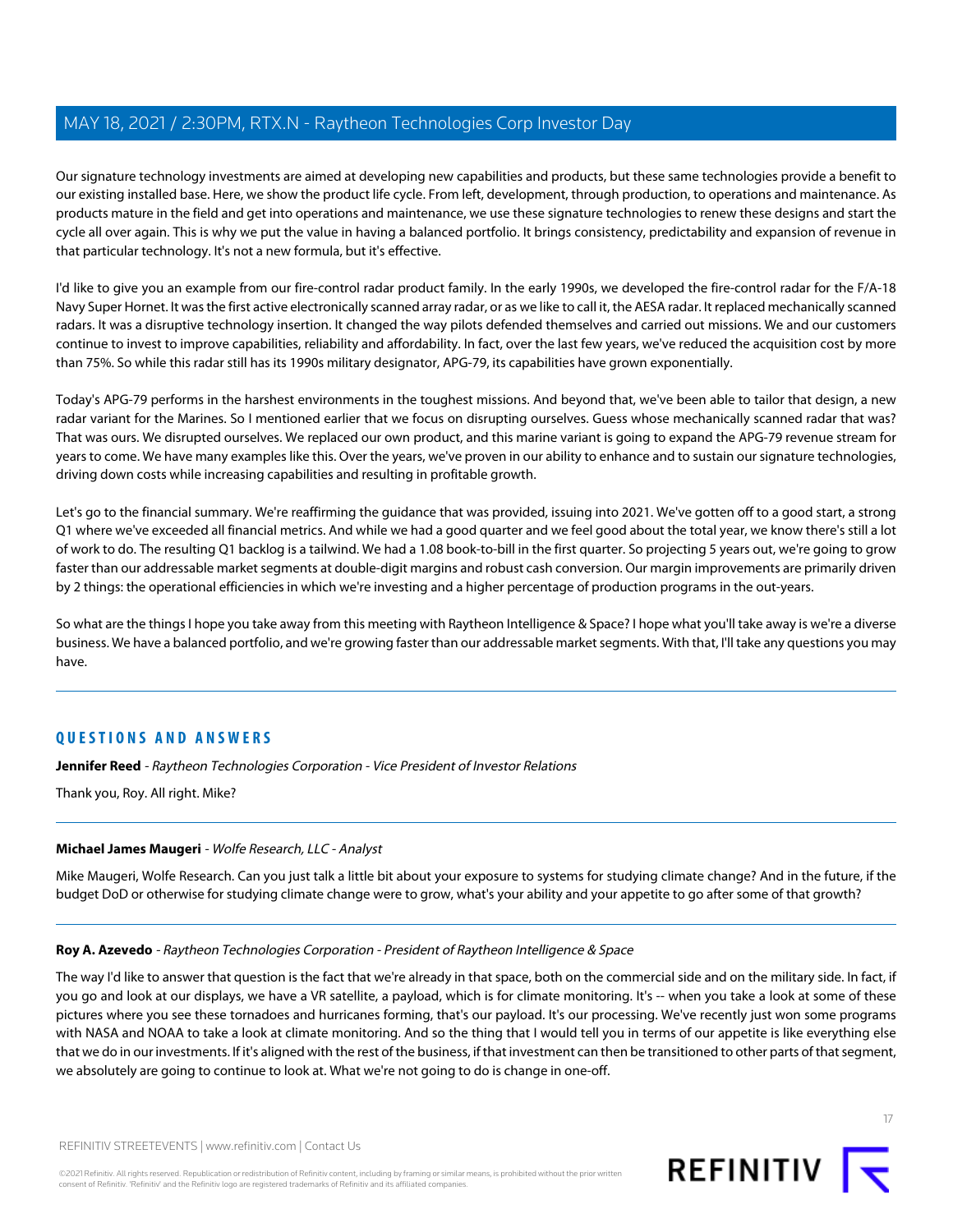#### **Jennifer Reed** - Raytheon Technologies Corporation - Vice President of Investor Relations

<span id="page-17-1"></span>Okay. Let's take one from -- in the back.

#### **George D. Shapiro** - Shapiro Research - CEO and Managing Partner

Yes. George Shapiro with Shapiro Research. You say you're going to grow faster than the addressable market. But like the first quarter, you grew organically 2%, which was the least in the industry. And all of last year, you grew 3.5% and in a faster growth environment. So why did you grow slower? Why are you going to start to grow faster now?

#### **Roy A. Azevedo** - Raytheon Technologies Corporation - President of Raytheon Intelligence & Space

We actually grew over 4% last year. And the way that I'll answer that question is, when we look at our addressable markets, we have all the data available to us, mostly budget documents. And the way that I would put it to you is this, especially as you're looking at the '21 through '25. And I'll refer you back to the capabilities chart that I had. In sensing and effects, our addressable market is growing roughly 5.5%. We're growing at 6.5%. In command, control and communications, the market is growing at 2.5%. We're growing at 4%. In cyber training and services, the market is either flat or slightly shrinking, and we're growing at 3%.

#### **George D. Shapiro** - Shapiro Research - CEO and Managing Partner

Okay. I guess we'll see it in the numbers eventually.

### **Roy A. Azevedo** - Raytheon Technologies Corporation - President of Raytheon Intelligence & Space

That's the projection. Yes, sir.

#### <span id="page-17-0"></span>**Jennifer Reed** - Raytheon Technologies Corporation - Vice President of Investor Relations

All right. Cai?

#### **Cai von Rumohr** - Cowen and Company, LLC, Research Division - MD & Senior Research Analyst

Yes. Cai von Rumohr from Cowen. So could you give us a little color on the training and logistics business that you're divesting? Roughly, where are its margins?

And secondly, both of your competitors, Northrop and Lockheed, have been very aggressive in the space area. You've made a move with Blue Canyon. Do you see additional moves that you need to make to be competitive?

#### **Roy A. Azevedo** - Raytheon Technologies Corporation - President of Raytheon Intelligence & Space

Let me answer from the beginning to back. We're in a process in terms of the divestiture ruled by nondisclosure agreements. So I don't want to get too much into what's in the perimeter because we are in the process, and that's being developed as we sit here. In terms of the space part of the business, I think like every good business, we're always evaluating the portfolio and always looking for strategic opportunities. We really like what we did with Blue Canyon Technologies. It puts us in a great position for the small satellites, and we believe it's a good move for multiple reasons, not the least of which is the space modernization trend that we're seeing. If the trend continues, the trend is toward a proliferated Low

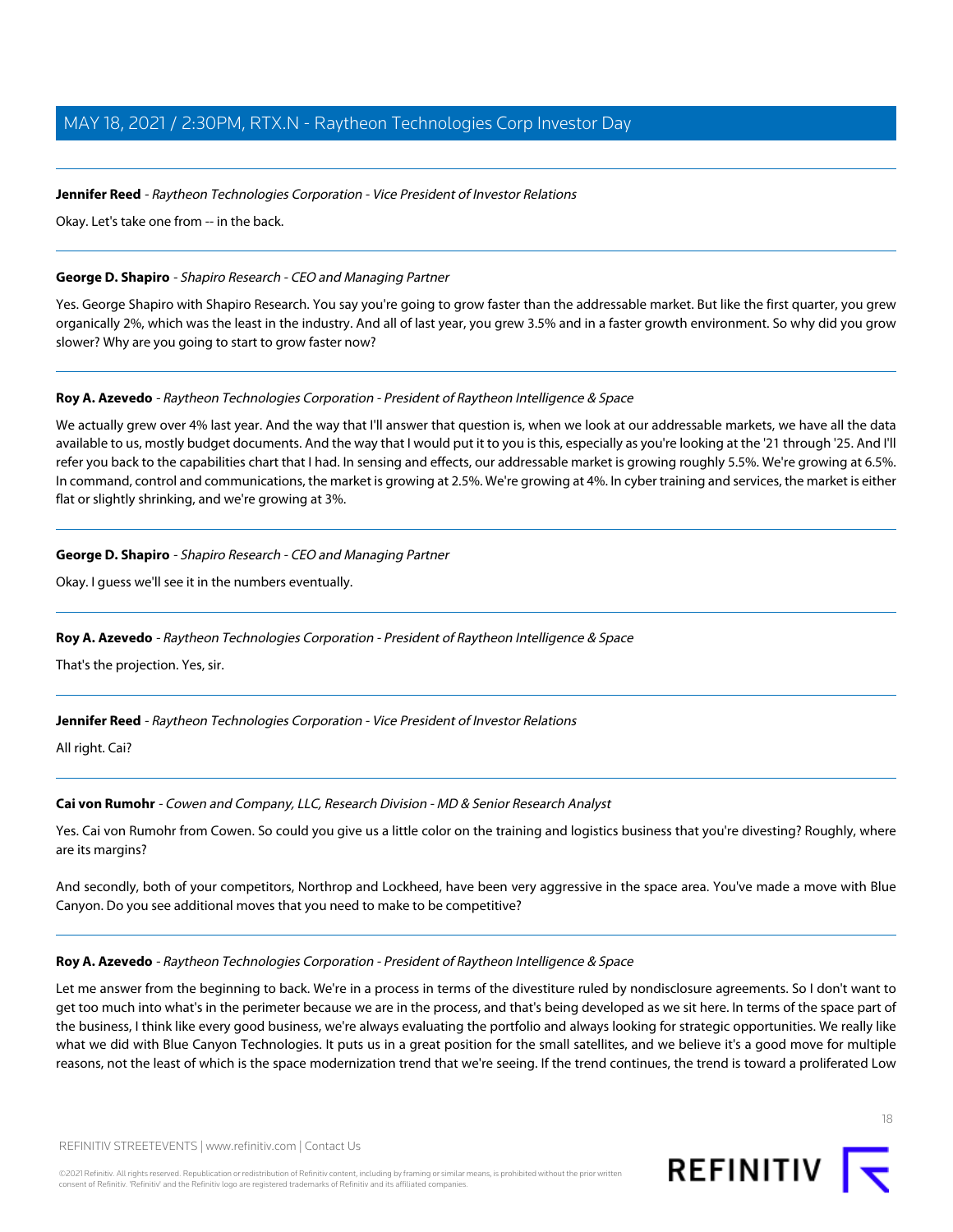Earth orbit or middle Earth orbit as opposed to these large programs that have done in the past. And so a small satellite market looks like a good place to be, and we're in there with BCT.

### **Cai von Rumohr** - Cowen and Company, LLC, Research Division - MD & Senior Research Analyst

Do you feel that you need launch capability because both of your 2 competitors have made various initiatives to bolster their capability and launch?

### **Roy A. Azevedo** - Raytheon Technologies Corporation - President of Raytheon Intelligence & Space

I have a hard time seeing a circumstance in which I'd go to Greg and tell him to get a launch capability. I think that that's a very long-term view, and I think we like what the space segment looks like today.

### **Jennifer Reed** - Raytheon Technologies Corporation - Vice President of Investor Relations

<span id="page-18-0"></span>With that, can we take one upfront here with Doug?

### **Douglas Stuart Harned** - Sanford C. Bernstein & Co., LLC., Research Division - SVP and Senior Analyst

I wanted to follow on that because when you look at Blue Canyon, I mean, Blue Canyon does buses for Northrop, Lockheed, L3Harris. At the same time, you've got Aerojet Rocketdyne that Lockheed Martin is arguing they can use and vertically integrate. They do motors for you, for Boeing. So when you look at these 2 situations, how do you think of these? Because these sort of were kind of merchant suppliers in a sense to all of you. Why does Blue Canyon make sense for you but Aerojet Rocketdyne perhaps not, if Lockheed Martin owns it?

### **Roy A. Azevedo** - Raytheon Technologies Corporation - President of Raytheon Intelligence & Space

What made Blue Canyon Technologies attractive to us is the capabilities of their small bus. Yes, there are a lot of small buses, but what Blue Canyon Technologies has is a capability for very accurate stability of their small bus. And our specialty is electro-optical/infrared payloads, EO/IR. And one of the things that you need for those buses, those small sats, is stability, being able to point and being able to point very directly and being able to hold that. Blue Canyon Technologies has those technologies. That's what they've brought to the table in the market, and that's what made it attractive to us and still is attractive to us.

### **Douglas Stuart Harned** - Sanford C. Bernstein & Co., LLC., Research Division - SVP and Senior Analyst

But do you expect that in the future, Blue Canyon would be building buses for, in a sense, your competitors in the space?

### **Roy A. Azevedo** - Raytheon Technologies Corporation - President of Raytheon Intelligence & Space

Yes. I see no reason why we wouldn't sell to our competitors. I think it's good business. As long as we have their capabilities for what we need, that's why we bought them. And growing the business by providing to other suppliers, I don't see any reason why we would stop doing that.

### **Jennifer Reed** - Raytheon Technologies Corporation - Vice President of Investor Relations

Great. Let's take a question online, Roy. This is from Rob from Vertical Research. Over the next 5 years, are you anticipating more competition from new entries into the tech sector, especially as the DoD evolve JADC2?

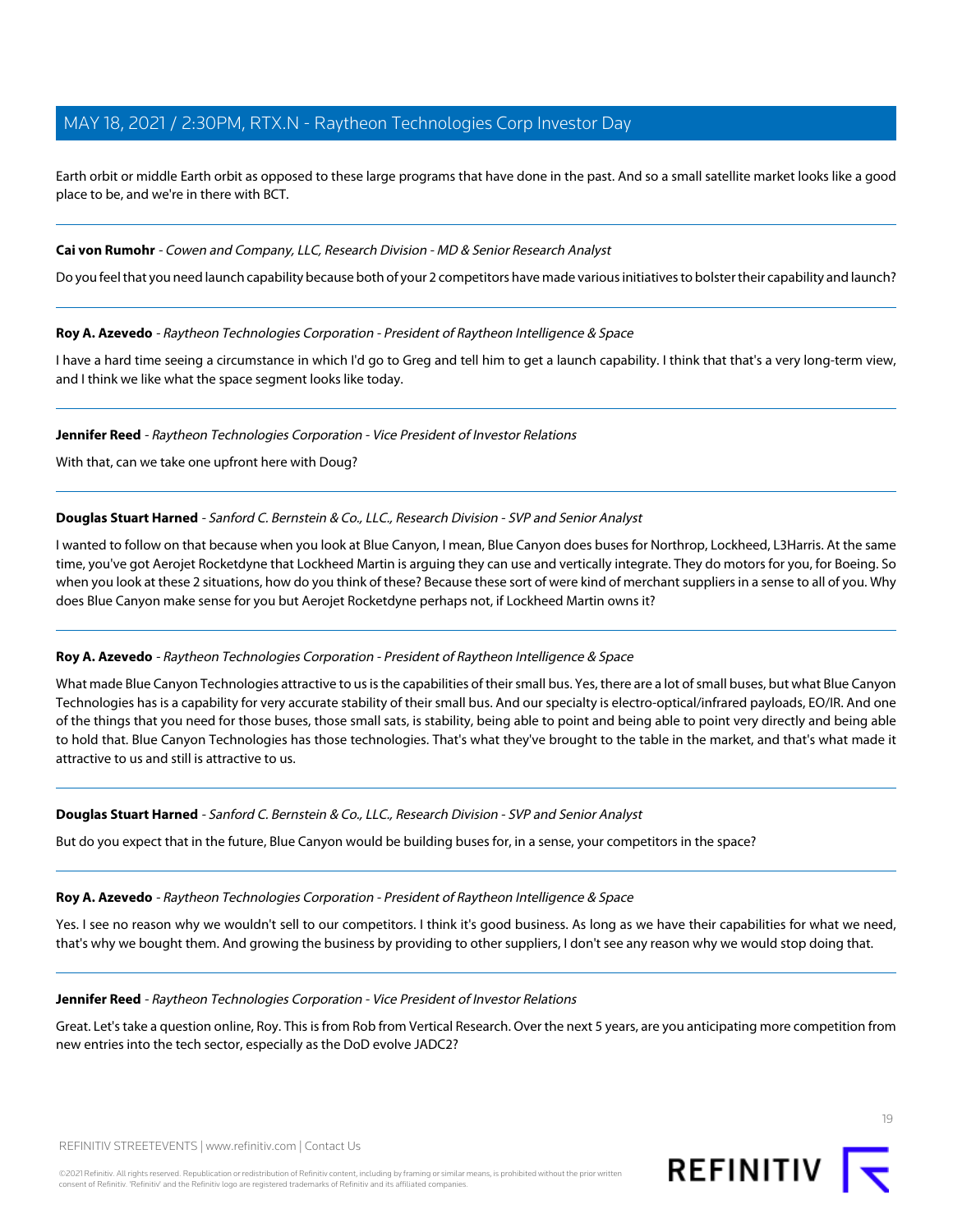### **Roy A. Azevedo** - Raytheon Technologies Corporation - President of Raytheon Intelligence & Space

There is no doubt about it that we're going to have new entrants. We already are seeing new entrants. It's an opportunity because it's also a partnership opportunity, and we're going to be looking for partners as we move along. As I talked about for JADC2, it's not a thing. It's going to be many things. It's an architecture. We already have the sensors with the data. We already have communications. We're in all domains, but we're not going to be able to solve it all just within our 4 walls. We're going to need partners. There are companies that are investing in areas that we're going to take advantage of, so no doubt about that there's going to be new entrants.

**Jennifer Reed** - Raytheon Technologies Corporation - Vice President of Investor Relations

<span id="page-19-0"></span>Okay. Let's take one more question. Kristine?

### **Kristine Tan Liwag** - Morgan Stanley, Research Division - Equity Analyst

Thank you. There's a surge of demand in commercial space and commercial space capabilities like mega constellations. With your capability with Blue Canyon, do you identify that small satellite business as a potential revenue synergy with Collins to commercialize?

### **Roy A. Azevedo** - Raytheon Technologies Corporation - President of Raytheon Intelligence & Space

Absolutely, we do. And it doesn't hurt that Blue Canyon Technologies is already serving that market sector. And so taking a look at payloads, modified payloads that Collins brings to the table, we're already looking at those. Yes.

### **Kristine Tan Liwag** - Morgan Stanley, Research Division - Equity Analyst

And how significant could this business be in the long run?

### **Roy A. Azevedo** - Raytheon Technologies Corporation - President of Raytheon Intelligence & Space

I'm not ready to give you a number, but the bottom line is it's going to be completely dependent on how the budgets come out and whether the space modernization truly ends up being a proliferated constellation. That's what's going to drive it, and we're waiting for this new budget. The new budget is going to tell us a lot, and obviously following budgets and that's where we get our data and our projections.

### **Jennifer Reed** - Raytheon Technologies Corporation - Vice President of Investor Relations

Great. Thank you, Roy.

So with that, we're going to take a short break. We'll be back about 12:30. We'll hear Mike Dumais, our Chief Transformation Officer, speak.

(Break)

(video presentation)

REFINITIV STREETEVENTS | [www.refinitiv.com](https://www.refinitiv.com/) | [Contact Us](https://www.refinitiv.com/en/contact-us)

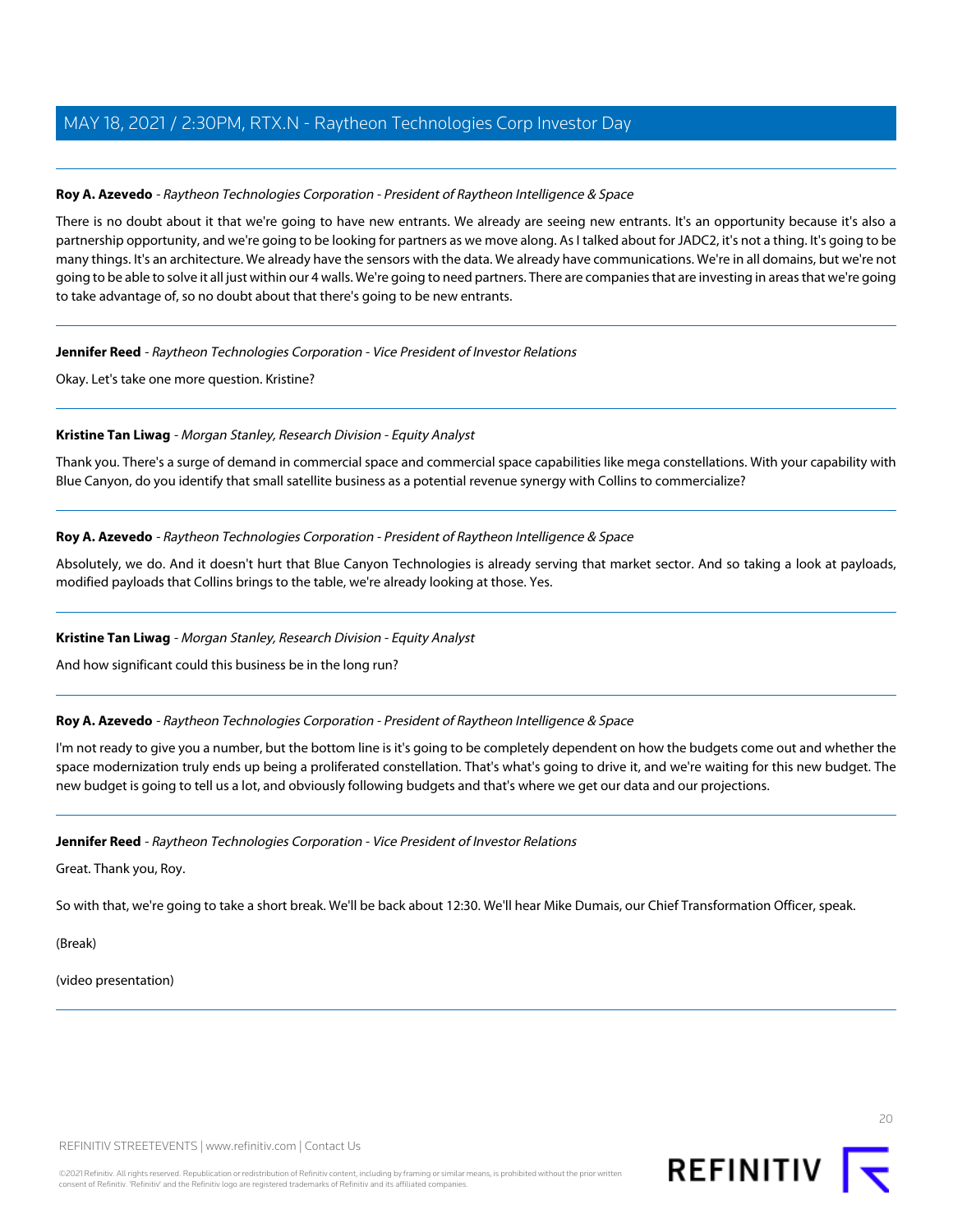## <span id="page-20-0"></span>**PRESENTATION**

#### **Michael R. Dumais** - Raytheon Technologies Corporation - Executive VP & Chief Transformation Officer

Good afternoon. I'm Mike Dumais, and I'm Raytheon Technologies' Chief Transformation Officer. Before we get back to the BU Presidents' presentations, I'm just going to spend a little bit of time talking about how we're using the merger as a vehicle to transform the company and sharpen our focus on operational execution.

When you look at our history, we have a long track record of doing integration. I think I first met Greg about 20 years ago, we were working on the integration of Sundstrand. About 10 years ago, a number of us worked on the integration of Goodrich. 3 years ago, it was Rockwell Collins. In every case, we exceeded our projected synergy numbers, we added key capabilities to the company, and we use those capabilities to go out and win new business. Now it's the Raytheon merger. And really, the only difference is the opportunity is that much larger. We're just a little more than 1 year in, and the integration is going extremely well. We're exceeding our projections, both for cost synergies and for revenue synergies. So let's talk a little bit about how we're making that happen.

We really started back in middle of 2019 as soon as we announced the deal. We put merger integration teams in place, and they're really focused on 2 things: one, to make sure we have a successful day 1; and then to develop the detailed integration plans. Immediately after close, we moved quickly. We began to rationalize the corporate office and get after the cost synergies. We began to drive procurement savings. We started to develop our longer-term footprint plans in our Office of the Future strategy.

Now this year, about 6 months ago, we've pivoted a little bit. We've increased our focus on some of the more transformational opportunities. That includes rolling out our core operating system, implementing digital thread across the enterprise and really amping up the way we share technology across our 4 BUs. So I'm going to take each of these and just go into a little bit more detail.

And I'm going to start with the cost synergies. Our teams understand the commitments we've made to investors, and that really starts with the cost synergies. As we announced on our recent earnings call, we now have visibility to \$1.3 billion of savings, and we're still developing new ideas. So I don't think the tank is out of gas. This will require some investment, a net of investment of about \$750 million, but we really like the payback around that. And the increased savings are coming really from all areas. We're seeing it in procurement, we're seeing it in footprint, in our corporate office and areas like IT.

Now some of our early success has been in eliminating redundancies in the corporate office, harmonizing benefit plans and the Raytheon 4 business unit to 2 business unit consolidation. So that's going to drive a majority of the \$850 million savings run rate we see by the end of this year.

When you think about cost reduction, in the long run, probably the most exciting area is really in the supply chain, as Greg touched on earlier. In procurement, scale and capabilities matter, and we have both. We see a total opportunity for savings of \$2.5 billion by 2024. Now about 20%, 25% of this is synergy. That's an action that's the direct result of the merger. The rest is really what our supply chain professionals do over every day. A little over half the \$2.5 billion is coming from product procurement. So areas like machining, where we're building bigger part families going to larger suppliers, using that volume and scale to reduce cost. We're also seeing opportunities in electronics. We use our technical capability and scale to go direct to component OEMs and not just rely on distributors for our pricing and cost.

We see about \$1.2 billion of savings from indirect procurement, areas like logistics, where we're using managed transportation software to optimize distribution routes. And we're using our scale and our global factory footprint to drive best pricing in areas like shop MRO supplies. So procurement is going to continue to be a big focus. The team is really driving the execution of those opportunities.

But we're going to be equally aggressive within our own four walls. And we've really made a major effort to go attack overheads. Now that has to start with the corporate office. We believe that our corporate office has to be just as lean and hopefully, leaner than our BUs. So even before the merger closed and both companies had hiring freeze in place, costs started to come down. Immediately after April 3, 2020, we eliminated any remaining redundancies in the corporate office. But we didn't stop there.



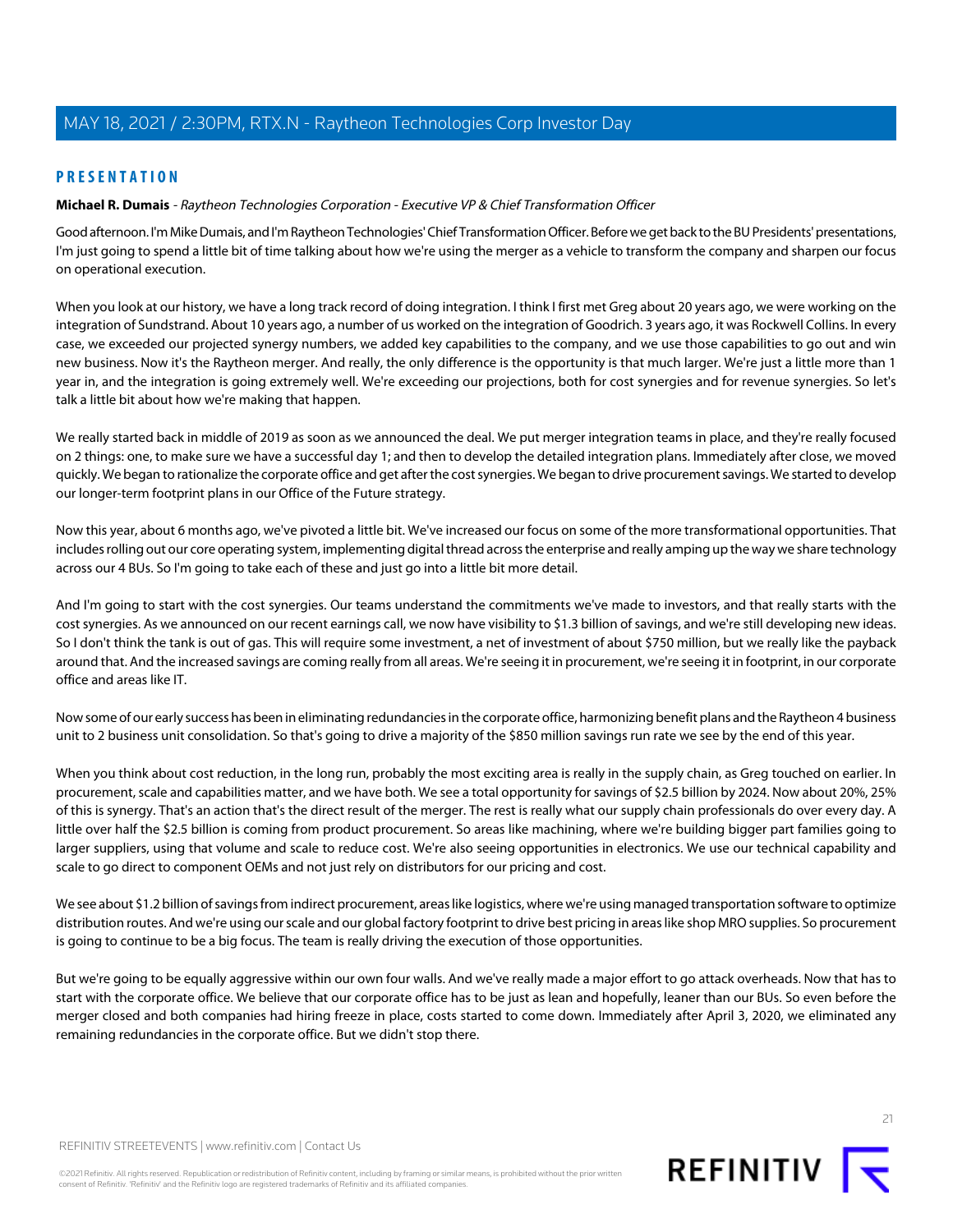So about 5 months ago, we decided to go back at it. And we used a zero-based budgeting approach where we went and we inventoried all the activities in the corporate office. We eliminated the low-value activities. We looked at our spans and layers, rationalized the organizational structure, and we also tried to automate processes. So by the time we were done, we found another \$100 million-plus savings out of the corporate office.

A second focus area has been our office space. Now moving forward, when you think about our office staff, less than half are going to be on-site full time. Most people either work remotely or some type of hybrid mode. That really gives us the opportunity to eliminate square footage and also reconfigure where we can work more effectively. We've launched over 50 projects to date, many of which are focused on our highest cost sites. And we see that generating \$80 million in annual synergy. And that's just about halfway on our plan to reduce 25% of all the office space across the company.

In addition to driving out cost, we're also very much focused on building capability. And that really starts with our One RTX CORE operating system. It's really our program to drive operational excellence. As Greg said, CORE stands for customer-oriented results and excellence, and that's really appropriate because it is customer-centric. It takes the best elements of ACE, Raytheon R Six Sigma as well as industry best practices and it provides a toolkit where we're more effective in the way we do planning, the way we ensure we have visual and lean work environments and then tools that solve customer problems. Now we've added in elements and increased focus in areas like Industry 4.0, Lean, agile software development and SecDevOps because we need a toolkit solving the business problems of today and not the business problems from 10 years ago.

We're deploying the CORE operating system across the company this year. So we'll soon be all speaking the same language. And this will allow us to drive productivity, but also go after the roughly \$1 billion we have when you consider our cost of poor quality and other inefficiencies in the business.

Now with the operating system, we're making sure that's highly aligned with what we're doing with our digital strategy. We see digital thread as the ability to connect engineering, manufacturing, supply chain and aftermarket support, and it allows us to better support our customers. But we have teams in place developing a company-wide data strategy to facilitate the way we share information across our 4 BUs and across our value streams. So this is going to be a multiyear effort, still a lot of work to do. However, there are a number of areas where we believe we're already best-in-class. We have the capability to do model-based design, have used it on programs like Optionally Manned Fighting Vehicle and Next-Generation Interceptor. It allows you to carry fewer requirements and dramatically increase development cycle time.

Before we build a new factory, we're using a digital twin of that factory. You can optimize the flow and you can generate savings even before you break ground on the project. As Pratt & Whitney introduces new engines, they're developing digital twins that will carry data associated with that engine from the initial design, manufacturing, to its history in the field.

And we're developing prognostic algorithms. And this is where it really helps to have expertise in the products. We take our knowledge of the products and physics-based models, combine that with AI and predictive models, and in many cases, we're able to predict failures before they occur. And that allows us to take preventative maintenance actions and improve aircraft dispatch reliability.

Now as we've hit many things, when you think about the digital strategy, you're only as strong as your foundation. And we've been making great progress modernizing our digital infrastructure. We have plans and teams in place to reduce our number of networks, data centers and applications. We're moving from being about 25% cloud-based with our data to more than 50%. Now you always have some data on site for security reasons, but we're moving to cloud. We're also adopting a single enterprise collaboration solution with Microsoft Teams. So these actions will make us more effective. They'll make us more cyber secure. They'll also generate \$175 million of annual cost savings.

So now I'm going to switch gears a little bit. I want to talk about what I believe is the most transformative opportunity for the company. And that's really around technology synergies. I'll tell you something special happens when you put engineers in a room together. They like to talk, and they like to collaborate. And we have over 60,000 engineers, 2,300 with PhDs and 30,000 with security clearances. And we're really the only company that has that technical depth, both in aerospace and defense. So the teams are working really well together. When I sit in meetings, I can't tell which BU someone is from. They're just focused on advancing the technology and solving customer problems.

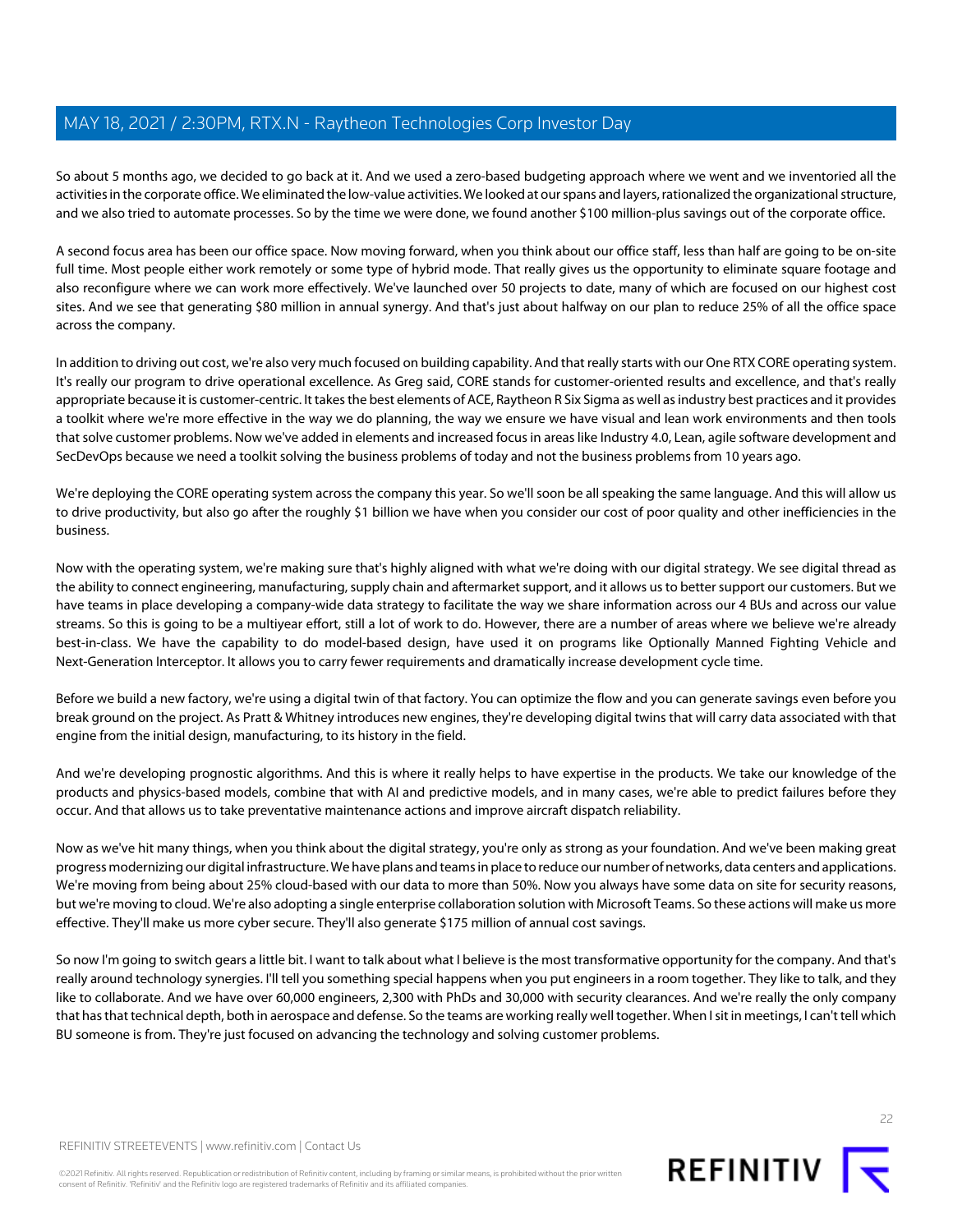Now our teams have identified 4 areas where we believe we can truly differentiate ourselves with technology. And as Greg reviewed earlier, it's autonomy in AI; power and propulsion; secure and connected ecosystems; and precision sensing and effects. But there are so many exciting examples where you can take the Collins communication capability and high assurance network capability, along with their power capability, from Raytheon Missiles & Defense, the vehicle integration, the expertise in RF and aperture design, from Roy's business with Raytheon Intelligence and Space, the cyber capability, the sensor tech capability, the face presence, and with Pratt, a world leader in propulsion, high-temperature materials, and low observability.

Now because we have multiple business units, all with technologies in these areas, we decided to drive these technology road maps centrally to ensure that the capabilities can be shared across the enterprise. And these are really the capabilities that are going to allow us to win on the largest aerospace and defense opportunities in the future. And there are many. Maybe I'll start with the defense side.

We see these technologies helping us win next-generation military aircraft platform content. One example is sixth-gen fighter. If you're truly going to make a leap from fifth gen to sixth gen, you're going to need to use most of these technologies. There are opportunities in autonomous vehicles and attritables. You combine AI, advanced sensors, communication capabilities. A number of the presenters have touched on the joint all-domain command and control, where you really connect all elements of the battle space.

We're seeing synergies in areas like hypersonics, where you take advanced heat resistance materials, you need low observability, you need integrated vehicle propulsion systems. In areas like directed energy, where you have to have the capability both to design the aperture but also to do the power electronics. So all large market opportunities, all directly aligned with the national defense strategy and all leveraging multiple technologies from multiple business units.

Now the great thing is these same technologies are equally applicable to commercial aerospace. There are a number of exciting commercial opportunities on the horizon. Obviously, it includes next-generation aircraft, where you're going to need very efficient engines and integrated systems. And some of these programs can have hundreds of billions of dollars of content. There's an opportunity for national airspace modernization. It's not only defense program, it's all the elements of air traffic control. And it's not just the U.S., it's around the world.

And that's an area where we're uniquely positioned because we have expertise in communications and navigation, both on the aircraft, from Collins, and on the ground through RIS. There are solutions that are in development, where we're collaborating across business units to connect airport operations and airlines and really improve the flying passenger experience. And Steve touched on some of the systems to reduce pilot workload, eventually leading to more autonomous aircraft. Again, all large opportunities, all areas where we believe we're uniquely positioned given the breadth and depth of our technology portfolio.

So let me sum it up. We've never been more positive on the merger and for the prospects of the business overall. We have a great team in place. You'll hear from the rest of the team this afternoon. And we have tremendous cost reduction, efficiency and new business opportunities directly in front of us. So over the next year, we're laser-focused on delivering revenue synergies, cost synergies, driving efficiency in the supply chain. We're going to rationalize our facility footprint and reduce structural costs. We're going to implement our core operating system and build digital thread across the enterprise, so we're a more efficient, connected capable company. And we're going to leverage our unmatched technical capabilities to develop next-generation solutions for our customers and capture the largest A&D market opportunities.

<span id="page-22-0"></span>So for me, having the opportunity to work with this team and lead our integration and transformation effort is humbling, but it's been a heck of a ride for the company. I think the journey is just beginning.

So with that, I believe our next speaker is Wes Kremer, President of Raytheon Missiles & Defense.

### **Wesley D. Kremer** - Raytheon Technologies Corporation - President of Raytheon Missiles and Defense

Good afternoon. Now we get to talk about some really fun stuff here. So I'm excited to be here today and to be able to talk to you about what we do in Raytheon Missiles & Defense. We are an end-to-end defense solutions provider. Unlike the other 3 businesses within Raytheon Technologies, we're the only one that's 100% in the defense space.

 $23$ 

REFINITIV STREETEVENTS | [www.refinitiv.com](https://www.refinitiv.com/) | [Contact Us](https://www.refinitiv.com/en/contact-us)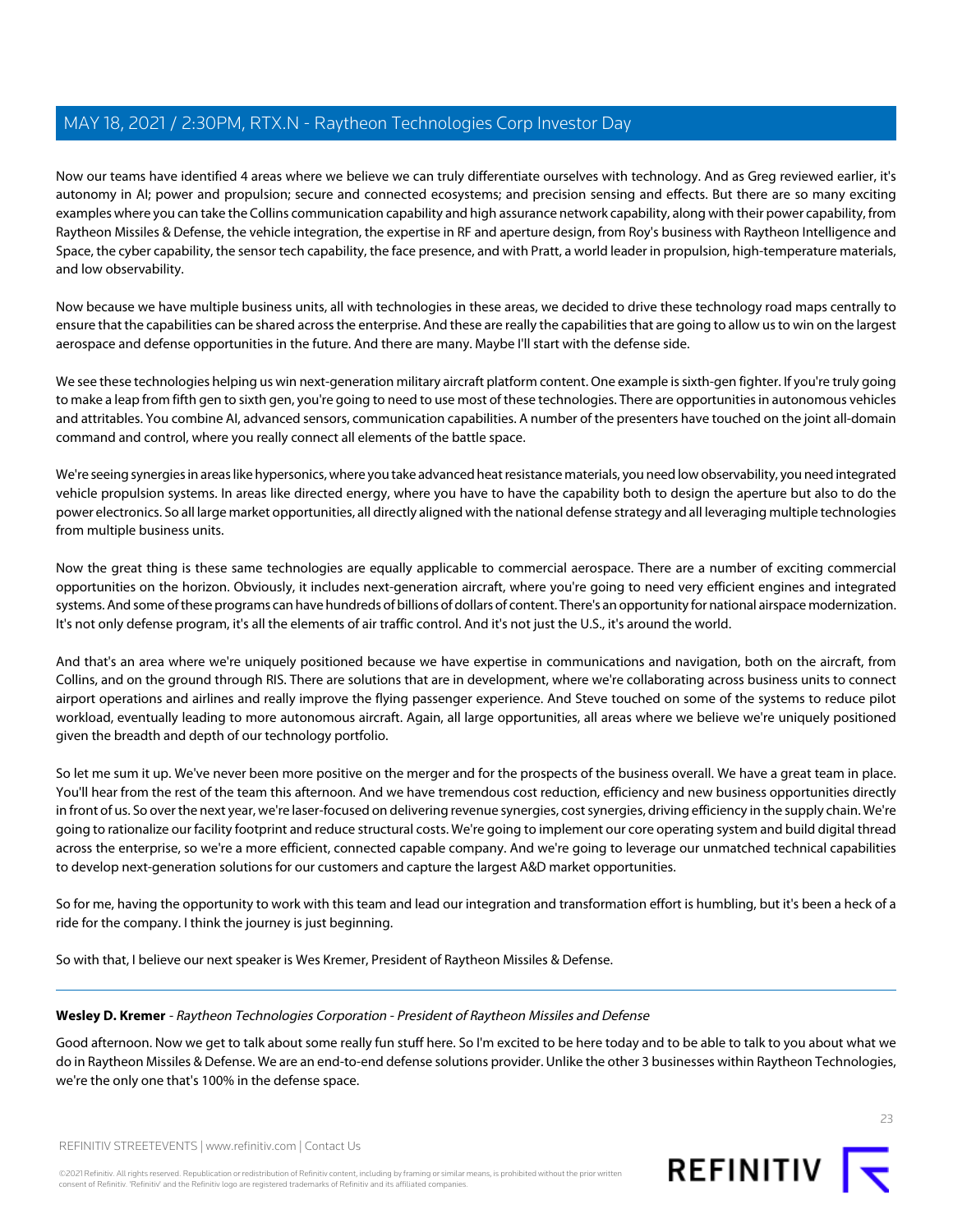A little over a year ago, when we put together Raytheon Missiles & Defense, I have to tell you I was extremely excited. I had been associated with both the legacy Integrated Defense Systems where we have the Patriot system, where we have the large early warning radars, the SPY-6 radars that go on ships, the whole sensing side of the business. And I'd also spent a significant amount of time in Raytheon Missile Systems on the effector side. And I was super excited to be able to bring together, under one business, the whole fire control loop to go from sensing to tracking, to putting an effect on a target. And so that's what we did is when we brought this together, we were focused on that.

We also reorganized the front end of our business, our SBUs or as we call them, mission areas. And we took this opportunity to align with our customers. And as you can see here, we have 4 primary mission areas. The first one is air power. This is aligned to the U.S. Air Force and to international air forces, our customer based around the world. It's primarily both our air-to-air and air-to-surface munitions are all in this. So think AMRAAM, think Paveway. Those kinds of things are in this portfolio.

The second portfolio is around land warfare and air defense. So this aligns largely to the U.S. Army. This is our largest mission area. It's home to Patriot and our future system, LTAMDS. We also included in this the air defense piece, because many of our customers around the world primarily are Patriot users are actually in the air defense forces, and that comes back then and ties, obviously, the foreign military sales contracts through the U.S. Army. So that's why we aligned in that area.

Strategic Missile Defense aligns to the Missile Defense Agency. Think TPY-2 radar and the SM-3, Standard Missile 3, that goes against incoming ballistic missiles. Those are the things in this portfolio.

And finally, Naval Power. Naval Power connects the entire sensing of the surface Navy, think SPY-6 with SM-6, enhanced Sea Sparrow missile, all the way down to the close-in weapon system, Phalanx. So we get to see that whole thing of the ship self-defense. Also in this portfolio is one of the emerging areas of a new domain, which is undersea. So I think Roy and others, we've talked today about space and air and land, but we haven't talked much about undersea, and that's also in its portfolio. And clearly, this is an area where we see emerging business opportunities.

You can see from the right-hand side of the chart here, kind of how we're balanced. About 40% of the business is international. So we're about 60-40 right now, varies a little bit from year-to-year. We have an incredible backlog of \$29 billion. So about 22 months of backlog. And we usually look generally in this, I think, around an 18 to 20 months kind of backlog. So we're sitting in a very good position because of the large multiyear contracts that we have booked over the last several years. And as those start to play out, that gives us a little bit of a tailwind going forward, and we'll talk about that when we get into the mix section.

We also have an advanced programs part of the business. So this is our technology incubator, where we spend significant amounts of our IRAD and put that against the CRAD type things that we get from the government to really look at next-generation solutions, and I'll talk a little bit about that as we go further on.

So the bottom line for Raytheon Missiles & Defense is we take on and solve our customers' hardest problems. We have the ability to detect, track and defeat threats in all domains. And that's the bottom line of what we really do.

There's been talk earlier today about the defense budget, international budgets, and I will talk a little bit more about those on a future chart. But I think an important thing to remember is that defense budgets, not only in the U.S. but around the world, one of the big drivers is the threat. And we like to say the threat gets a vote in what happens? And so what I have here on the left are some of those emerging trends that we're seeing in threats. This is independent of budgets, independent of politics, this is the direction things are headed.

One of the things that you see in here is hypersonics. It's natural, the evolution that we would want to go faster, to go from the speeds of rocket motors today, to go to things that travel more than 5x the speed of sound, to eventually some of the concepts that we talked about of directed energy and traveling at the speed of light. So that's a trend that we have to go faster. We also have to go farther. We have to be able to detect threats at longer distances. We have to be able to target at longer distances. We have to be able to close kill chains at longer distances. We have to be able to do that across multiple domains. Those are things that really play to the strength of Raytheon Technologies. How we work across domains and how we solve those types of problems is one of the true synergies that we have in this business.



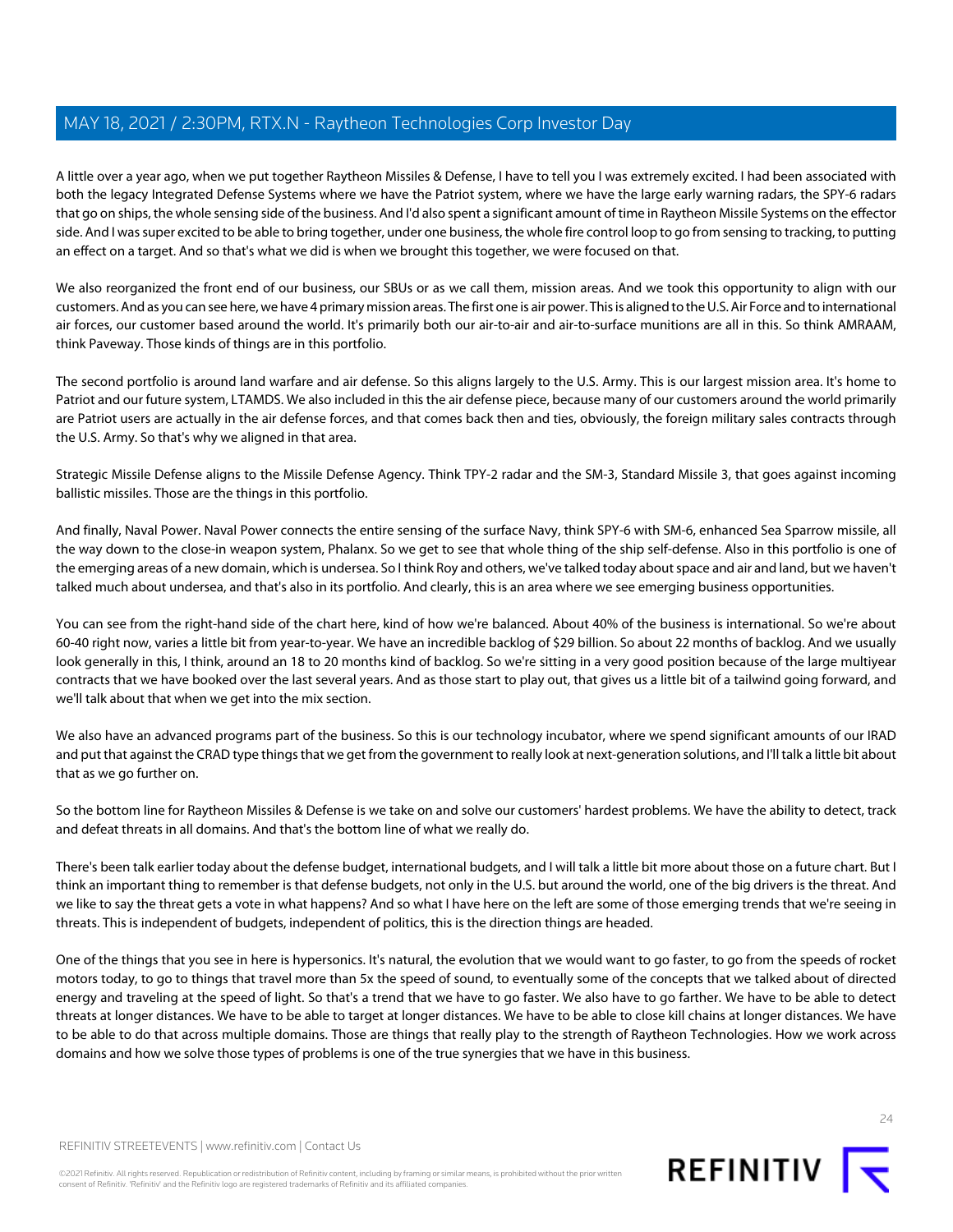The other trend that's dominating right now is return to a peer threat. So we've been fighting for the last 20 years, a war of insurgency, a low conflict -- a low type, low intensity type of conflict. But what we're seeing now is clearly the focus is on the emerging threat in China and Russia. And you see some of the trends here of a naval peer. For decades now, we've had the largest, most powerful Navy in the world. We now see that being challenged on fronts. We see advances in technology that go against our airborne platforms, longer-range weapons and their ability to have to be able to overcome that. So those are areas that we see as are kind of fixed. And that's why it comes to what we've been investing in for the past several years is to really address those threat trends.

So let me walk you through why LTAMDS is so important. So LTAMDS is the chosen replacement by the U.S. Army for the Patriot missile systems, lower-tier air and missile defense systems. What's unique about LTAMDS is it has a 360-degree sensing capability. So you think back to Patriot when it was developed back in the '80s, we knew where the threat was coming from. We could point a sensor in that sector. But now we don't know where the threat is coming from, whether it's the U.S. or our allies around the world, the threat can approach from 360 degrees. Things like hypersonic weapons fly so fast and have so much energy, they can be going over this direction last minute, make a divert of several hundred miles. They can actually fly all the way around and attack from behind. That's on the high end of the threat.

On the low end, you also have things now like UAVs or swarming UAVs that can come out of target from all directions in a near to simultaneous attack. And you think about this is why LTAMDS is so important. Not only do we have a 360-degree capability, it's significantly more powerful than a Patriot system so we can see at a much longer range. So whether it's the high-end threat posed by hypersonic weapons and ballistic missiles or a low-end threat caused by UAVs and cruise missiles, LTAMDS is a solution for that. And you can see how important this is in our portfolio going forward.

We're also a leader in missile defense. And whether it's the Exoatmospheric Kill Vehicle that is able to target a ballistic and an incoming ballistic missile outside of the atmosphere, and what's kind of interesting about EKV is it doesn't actually have a warhead. What we do is it's kinetic energy, we intercept something flying so fast that the pure collision of those two objects coming together in outer space vaporizes the target. That technology that we have in EKV and in SM-3, we're now taking that to the next iteration for the Next-Generation Interceptor, a recent win that was just announced here. So as we apply those kinds of things, we see a great future that we're operating in the right areas. We also see hypersonics and long-range air-to-air weapons as other areas of importance going forward.

So I thought what I would do here is many of you have asked questions, and I know one of the things on your mind is how does LTAMDS fit into our future and what does our mix look like? So when you think about RMD from an investor perspective, whether it's top line or bottom line, it really comes down to mix. And I'll try to walk you through and provide some clarity on how we think about this, both the budget aspects of it, where we're positioned in the market and how some of these programs play out over time.

So first, let me just give you a quick status update on where we are with LTAMDS. So as Greg mentioned in his pitch, this was a great win for us because the Army consistently change requirements, and we were able to react in the final 9 months and basically build a new radar from scratch and demonstrate that in the sense off that occurred. We have now built the first operational -- full operational unit of that. It's currently undergoing test and tracking targets at one of our ranges here in the Northeast. We are under contract with the U.S. Army. Right now, it's about a 50-50 funding between company investment and contract funding. The peak of that is this year, the company funding will start to decline next year and going forward. We expect to deliver what we call the production representative units. There are 6 of those to be delivered. The first 3 of those will be delivered in the fourth quarter of this year, will be handed over to the Army for them to do their operational test and evaluation of that.

We expect to be under contract for low rate initial production in 2023. We've also worked through all of the regulatory processes and release authorities. We also anticipate that we'll be able to see the first foreign military sales contracts issued in the '24-'25 time frame. And so when you look at it from a top line thing, you'll see that significant revenue really doesn't start to appear on LTAMDS until 2025. And so that's why we put the line out here to show you a little bit going beyond that. So that's when we'll really start to see the significant top line growth associated with LTAMDS.

So that brings us to the next part of the question is what are we doing between now and 2025? Because obviously, that does create some headwinds for us. The first thing here that's important is that Patriot sales remain strong. We had originally anticipated that Patriot sales would start to drop off once the LTAMDS competition was completed, and that was selected. But what we're seeing is because of the threat environment around the

REFINITIV STREETEVENTS | [www.refinitiv.com](https://www.refinitiv.com/) | [Contact Us](https://www.refinitiv.com/en/contact-us)

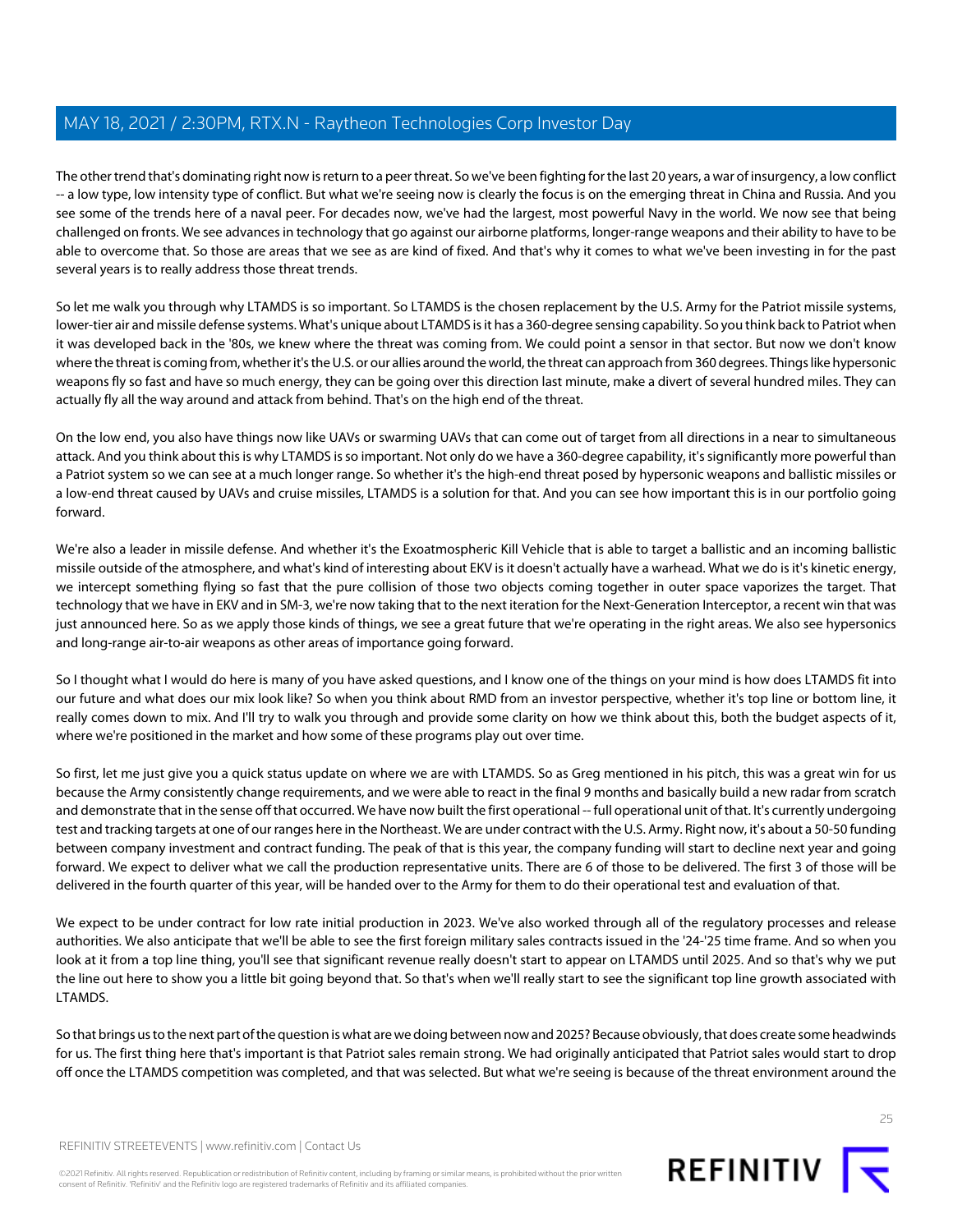world, and the continual upgrades that have been done to Patriot, it remains a very viable weapon system. And in fact, almost all of the 18 Patriot nations have committed to keeping Patriot and their inventory through 2035. So that gives us a pretty significant tail yet that we're still working on the Patriot side.

The second piece of this puzzle from a mix perspective and a bottom line perspective is that we've been successful in winning a lot of very important programs over the last 4 or 5 years. And we've listed some of them here. So things like LRSO, SPY-6, StormBreaker, SM-3 IIA, the newest variant of that. All of those programs are moving from initial production into full rate production. And so there's incremental margin associated with moving from development to production, and that helps fill in things.

And finally, what's sometimes not very obvious is that many of our just traditional programs, Standard Missile 2 is a great example. Standard Missile 2 has been around for almost 60 years and we're just finishing a technology refresh for a newer variant of that, that will go into production over the next 2 years. So many of the things, the Rolling Airframe Missile, the enhanced Sea Sparrow missile, the Block 2 variant of that, continued new variants of the SM-6 program give us the capabilities and the programs that our customers in the U.S. and around the world want.

So what we really look at here is that it's all of those things. It's a bunch of little pieces that will give us that incremental margin growth on several programs to backfill for the hole left by Patriot here and to get us to where we go into LTAMDS into larger numbers in the post-2025 time frame.

The final piece on this chart is the yellow, the emerging programs. Again, based on the threat environment that we see that our customers are operating in, we anticipate that the R&D parts of the budget will continue to be strong. That, coupled with our internal investments, gives us a big slice moving forward of working on development programs that, albeit they're at lower margins, they again contribute to the long-term growth and the market position that we play in this arena. So the bottom line here is the combination of sustained Patriot sales, early FMS sales for LTAMDS, coupled with our strong base of transition to production programs of key wins from a few years ago will offset the incremental margin impact of Patriot sales.

So I'm going to switch here and talk a little bit about investments and new technology. You can see here the ratio of our IRAD to CRAD about a 5:1 ratio. What this really means is that we're doing a good job of taking the company investment and matching that with CRAD contracts that show where our customers are putting money, where their challenges are, and we're able to leverage those 2 things together. This is an important part of our portfolio. I know Roy talked about this, too, how important it is. But as we see trends going in directions, this is where we invest. And here's just a couple of the things that we're seeing a lot of.

We talked about model-based systems engineering. Let me give you a great example, Greg talked about how quickly we were able to develop the LTAMDS radar. Right now, today, on LRSO, the long-range standoff weapon, every single night, this code is compiled, the updates are made, the inputs from our vendors are made and we fly that missile 6 million miles in the highest threat environments in the world in a completely virtual environment. The next morning, our engineers can review that data and see how we did against key metrics of survivability, range, whatever the probability of kill, as can our customer. The Air Force has full access to that every day. This, I think, is a great demonstration of the power of digital technology and a digital thread and what it means for the future. It means we can not only go faster in development, but because of the high fidelity of the environments that we fly in, we can reduce test times and we can better predict failures in the future. All of those things lead to lower operating costs, faster development times and the ability to keep pace with the threat.

The second area here is probably one of the greatest areas of synergy and the thing that excites me the most about Raytheon Technologies, something like ceramic matrix composites. And you'll see this on the tour today, a low weight, high-temperature material. So it's being developed by Pratt for the hot engine section of a jet engine. But you know what? When hypersonic weapons fly through the atmosphere, the heating that is caused on the leading-edge surfaces is very similar to the types of temperatures that you would see in a jet engine. The need to have heat-resistant materials, but also lightweight materials, many of the same things. So we're seeing incredible synergies when we get our engineers together to solve some of these tough problems like that. And that's just one.

The other thing that we're doing is making our things, our weapons and our sensors multimission. Standard Missile 6 is a great example. Standard Missile 6 does 3 missions. It not only is a counter air capability, it has a surface-to-surface capability to go against other surface ships at long range and it has a terminal ballistic missile, an antiterminal ballistic missile capability. So think of that from a ship's commander to be able to, in one cell

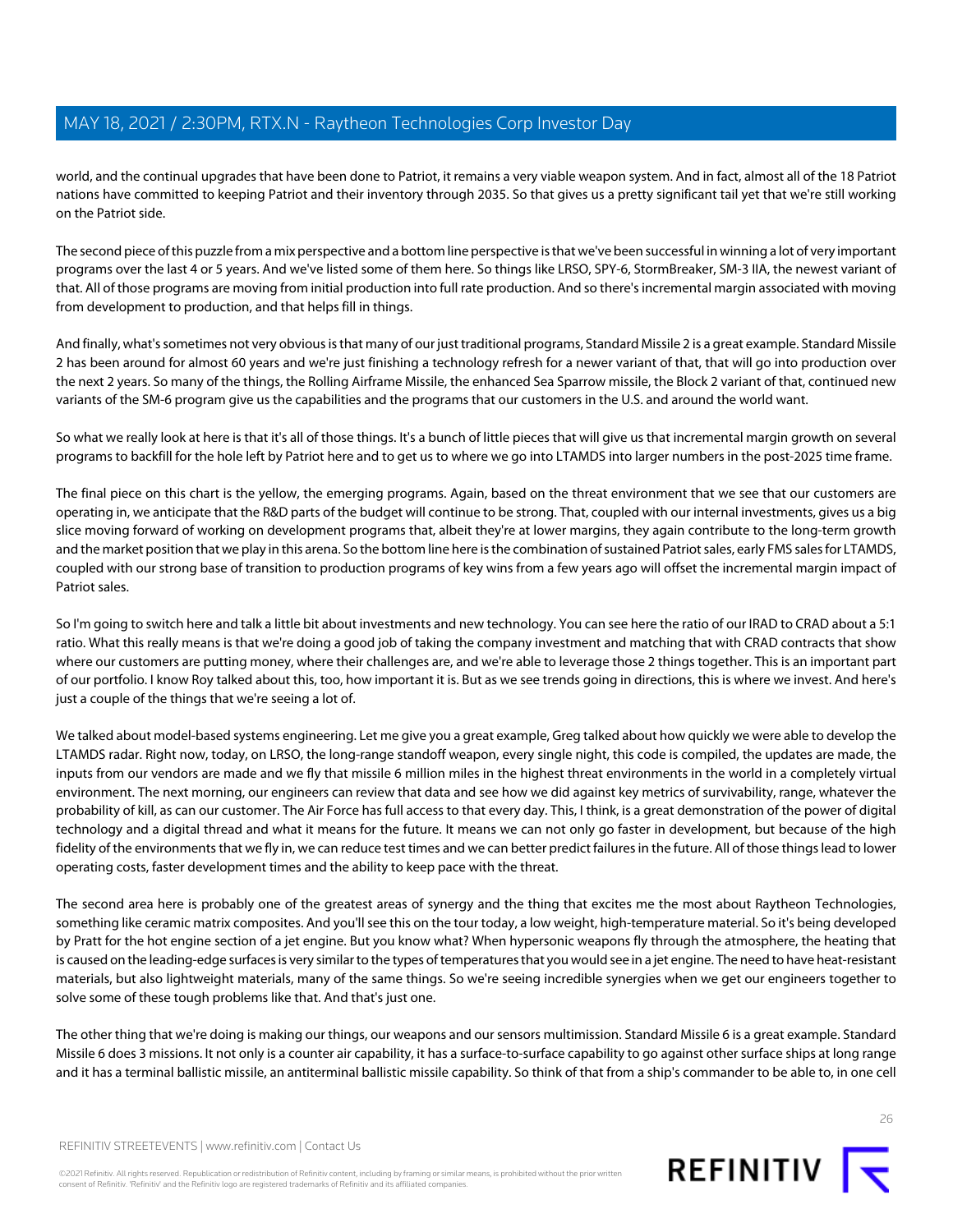on his ship, to be able to have a missile that does 3 different missions. That's why things like that is why we believe we are positioned that even in a flat budget, that we will be able to capture a good portion of the budget because we're delivering the capabilities that our war fighters need.

On the radar front, The SPY-6 radar can actually change between being a radar and a communications device on a pulse-to-pulse basis, something that was impossible years ago just because of the architecture. But we're doing what we call a software-defined architecture, where we can actually change the mode of a sensor from a pulse-to-pulse kind of basis, all things that give flexibility to our customers.

I talked a little bit about hypersonics and why that's important. But one piece I'd like to add here is that we believe that the counter hypersonics market will exceed the hypersonic market. We also believe we are very well positioned to capture that. There's a program coming up pretty soon called Glide Phase Interceptor. It will be the first program competitive in that space. But if you think about it, in missile defense, right, the missile defense, the defense capability has been a hallmark of legacy Raytheon for decades.

And hypersonics are really that same kind of thing, right? You have to be able to detect when one is launched, you have to be able to track it through a very dynamic flight path, and at the end, you have to be able to engage it. The difference is, is that it doesn't always fly a predictable path like a ballistic missile does. It can dynamically change that path during flight, which makes the problem even more challenging, which is why we believe that our advanced sensors, the different capability in Roy's area and the synergy of Raytheon Technologies puts us in a good position to lead in the counter hypersonic arena.

So this slide has been focused on our technology investments. But equally important to driving bottom line growth is our other investments. So we're investing to grow and to grow in a profitable manner. And you can see here across our IRAD, our infrastructure and our automation, what we spent over the last 3 years. I can tell you that our plan going forward is very similar. We plan to spend about the same amount of IRAD from year-to-year going forward. When we look at infrastructure productivity, what you'll see is a shift. We've spent a lot of capital in the last several years on demonstrators in order to win competitions to put hardware on the table, to assert and to be able to win. You'll see less of that. And now as we go into many of the programs I talked about earlier into the production phase, what we expect to see is that we'll be spending more on our infrastructure, consolidating our footprint and driving automation in our factories to drive bottom line. And that's our focus area for the next few years.

And finally, if I kind of draw us to where this all brings us together from a financial perspective, we believe that we're very well positioned to grow slightly above our addressable market in the 3% to 4% CAGR range. Some of this is backed up by where we are on our bookings. We, as Neil mentioned during the call a few weeks ago, our outlook for R&D now is that we will be at a 1.0 book-to-bill for this year for 2021. As we look at '22 through '25, because of a large portion of our portfolio is international, we expect to see some lumpiness in that. But overall, we expect to be greater than a 1.0 book-to-bill. That gives us confidence in where we are for our overall top line growth.

As I said, we're focused on driving bottom line growth. We show here a 4% to 6% CAGR on the bottom line, largely driven by the pieces that I talked about, the refresh of our portfolio, the incremental margin increase of many of our development wins from 3 or 4 years ago going into production, coupled with the efficiencies that we're driving in our factories and the overall things that Mike talked about that we're doing across RTX to drive cost out of the business, especially with overhead and infrastructure.

And finally, from an RMD perspective, I feel like we're very well positioned to address the evolving threats. We're aligned with DoD priorities. We've had several recent franchise wins that put us in a strong position to focus, as Greg said, on execution going forward. One of our mantras is program execution. No surprises, driving that day over day. We will continue to target our investments in areas where we see opportunity and aligns with our customers' needs to solve their hardest problems. And what excites me the most is we're going to continue to find those synergies across Raytheon Technologies. I think that although we've already seen a lot of those synergies, we're just touching the surface. Let's face it. COVID has made it hard to have that face-to-face contact and to discuss classified programs. I know that when we get all of our engineers together and we put the power of those 60,000 engineers together, that we're going to see synergies beyond what we've even been able to talk about here today looking into the future.

And so with that, I would like to take your questions.

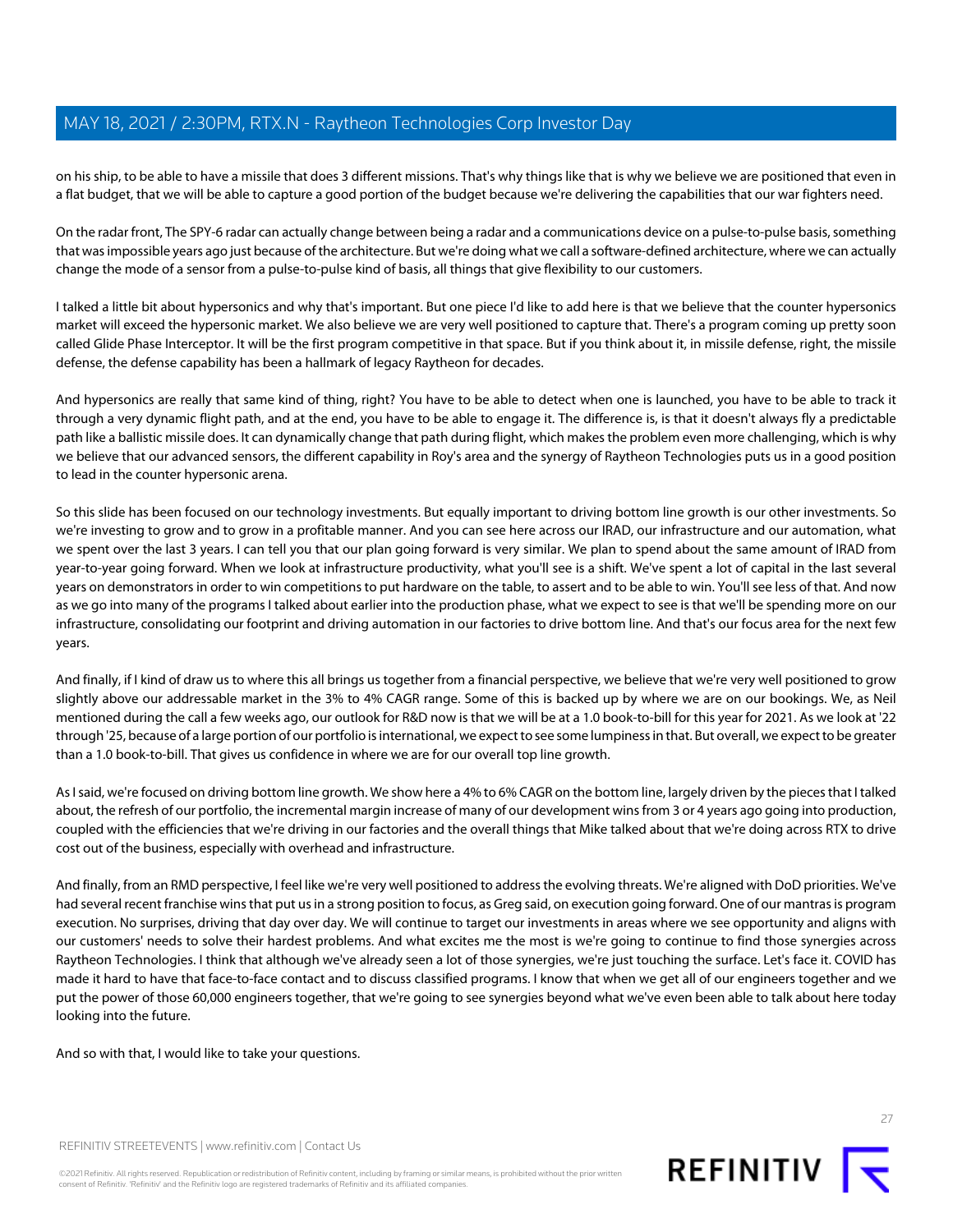# **QUESTIONS AND ANSWERS**

**Jennifer Reed** - Raytheon Technologies Corporation - Vice President of Investor Relations

<span id="page-27-0"></span>Right. Well, all right. Let's see here. Myles?

### **Myles Alexander Walton** - UBS Investment Bank, Research Division - MD & Senior Analyst

Wes, could you talk about LTAMDS and its contract structure relative to Patriot? And if it has the potential to be as profitable when it gets to maturity and about when that timing is? And you mentioned it peaks out in R&D this year. I think it's going through corporate. Could you just size that? Is it a couple of hundred million dollars that goes to zero?

### **Wesley D. Kremer** - Raytheon Technologies Corporation - President of Raytheon Missiles and Defense

Yes. So Myles, that's what it is. It's in the couple hundred million dollar range this year. That's the corporate investment that peaks out this year. It's less than 1/3 of that next year and going forward. The amount of contract funding that we're getting from the Army is just slightly more than that. So it's probably about a 60-40 split on that.

As you know, what we show here in the first 5 years out to 2025 will be largely U.S. Army and FMS, which will be at those typical margins on that. We believe then that being able to do commercial contracts on that is probably out closer to the 2030 time frame. But at the end of the day, we're confident that we should be in a similar position to where we've been with Patriot for the last several years when we get out to the fully mature point.

### <span id="page-27-1"></span>**Jennifer Reed** - Raytheon Technologies Corporation - Vice President of Investor Relations

Seth?

### **Seth Michael Seifman** - JPMorgan Chase & Co, Research Division - Senior Equity Research Analyst

So I thought it was interesting on the slide where you kind of break the portfolio out into the legacy, the growth in the next gen. You mentioned the durability of Patriot, but even from '25 -- 2025 to 2020, '30, it looks like that contribution from the legacy portfolio doesn't really come down that much. And it comes down even less than it does between 2020 and 2025. Is that because you have -- where do you have visibility on Patriot going out kind of into the second half of the decade? And then I remember back at Raytheon, there was going to be kind of a second stage of Poland with the Patriot that was going to be quite significant. Is that still something that's in front of you?

#### **Wesley D. Kremer** - Raytheon Technologies Corporation - President of Raytheon Missiles and Defense

Yes. Well, great questions. Let's see, kind of walking through that. The first part is, obviously, we didn't put specific numbers on that bar chart there. It's a little bit of trying to have the crystal ball into the future. But I think the key point was something that I touched on and why the core piece remains so strong even out to 2030 is, like I said, many of our existing programs, Standard Missile 2, ESSM, Rolling Airframe Missile, all of those just recently went through technology refreshes. And we haven't even really started the whole production piece of that of the newest variant. And as we would typically see, we'll see the U.S. buy and then we'll see foreign military buys of that because it's compatible with all of the systems that our allies already have. So that's why that core piece holds up really strong on that.

On the Patriot piece, there -- all of the partner nations in Patriot pay into a pool each year to upgrade the system. I think that's been one of the great things about the Patriot model is that we're always updating the software and the hardware to make it more reliable, cheaper to operate



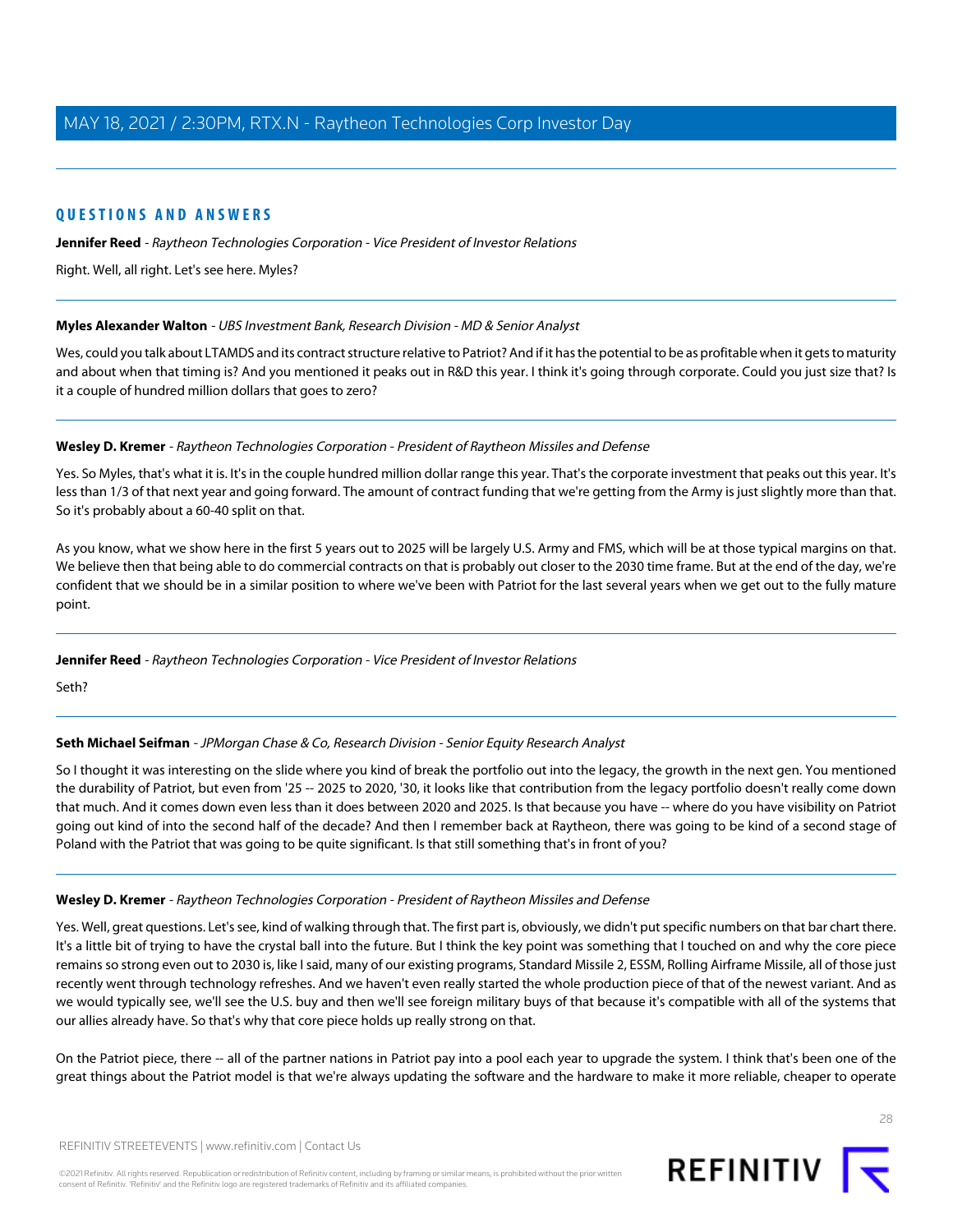and more capability to address the emerging threats, right? Remember, Patriot was originally designed to be a counter-air thing. But in the last 20 years, it's primarily been a ballistic missile defense. So it shows the flexibility adaptation of that. So I think you'll see those same trends continue going forward. And I think you're absolutely right on where we see the incremental margin pace contributed by LTAMDS is in the post 2025.

**Jennifer Reed** - Raytheon Technologies Corporation - Vice President of Investor Relations

Doug?

### **Douglas Stuart Harned** - Sanford C. Bernstein & Co., LLC., Research Division - SVP and Senior Analyst

Yes, just kind of more broadly on that topic. So when you divide the business up into the 3 sort of established products, the growth excitement seems to be very heavily with LRSO and NGI, LTAMDS all of this coming on. But then when I look at what you're saying on margin, I would expect you've got great potential for top line growth in those programs, but you've got shrinkage of that legacy core. How do you get margin expansion over time if you got that mix shift?

### **Wesley D. Kremer** - Raytheon Technologies Corporation - President of Raytheon Missiles and Defense

Yes. Yes. I guess -- and I think you hit on -- that's our challenge, right? And let me maybe give a little more color on that and why we have the forecast that we do here, is some of those programs that are coming into production in the near term, when they were competitively bid a few years ago, we had to build -- or we had to bid first few years of production in that. And there were certainly challenges as there are in any development program. And so those are at very, very low to, in some cases, negative margins. So when we go from a very, very low, even lower than typical development to normal production margins, that incremental margin increase that we see in that is actually very favorable to our mix.

### **Douglas Stuart Harned** - Sanford C. Bernstein & Co., LLC., Research Division - SVP and Senior Analyst

But is there -- and there you mentioned international sum. I always find international hard to predict when you're going out a few years. Obviously, it can be very helpful on margins. I mean what kind of assumptions in thinking about those margins did you make with respect to international?

### **Wesley D. Kremer** - Raytheon Technologies Corporation - President of Raytheon Missiles and Defense

Yes. That's the -- that's one of the hardest pieces. And I thought that Neil did a really good job of talking about that 3 weeks ago on the earnings call, is that we certainly have a pipeline. We have plans for when we think those things will occur. But most of our international sales, on average, it takes about 4 years from really kind of first discussions on that to actually getting a signed contract. So we have to wait and factor those things and look at when they're going to come in. I thought Neil did a really good job of talking about some of the puts and takes. And I think we will see here over the next probably 6 to 12 months, how much of this is going to be threat-driven and how much some of our international customers are going to be caught up in funding their versions of COVID relief and things like that.

So we tried really hard to bound it and put what we think is a reasonable baseline in there based on what we've seen in the past and what we know is being threat-driven and what's in our pipeline today. So that's what you see reflected in there. I'll stop right there.

### **Jennifer Reed** - Raytheon Technologies Corporation - Vice President of Investor Relations

So let's take our last question from online.

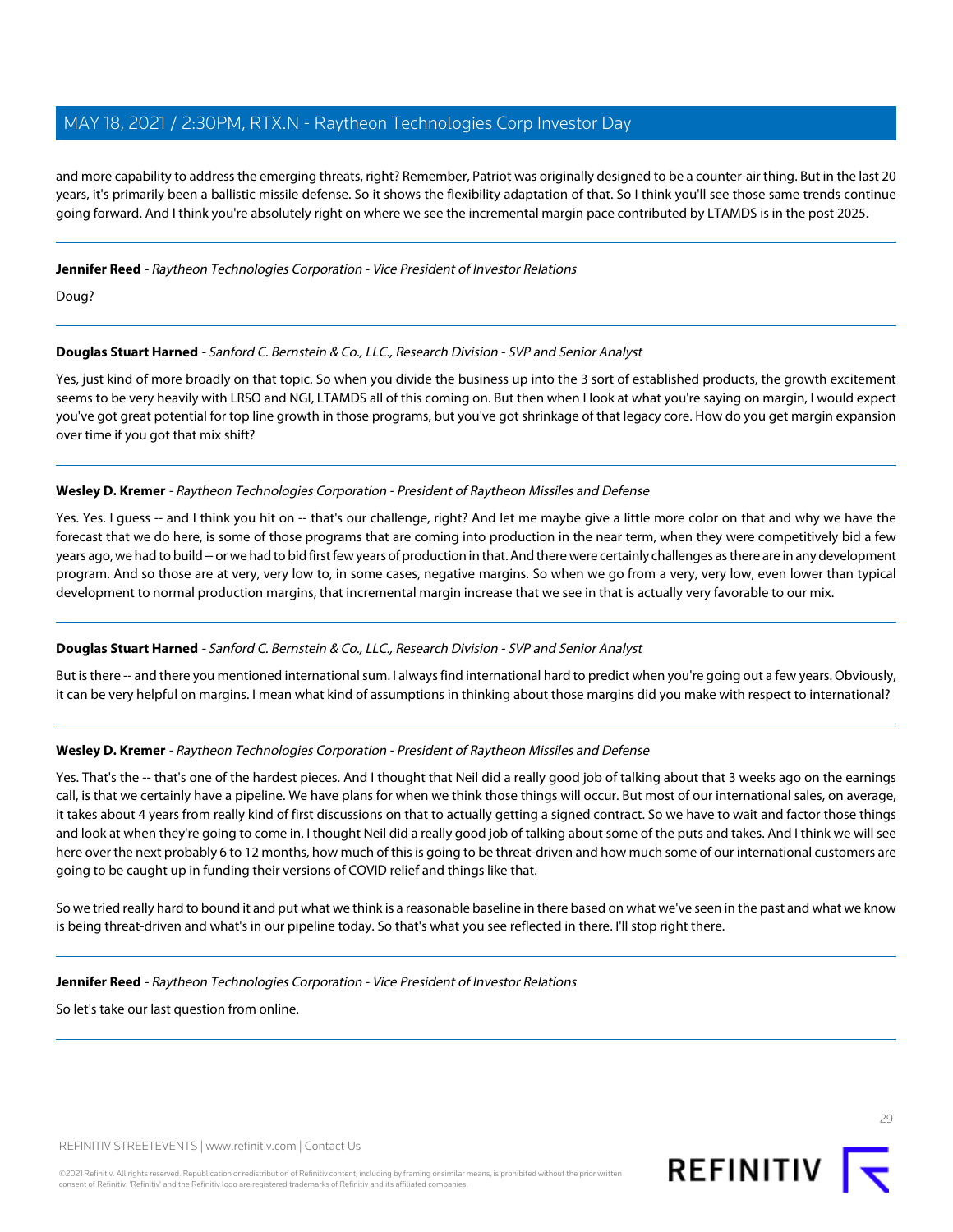### **Wesley D. Kremer** - Raytheon Technologies Corporation - President of Raytheon Missiles and Defense

Sure.

### **Jennifer Reed** - Raytheon Technologies Corporation - Vice President of Investor Relations

So John from Citi. The 80-20 IRAD-CRAD split for '19 through 2021, how does this look going forward? How has that looked in the past? And what does the mix say about customer priorities in your business model?

### **Wesley D. Kremer** - Raytheon Technologies Corporation - President of Raytheon Missiles and Defense

The 5:1 ratio there on IRAD to CRAD is pretty typical of what we have seen in the past. The overall IRAD investment over the last 3 years is indicative of what we anticipate spending in the next 5 years. One thing that's a little bit tricky right now, and you guys are defense sector analysts, so you know this, is that the budget that's going to be released here in late May, early June is only going to be FY '22. They're not going to include the typical FYDP. So that's going to create a challenge for us because we typically look at that FYDP to get an idea of where the customer is headed because clearly, where they plan on putting their money is the best evidence you have of where they're headed. So that we can focus our IRAD out there on those early nascent opportunities so that we're well positioned when those competitions or request for proposal come down.

So that's going to be a near-term challenge for us is understanding that. And especially with it being a new administration, the reality is we're probably not going to get a real good signal as to where the department is going until next February when they release the '23 budget with the FYDP.

Obviously, we work with our customers every day. We understand what their challenges are. We understand where the threats are headed, so we can make a, I think, a very educated assessment of where to put our money, but we will be -- there will be a little trepidation going into next year and it's really the second half of this year that we plan our investments, IRAD investments for next year and on.

### **Jennifer Reed** - Raytheon Technologies Corporation - Vice President of Investor Relations

Great. Thank you, Wes.

**Wesley D. Kremer** - Raytheon Technologies Corporation - President of Raytheon Missiles and Defense

Okay.

**Jennifer Reed** - Raytheon Technologies Corporation - Vice President of Investor Relations

<span id="page-29-0"></span>And now I'd like to welcome Chris Calio to the stage, the President of Pratt & Whitney.

# **PRESENTATION**

**Christopher T. Calio** - Raytheon Technologies Corporation - President of Pratt & Whitney

Okay. Welcome, everybody. And I'm Chris Calio from Pratt & Whitney, the propulsion provider in the portfolio, as described by Mr. Hayes. For those of you in the room, welcome to East Hartford, Connecticut, the home of Pratt & Whitney for the better part of the last 95 years. Got a big anniversary coming up soon.



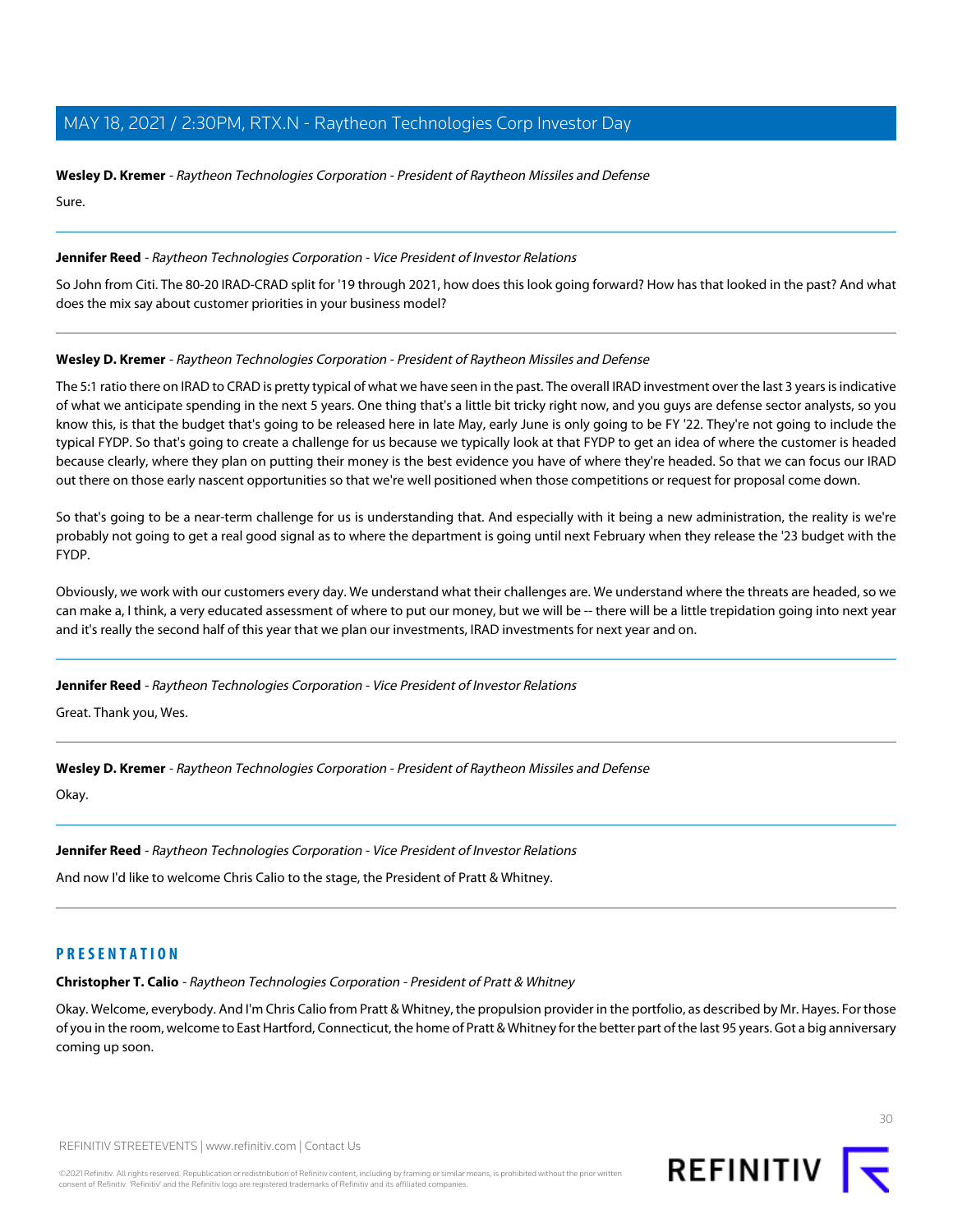So I want to leave you with 3 key messages today about Pratt & Whitney. Number one, we've got a very strong portfolio. It's well balanced between OE and aftermarket, military and commercial. You can see that on the pies behind me. In each of our business segments, military, Pratt & Whitney Canada, large commercial engines are well positioned in each of their market spaces for growth.

Two, we're going to continue to invest in this business. What we're going to do in a disciplined way and it's going to be focused on structural cost reduction and things to strengthen the portfolio and make it more competitive. These aren't guessing where the puck is going and making big bets. These are responsible bets with responsible paybacks, mainly focused on structural cost reduction. Being a part of RTX enables us to continue to invest even in these tough times.

And the third and final point is that when you take our strong portfolio, you marry it with the investment discipline I just talked about, that's going to enable us to deliver strong top line growth, margin expansion and cash generation. So we're going to see improvement in these areas in each year through the middle of the decade.

All right. Why don't I take you through each of these businesses in some detail, give you a little bit of a midterm outlook and how we see things transpiring.

Start with our military engine business, for our money, the best-positioned military engine portfolio in the industry. Sole source on the top priority programs, bomber, mobility, fighter. You heard Greg and Wes, Roy, Steve talk about kind of flat budget environment that we're all operating in. But these programs, B-21, the tanker, F135, our development programs, they are critical to the growing threats and critical to the fleet refreshment plans that are out there today. So we can continue to see these as a priority as do our customers.

Installed base is roughly 7,000 engines. That's going to continue to grow, largely on the back of the F135. Got 625 in operation today, 3 services and multiple international partners. When we look at our long-term planning horizon, we see delivering about 150 of these a year plus power modules. We're in the process today of negotiating our F-15 through 17, and that will firm up production through 2025. That will be worth around \$11 billion in sales, '21 through '25.

I want to pause here for just a minute and kind of give you our perspective on the F135 program. There's been a lot reported. I want to focus on a few things that maybe haven't been as well reported. Number one, it's incredibly capable. It's the most capable fighter engine in production today, generates the most thrust, it's got the best low observable technologies. It's got the ability to manage the most thermal capacity, incredibly capable. It's reliable. It is exceeding its reliability specifications. And lastly, it's got room to grow. If you've been outside and had a cup of coffee, you had lunch, you may have seen the engine enhancement program. That's our looking ahead, realizing the propulsion system may need to be modernized. These are concepts that we think are low risk, spiral in technology to help meet the evolving threats, continue to have the Warfighter be able to fight the high-end fight. We think this can provide additions to range, thrust and fuel burn. We think it's an incredibly capable package, something that we think needs more focus.

So how does this translate into sustainment? Well, first of all, our legacy here on the right -- in the grey, provides a very solid base, F100, F119, F117. But really, the big growth driver here is going to be in that light blue. That's the F135. Scheduled maintenance begins in 2022. It will grow during this planned period. We see about 380 overhauls in 2025. We're going to double power module output here in '21, almost double it again in '23. So sustainment from that '22 to '25 time period worth about \$1.5 billion in sales.

And to enable that growth, we're focusing on the depots, making sure they have the support they need, to support equipment, improving turnaround time on technical data and on all the engineering support needed for this output. Clearly a huge area of focus for us, working very closely with Tanker to make sure they're able to turn the power mods, support the Warfighter.

Now of course, cost is absolutely critical in this budget environment, in particular, on this program. And we are very committed to meeting the cost affordability targets on the program. Take a look at production and working with the JPL on the war on cost. We've taken the unit cost down about 50% since LRIP 1. So it's transitioned to low-cost suppliers. It's part upgrades and changes and a number of things. So 50% since LRIP 1, and we continue to develop a pipeline of ideas to continue to bring that cost down.

REFINITIV STREETEVENTS | [www.refinitiv.com](https://www.refinitiv.com/) | [Contact Us](https://www.refinitiv.com/en/contact-us)

©2021 Refinitiv. All rights reserved. Republication or redistribution of Refinitiv content, including by framing or similar means, is prohibited without the prior written consent of Refinitiv. 'Refinitiv' and the Refinitiv logo are registered trademarks of Refinitiv and its affiliated companies.



**REFINITIV**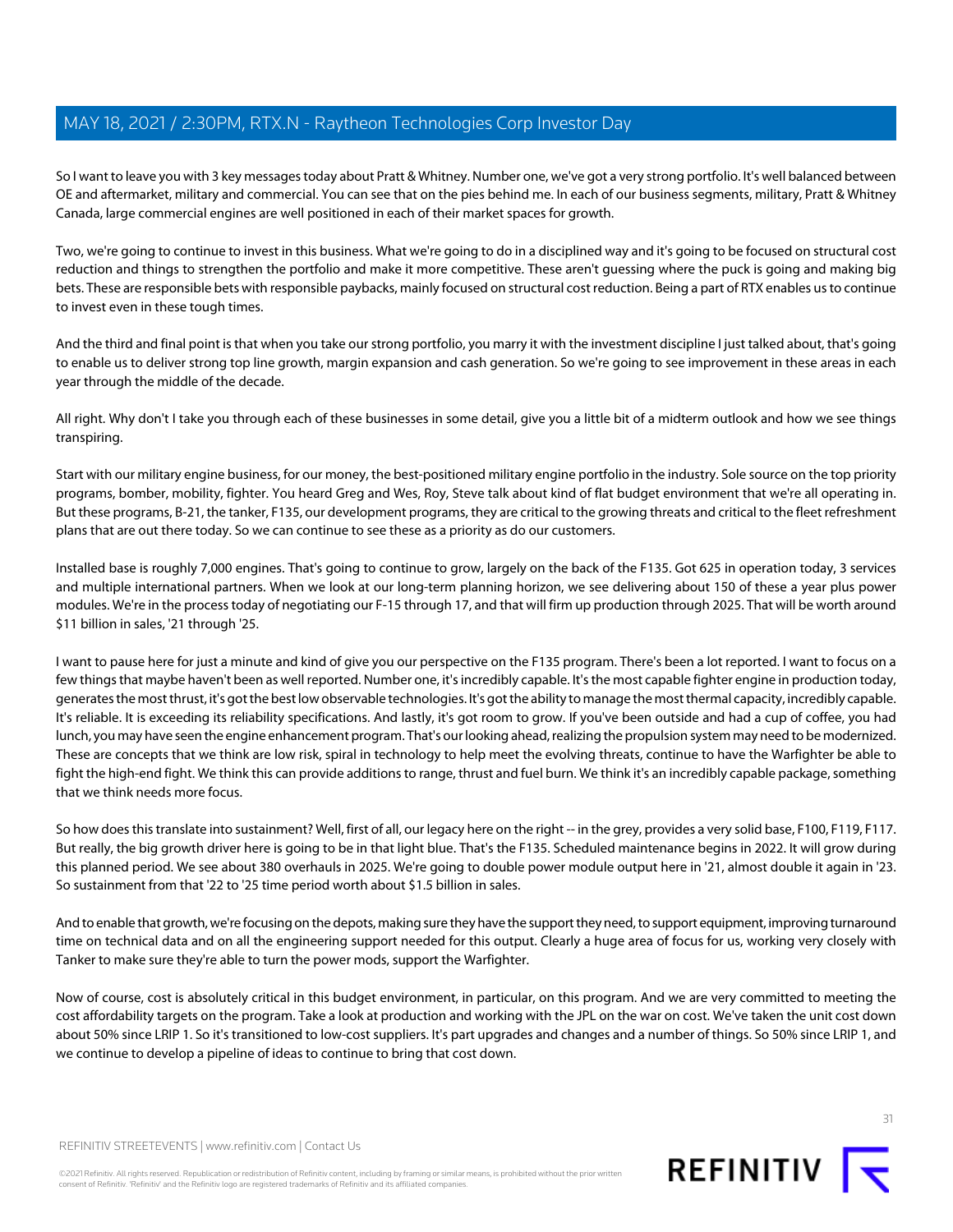On the sustainment side, obviously, a lot of focus on the cost -- on the operating cost. We're about 10% of that operating cost. Again, some heavy costs upfront as we continue to stand up these depots, but that should recede a bit as those get into place. We've got a strong pipeline of projects to continue to take cost out of sustainment. We've done it on the F119. We know the playbook, very focused about doing it again here on the F135. So that's our military engine business.

Let me turn to Pratt Canada. In the UTC days, Greg used to call Pratt & Whitney, Canada, one of the crown jewels of the portfolio. He used to drive me crazy when I was in the large commercial engine business, but he was right, he was 100% right. It is the premier small engine franchise in the industry, and it's really not even close. Its fundamental business attributes are really phenomenal. Sole source on over 200 platforms. The top-selling platform in business aviation, general aviation, regional turboprop and helicopter. That's led it to become a #1 or #2 player in each of its segments. It's now got an installed base of 65,000 engines with 16,000 customers operating in 195 countries around the world, truly unmatched breadth and scale. It's got unbelievable mission diversity as well. Passenger, of course, cargo, charter, EMS, agricultural, security and defense, 40 different mission sets within this business. And just to put that into context, every second of every day, a Pratt & Whitney Canada powered airplane takes off or lands somewhere in the world. It's pretty amazing.

This success is borne out of continuous innovation. It's making an investment in a new center line design, establishing a beachhead in a market in a leadership position and then continuing to spiral in technology to either maintain that leadership position or go into a new market and establish a leadership position there. Over the last 10 years, Pratt Canada has certified over 25 engines across multiple segments. About 85% of those have been derivatives. So not a big centerline engine design investment, but derivatives.

Great example of this, and there's 2 of them here. First is the PT6. If you go back and look at its genealogy, it's really fascinating. Started 50 years ago as a 500-shaft horsepower engine on a Beech King Air turboprop. Pratt Canada then invested in 3 core variants, going up in size and each one both for a twin turboprop and single turboprop. It then leveraged those cores to break into the helicopter market, where today, it is #1 in the civil aerospace market. It also recently launched the PT6 E. You may have seen the model of it out there in the lobby, the first dual-channel integrated propeller and engine control in general aviation. Winner of the Laureate awards for innovation a couple of years ago. Rave customer reviews. All in PT6, 30,000 engines now in service.

PW800, as I said, another great example. Leverage the GTF core developed in the large commercial engine business, used that to displace Rolls-Royce on the Gulfstream G500, G600. It's also on the Dassault 6x, which had a very successful first flight earlier this year. So continuous innovation, growing and protecting that installed base. And of course, that leads to a long and profitable aftermarket stream. Because of the mission diversity, Pratt Canada has some very, very customized aftermarket plans, a worldwide award-winning service network. That enables it to capture about 70% of the aftermarket revenues coming out of this installed base. And there's a ton of runway in this installed base. 60% of that installed base hasn't yet had a shop visit. And only 9% to 10% get a shop visit each year. So a long profitable aftermarket tail. Great business, great business model.

Large commercial engines. As you guys know, it is a very narrow-body-focused business, fastest recovering segment we've got right now coming out of the pandemic. 10,000 engines in its base today, 80% of those serve the narrow-body segment, led, of course, by the V2500 on the CEO, the GTF dual source on the NEO and then sole source on the A220 and the Embraer E2 platform. The demographics of this installed base are very favorable. It's a very young fleet. 50% is less than 10 years old. So a long aftermarket tail ahead of it. And we're going to continue to add to this fleet with the GTF backlog. We've got about 10,000 engines in our order book today, and we're going to continue to remain aggressive. Order share over the last 18 months close to 65%. We hope to have some more announcements later in the year.

When you think about the GTF, both in operation today and the backlog, a very resilient operator base. 80% of those planes are operating today. I think utilization is about 90% of pre-pandemic. So it has actually been a workhorse during the pandemic and has been the first to lead out of the recovery. First of all, a very quality operator base and in the order book, 40% low-cost carriers, those that have actually really well positioned themselves coming out of this pandemic and another 30%, what I would call traditional network like the Lufthansas and the Deltas of the world.

So what does this all mean to the aftermarket? How does it translate? So threshold sort of answer here, we get back to 2019 levels in 2022. But we need to break down the mix a little bit, because there are some dynamics at play, I think, that are important. So I'll start in the yellow. This bar chart is 2023. So start with the yellow, the V2500. Again, young fleet, average 10 years old. 40% have not had a shop visit yet, very, very strong fleet presence, North America, China, 2 areas recovering the fastest.



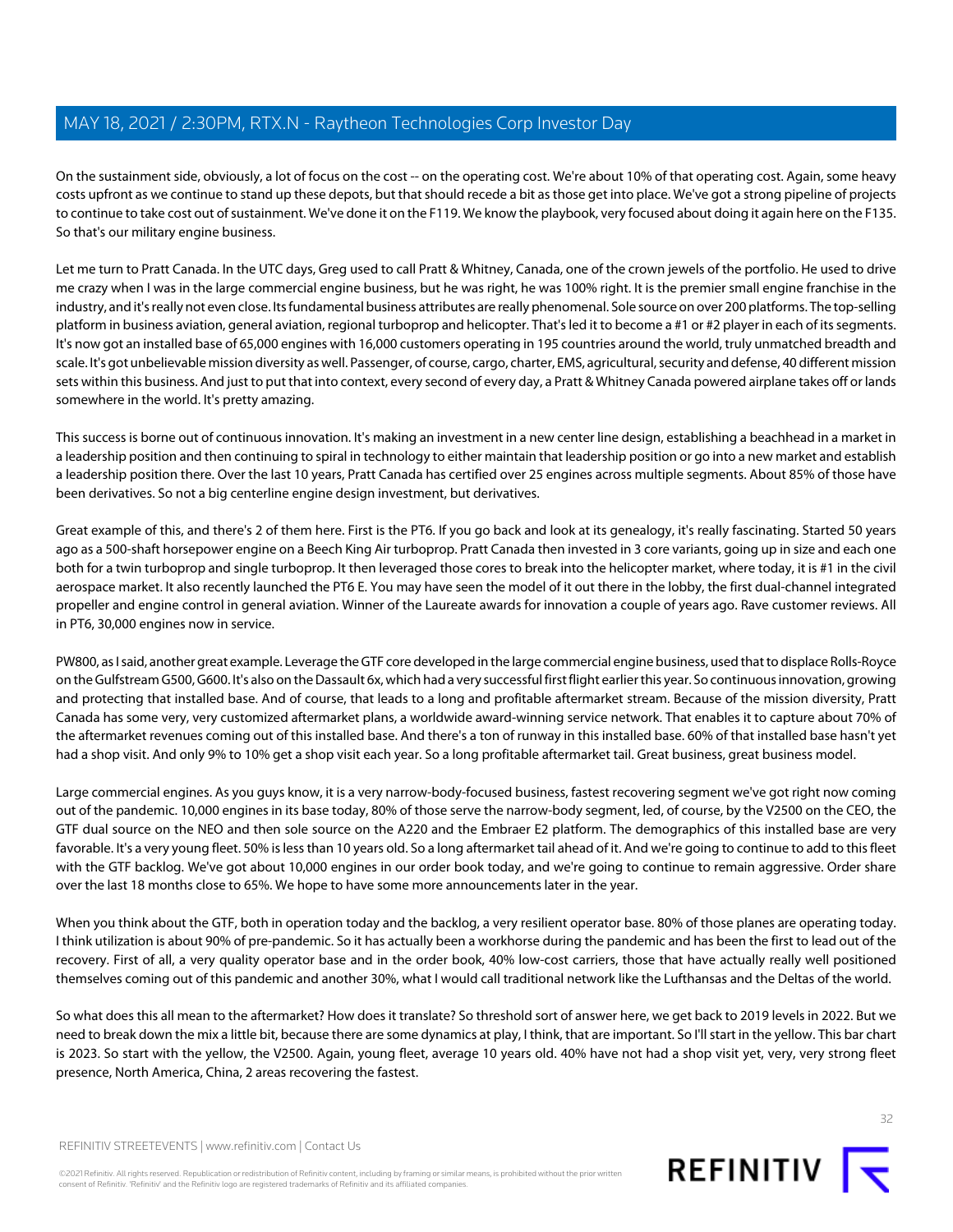And you've got what I would call our legacy in the blue top hat there. Again, kind of a wide-body exposure there, but many of those, about 1/3, serve the cargo market. In fact, we've seen many of the PW2000 and 4000 operators approach us about extending the life of those. I think there's durable strength in the cargo market, given the structural changes we're seeing in the economy in the 2000 and 4000, we're well positioned to capitalize on that.

Then that leaves us with the GTF, which is in the middle of that bar. And of course, the key question is, when does the GTF aftermarket turn the corner? When does it become margin contributing? So let's step back and talk about this for a minute. So we've had a lot of shop visits since EIS. Those have been some of the early configuration, the launch deals with very aggressive contracts, operating in many cases, in severe environments. That's going to start to recede over the next 3 or 4 years. In fact, we've got an operator today, launch customer, harsh environment, some might argue the harshest. They're going to go from about 25% of the shop visits in this portfolio, down to a single-digit percent at the end of this plan period, so mid-decade.

We also continue to implement time on wing upgrades. We've added a new combustor and some other things to increase the durability of the engine. And so those will continue to provide some tailwind to this as well as we retrofit that into the fleet. One thing I'll say that we did during the pandemic, didn't take our foot off the accelerator on GTF, MRO, continued to put engines to the shop. Those are investments, as you know, because they're not margin contributing. But we continue to invest in that fleet, wanted to make sure that it was in the best shape possible for the recovery.

So with all those things playing in, we see this turning the corner in about that 24-month time frame. And then from there, it's off to the races as we accelerate, to try to bring it up to V2500 historic levels, narrow-body levels.

Okay. So that's the portfolio, strong, well-positioned. Now I'd like to turn to how we're going to continue to deploy capital in a responsible way to make this portfolio even more competitive and cost competitive and -- from an innovation perspective.

So let me start with innovation. And the title sort of says it all, disciplined investment in advanced technologies. Kind of putting these into 3 buckets, okay? And again, these are really focused on customer needs. These are not us trying to figure out the customer wants. These are in-depth conversations with our customers, what do they need? And also, what do we need as a business? How do we need to modernize the way we do things to be more cost competitive.

First category here is efficiency. And that's all about building on our leadership in propulsive efficiency with the GTF. We think it's the architecture of future. I think the backlog I just showed you backs that up. As I said, we continue to put in time on wing upgrades, continue to develop those to increase the profitability of the aftermarket. We're working on packages to increase the fuel burn to improve it, also working on a way to maybe just scale it up to the extent that engine bypass ratios get larger, applications get larger, we're in a position to be able to offer the GTF. At the end of the day, we're going to continue to leverage what we believe is a 10 million hour advantage on the gear.

Okay. So what's next in the efficiency space? It's thermal efficiency. It's developing materials to make engines even more capable, high temp composites like CMCs. Wes stole my thunder a little bit there, but it's good, because I'm glad he's so excited about it. So we have our negotiation about how we're going to price it. We've got a little bit of leverage. We've established a center of excellence, Carlsbad, California, to help develop the next-generation of CMC. North of that 2,400 degree Fahrenheit and, to Wes's point, a lighter material. This will enable us to both retrofit the existing fleet when it's ready. And then we can also, in the future, design around it for those applications, we need to drive more heat through the core.

Second category, sustainability. I think everybody knows here, the demand for reducing carbon and reducing the carbon footprint, not only from regulators, of course, and governments, but from customers. You can't have a customer meeting today where this isn't on the agenda. And it's beyond just how well do you burn or how efficiently do you burn kerosene-based jet fuel. So there are 2 sort of near-term opportunities I'd like to talk to you about here. One is hybrid electric. You heard Steve talk about that. We see that as an opportunity in the short to medium range, general aviation, regional turboprop, helicopter segments.



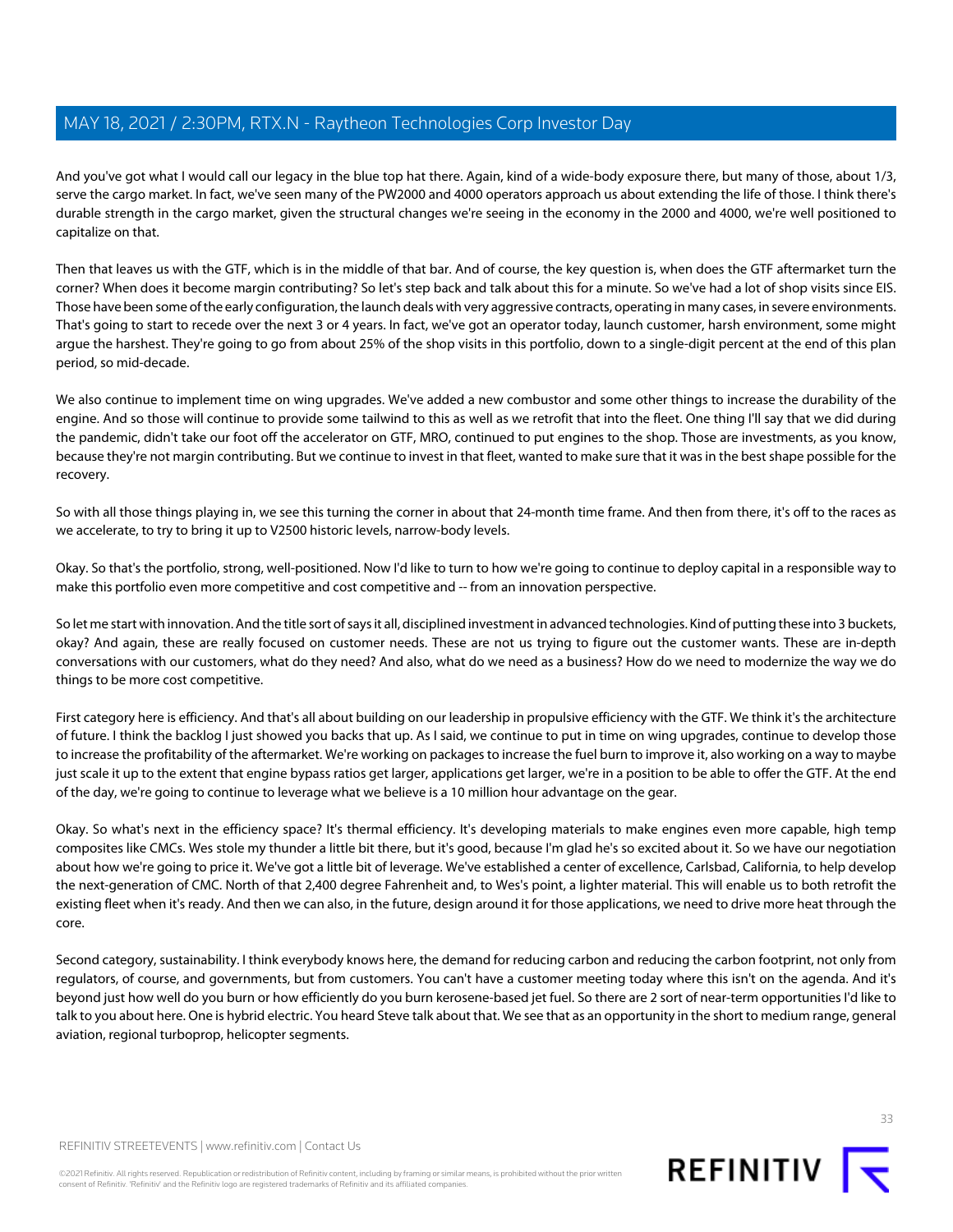Steve mentioned about a 1 megawatt that the electric component can bring in. The remaining, we'll call it, 1 megawatt that thrust equivalent, how do we optimize missions using the engine, using electrification to drive efficiency. He mentioned 30% mission efficiency. I agree with that. I think that's where this can go, working with Collins and then working with governments in terms of funding these applications. There's a lot of demand out there. And there's a lot of governments who want a partner to make this happen.

Second opportunity is sustainable aviation fuels. Probably heard a lot about that. That's biofuels effectively. There are several, I think, 7 sustainable aviation fuels that are certified today. Up to like a 50% blend, okay? We're working on a spec with the airframers, with the regulators to get it to 100%. We think that can reduce emissions up to 80%. And we don't think it will cause us to have to do tremendous modifications to the engine. And so why is this important? Well, it will take some time for the infrastructure to build up, to be able to support sustainable aviation fuels, but it's a great retrofit opportunity. A lot of folks rightly so are out talking about the prospects and the potential of hydrogen. I think there's absolutely potential there. But that's a 2035 prospect. By 2035, you're going to have roughly 40,000 airplanes out there operating today. How do we get them to operate in the most efficient way possible? This is a key initiative to make that happen.

And the last, we're calling digital. You've heard a lot about that today. And we've talked about digital in the past, it's been about the value that we bring to the customer, engine health prognostics. We are still all in on that, make no mistake. But we have an opportunity to improve the way we do things, to optimize productivity within our own offices, within our own footprint, our own factories. A couple of examples here. And you heard Mike talk about 1 of them. Model-based definition on manufacturing and inspection. Today, we rely on 2D drawings, right, from our engineering organization that then have to get consumed and translated either by our shops or our supply chain. So this is about eliminating our reliance on 2D dryings, enhancing 3D CAD with dimensions and tolerance and other sort of 3D characteristics. It eliminates the manual work of having to translate those. It can improve cycle time. It can improve cost. It can improve productivity. Today, we've got pilots on 30-part families in this regard. We think we can get the full capability by the middle of the decade, a huge cost and efficiency play.

And the second is digital twin. Mike also mentioned that one. It's the digital representation of a physical asset. It's taking information from the field. It's taking information we gather from MRO, taking information we gather from production and putting it into 1 place, allows us to run detailed sophisticated simulations much faster than we ever could, allows us to tailor maintenance, allows us to manage inventory better, allows us to manage our spare assets better when we know where the needs are based upon the simulations that we're running. And the opportunity is there. Today, we've only got two, I'll say, in service. We're trying to expand this across our current product portfolio, again, by 2025, leveraging a lot of the synergies Mike talked about in his digital presentation. So that's innovation.

Let me talk about cost and the need for us to continue to drive significant structural cost reduction. So on the left-hand side, let's talk cost structure. And when you think back to 2020, we did a combination of what I would call, offense and defense, took some very, very difficult headcount action. No one wants to have to do that. That said, we've been very, very clear with our organization. When we get back to 2019 sales levels, we are not going back to 2019 headcount levels. And that's borne out of some of the productivity I'm just talking about here, some of the automation I'm going to talk about and some of the digital initiatives that we've got. It will be a big driver of margin expansion.

Reducing our footprint. So we're going to reduce about 1.4 million in square feet. It's about 7% of our footprint. That's been teed up already. We're now executing that. And we are aggressively looking for more opportunities based upon what we see in our business.

And then lastly, realigning investments. We took out about \$300 million in E&D last year, \$500 million in capital. Now some of that has been just deferred. That just kind of moves out in timing with demand. But some of it actually has just been either eliminated or reallocated to other higher priority type of investments. And that's really what you see here in the second column on automation. It's a -- we have a robust road map to modernize our footprint via automation and connected machines. Common thread that goes through each one of these projects, better cycle time, better speed, better efficiency, better quality, ultimately, better cost and ultimately, less CapEx. When your existing machines can operate more efficiently, you don't have to spend more on new machines.

Projects you see here in the middle, which span, frankly, the globe in terms of our footprint, Georgia, Poland, Singapore. These represent a \$65 million investment with roughly 3 year paybacks. That'll allow capacity to increase by 80% and labor to decrease by 30%. We've got about 75 projects in the pipeline like this one. Things that are manageable investments with paybacks in that 2 to 3-year range, and we're in the process of profiling those out for the plan period.

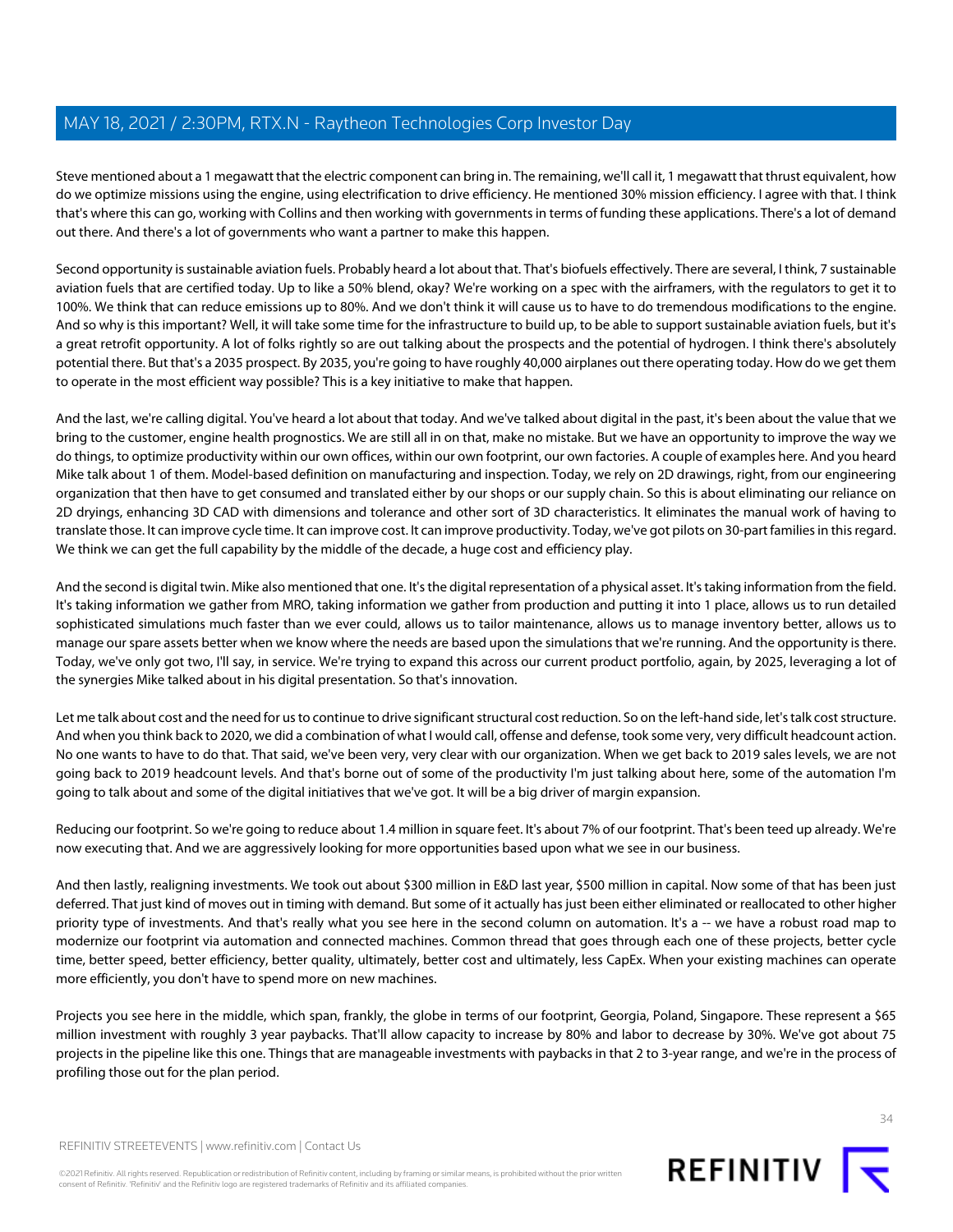And on the right, was probably our most transformative move, and I'm sure many of you have read about this initiative. This is our new facility in Asheville, North Carolina, vertically integrated advanced airfoils. It will provide the airfoils for the GTF and the F135. As many of you are all too aware, this is a very constrained, very expensive value stream. So with this facility, we will do soup to nuts. We'll do the core production, leveraging the micro acquisition we did in 2017, their ceramic cores, their innovative technology. We'll do the part casting, and we'll do the coating and finishing. And just to kind of give you a sense of what this mean for us. Today, a part has to travel 2,500 miles with 8 handoffs. When this is ready to go, we'll all produce this in 1 factory. It's all said and done, it will produce about \$180 million in annual savings and be a huge driver of margin expansion and help us secure, as I said, a very constrained value stream.

Okay. How does this all translate into performance? I'll just start with very quickly the 2021 outlook. As Neil has said in the earnings call, Greg as well, environment consistent with our expectations, though, the recovery is a little choppy based on the geography, continue to feel good about the resilience of our portfolio. Pratt & Whitney Canada, GA, business aviation, helicopter, those are largely recovered within spitting distance of pre-pandemic levels. And we're continuing to see some green shoots in the large commercial engine business in terms of utilization. And then the cost actions we took in '20 are fully planned through this year. So while the environment is still dynamic, we're confident here and, of course, affirm the guidance.

So longer term, I talked about strong top line growth on the back of the portfolio strength. We've got OE and aftermarket both ramping back up, so strong top line growth. And solid margin expansion in the range of 700 to 800 basis points during this period. Let me just kind of walk you through some of the key components of that. One is the, of course, legacy aftermarket recovery, okay? V2500, we think, will grow about 50% during this period in terms of shop visits, one of our most profitable aftermarket segments. I mentioned to you before, the GTF aftermarket is going to turn the corner in that 2023 time frame. And so that will be a contributor going forward to the margin expansion story. I've mentioned a couple of times now, we're going to be disciplined about E&D, CapEx and adding G&A. Each one of those will decrease as a percentage of sales during this plan period. And then we're going to see the other cost reductions and the other synergies that Mike talked about also play through during this period.

Now I know that we've been on record in the past about talking about teens -- margins in the teens for Pratt & Whitney and when are we going to get there. Obviously, the pandemic has moved some of those key factors to the right. There's also been -- there's a mix shift going on in our business. GTF is becoming a larger proportion of our sales and in our aftermarket portfolio. And while that's great, as we move into the back half of this decade, provide some near-term headwind. But make no mistake, we are incredibly focused on getting back to our historic level of margins. And frankly, we think the playbook that gets us to these numbers, as they fully take hold, will help us get to those historic margins as well.

And so with that, I'll just close with the following. Again, strong portfolio, well positioned to deliver growth and a disciplined investment strategy with a focus on productivity and structural cost reduction.

With that, I'll be happy to take your questions.

### **QUESTIONS AND ANSWERS**

**Jennifer Reed** - Raytheon Technologies Corporation - Vice President of Investor Relations

All right. Let's go with right there.

### **Ronald Jay Epstein** - BofA Securities, Research Division - Industry Analyst

Ron Epstein, Bank of America. One thing you didn't really talk about was the potential for a new airplane and investments that you'd be making there. How are you thinking about that and your co-patriot over at Collins Aerospace said there's no new airplane going on? So just curious how you think about that?

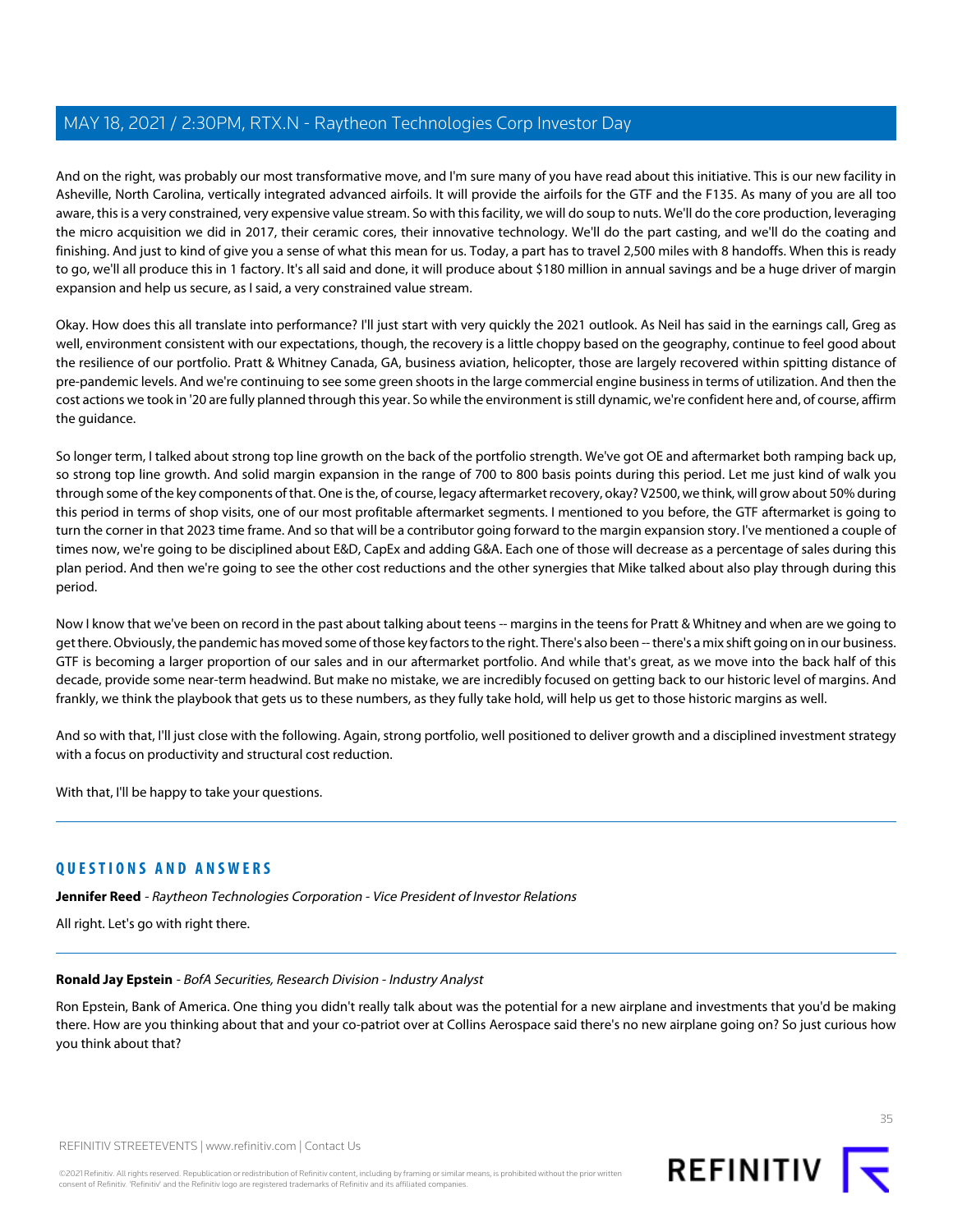### **Christopher T. Calio** - Raytheon Technologies Corporation - President of Pratt & Whitney

Well, I would never get up here and contradict my co-patriot. So that won't happen here. Here's what I'll say. Steve was right. The airframers are always doing scenario planning, right? They're always looking at where the market is going. And we engage with them heavily, what can we provide and what time frame? What will the technology look like at various periods and what can we offer? So we're continuing to do that. If a new program gets launched, this is the business we chose. And we will want to engage with them on those, but the business model will have to work, the timing will have to work. And the market is going to have to really be there. It's going to need to be high volume. And so really, what we're focused on right now, and I mentioned it during the GTF presentation. It's controlling what we can control, instituting the time on wing upgrades, getting that fleet as healthy as possible and accelerating the GTF aftermarket. It's been a headwind. We want to turn it into a tailwind, and then we want to accelerate. And so that's kind of where our focus is right now.

### **Ronald Jay Epstein** - BofA Securities, Research Division - Industry Analyst

And maybe just 1 follow- on that. In the event of a new airplane, do you think in the narrow-body market, you guys could eventually supplant CFM?

### **Christopher T. Calio** - Raytheon Technologies Corporation - President of Pratt & Whitney

When you say -- I mean, on a new program or just...

### **Ronald Jay Epstein** - BofA Securities, Research Division - Industry Analyst

On a new program in the long run.

### **Christopher T. Calio** - Raytheon Technologies Corporation - President of Pratt & Whitney

Absolutely. I mean, we're a huge believer in the technology. We think the GTF is the architecture of the future. We're going to continue to invest in those upgrades. I think it offers a ton of benefit. So we absolutely could do that.

### **Jennifer Reed** - Raytheon Technologies Corporation - Vice President of Investor Relations

Over here. David?

### **David Egon Strauss** - Barclays Bank PLC, Research Division - Research Analyst

Yes. Chris, could you just clarify the margin comment around mid-teens? So are you seeing GTF hold you back in the near-term, because you've got legacy engines, 4000, 2000 rolling off, and that's more of a headwind? And then once you get out, that kind of rolls off, that's what allows you beyond kind of 2025 with the GTF ramping up? And then the second part of the question, can you just touch on GTF working capital kind of where you are in terms of the inventory ramp? And when do you start to unlock some of, what I believe, has been a pretty big inventory headwind? I know you got help with volumes coming down, but ultimately, how do you see the inventory side for GTF playing out?

### **Christopher T. Calio** - Raytheon Technologies Corporation - President of Pratt & Whitney

Sure. So let's talk about the margin story. And I never like to talk -- use the words GTF and headwind in the same sentence, right? Because I don't think it does a justice. It is going to be the huge driver of growth in this business. But yes, near term, I'll just give you a statistic that I think helps explain it. In 2019, the GTF was, I don't know, 15%, 20%, a little north of 20% of our sales in the large commercial engine business, okay? It will be

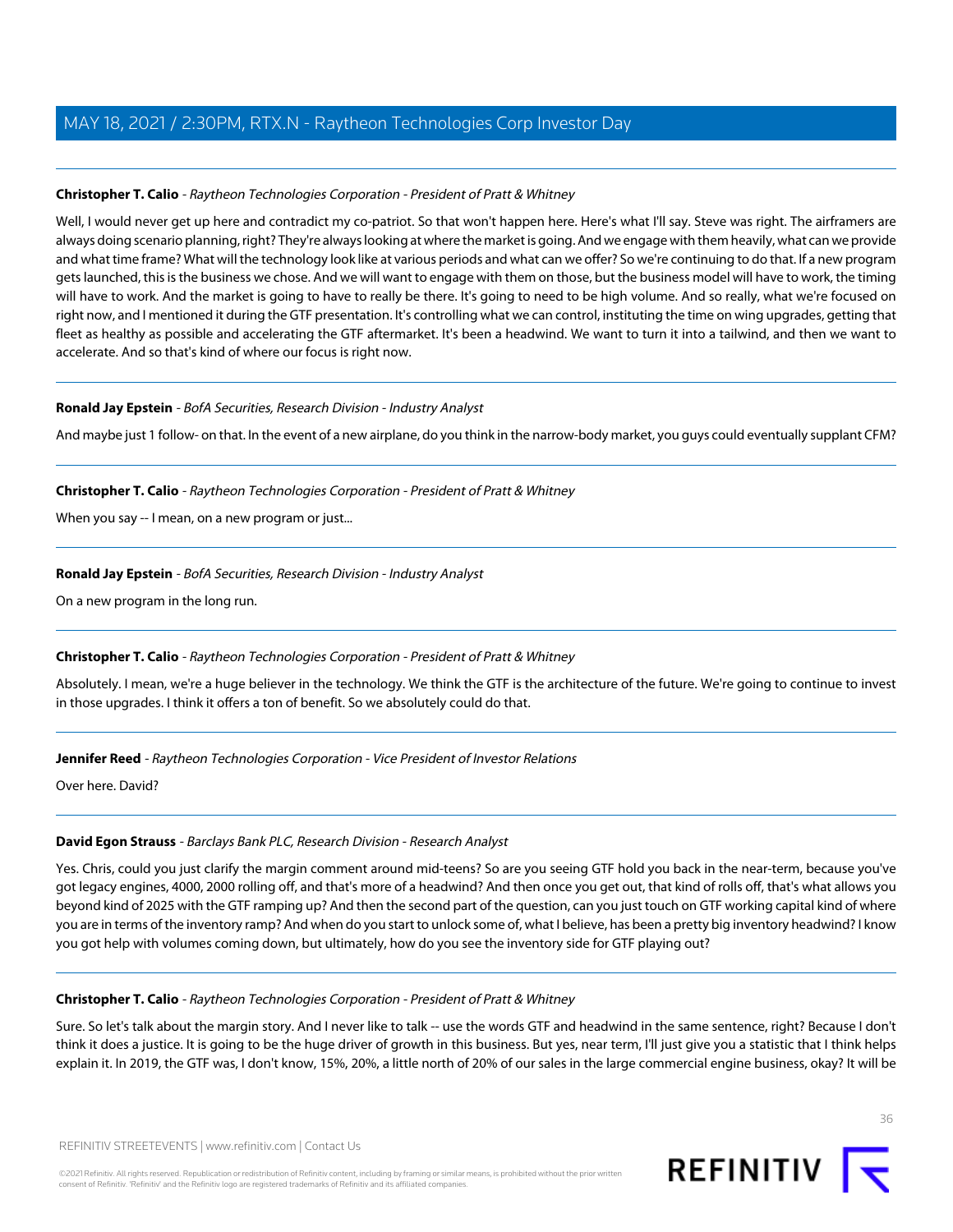close to 60% when we get to 2025, right? So it's displacing V visits and some of the other things, which are higher margin. And so look, continuing to add to the backlog, continuing to have visits and upgrade the fleet. It will serve us well in the long term, back end of this decade. But until then, that mix shift in this business does provide kind of a natural governor.

GTF inventory was your second question? Yes. So look, I think we've done a good job here in 2020 in reducing lead times, working with our supply chain on making sure we're not carrying excess GTF inventory. Now I will tell you that we had to ramp up the inventory story, a, for the actual production ramp; and b, because we had a lot of earlier visits than we thought, right? So we needed to bring in that inventory as well. As these time on wing upgrades take hold, time on wing and the maintenance interval grows, that will recede. So I see it improving on the aftermarket.

On the OE, again, we've got opportunities for improvement there. For sure, it's been a choppy sort of 1.5 years as we've worked to take out demand in MRP. I think we've learned some pretty good lessons, developed some muscles in that area that will serve us well, as we move out -- and as this starts to ramp up and hopefully starts to get steady in the sort of the mid part of this decade in terms of volumes.

### **Jennifer Reed** - Raytheon Technologies Corporation - Vice President of Investor Relations

Great. Chris, let's take 1 online, if you don't mind? This comes from Sheila from Jefferies. Hi, Chris. If we look at Pratt's incrementals in the 25% range, how do we think about the drop-through aftermarket and OE mix headwinds or tailwinds and the drop-through from military?

### **Christopher T. Calio** - Raytheon Technologies Corporation - President of Pratt & Whitney

Sheila, yes, you're right. You heard Neil talk about decrementals for Q1 in that 37%, 38% range. Q2 to Q4 incrementals in that 25% range. And that's on the back of strong drop-through in the legacy aftermarket, strong drop-through in military, and then our cost actions really sort of playing through. When I think about it beyond '21, I could see incrementals sustaining in the low 20s, maybe some acceleration there towards the end.

### <span id="page-36-0"></span>**Jennifer Reed** - Raytheon Technologies Corporation - Vice President of Investor Relations

Great. Can we get Matt? Is that possible?

### **Matthew Carl Akers** - Wells Fargo Securities, LLC, Research Division - Senior Equity Analyst

Matt Akers from Wells Fargo. I guess just going back to GTF. Could you -- is it possible to say how big the negative engine margin at this point? And how that will trend over the next couple of years as production volumes ramp up and maybe you sort of work down the learning curve at the same time? And then I guess the other question is kind of what are you seeing now in terms of shop visits? I think obviously, a lot of -- on the large commercial side, some delays of work during COVID. Is that starting to come back as we get kind of into the summer travel season?

#### **Christopher T. Calio** - Raytheon Technologies Corporation - President of Pratt & Whitney

Yes. So your first question was on GTF negative engine margin. Of course. How could I forget? Negative engine margin. So peak NEM, I think Greg has put a stake in the ground, that it was going to occur a little bit earlier. I think some of the factors that went into that have clearly moved to the right with the pandemic. Again, that's going to depend on airframer production rates. You've seen what I've seen sort of in the news. It's also going to depend on the delivery profile over the next few years. I see us getting to sort of like peak NEM, middle of the decade, 2025-ish is what I would sort of prognosticate today.

Your second question on the GTF was overall large engine shop visits. Sure. So our plan for this year, slight uptick on V. We continue to see strength in the 4000 and 2000, as I mentioned. I think the strength in the 4000 and 2000, as I said, remains pretty durable. I think cargo is going to continue to be a large part of that story. People are talking to us about what will it take to extend the life, people setting up shop visits because they want to send these out -- or keep these out for the next 5, 6, 7 years. So that's good.

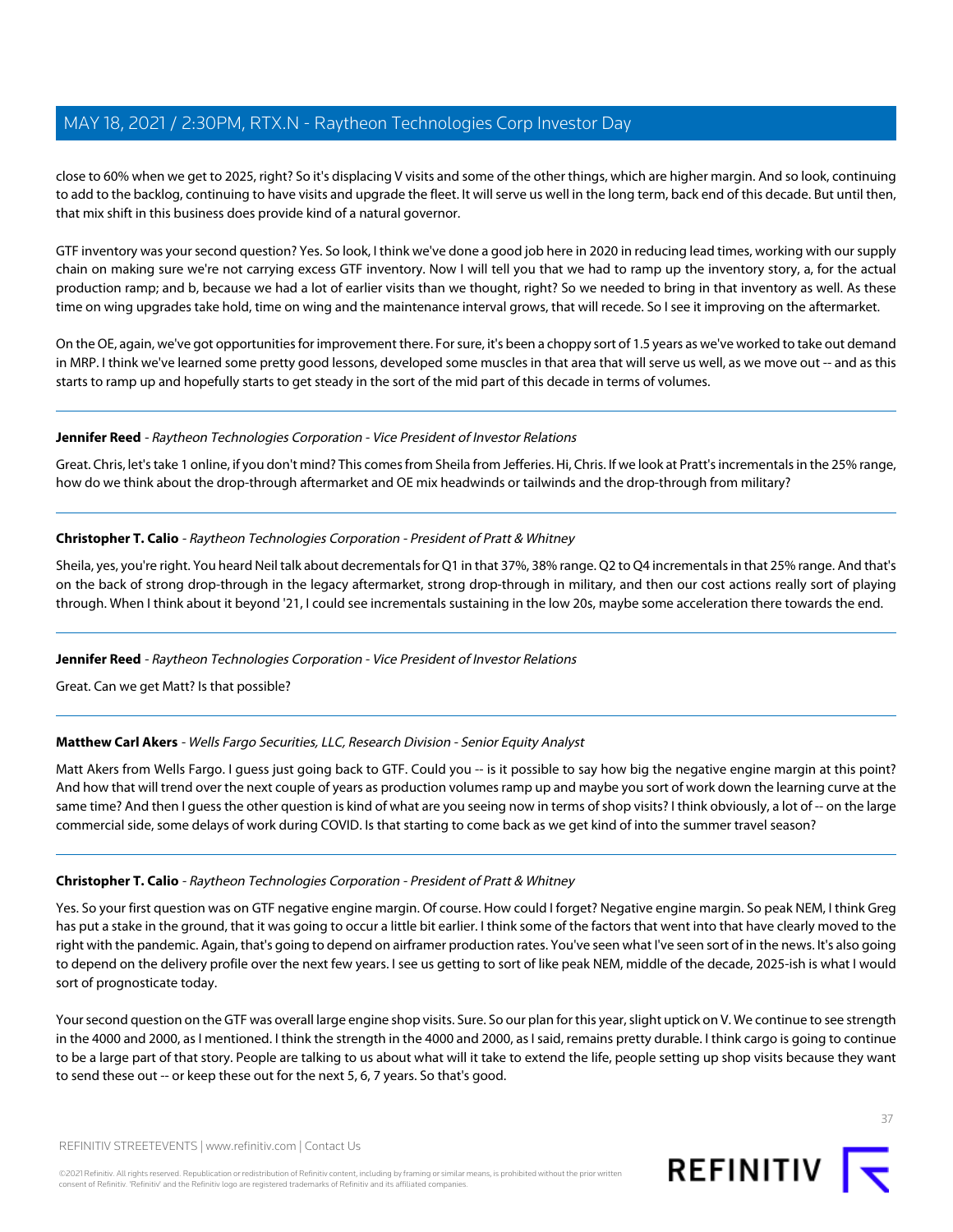V2500. Again, we're in that 500, 550 sort of shop visit range this year. We see a 50% increase through 2025. We're going to push to try to get it back to 1,000. You may have heard a few years ago, it was going to be 1,000 shop visits a year for the next 7 years. Pandemic obviously has done a little bit of an impact there. But we're going to try to push to get back to that number. But right now, we see it as more of a 50% increase by the end of this plan period.

#### **Jennifer Reed** - Raytheon Technologies Corporation - Vice President of Investor Relations

Yes. Let's take 1 more question. Cai?

#### **Cai von Rumohr** - Cowen and Company, LLC, Research Division - MD & Senior Research Analyst

Cai von Rumohr from Cowen. Can you update us on the F135. I guess, the Air Force is saying that you guys are behind. They're complaining pretty loudly about \$33,000 per hour, and they've delayed negotiation of Lot 15. What do you -- when do you think you can be back on schedule and when do you see them finalizing Lot 15?

### **Christopher T. Calio** - Raytheon Technologies Corporation - President of Pratt & Whitney

Yes. Well, thanks. Thanks, Cai. The second part first, I won't predict when they'll finalize Lot 15, sort of I'll get myself in trouble doing that. But let me just talk just about deliveries. Thank you for the question, because there's been a lot on that. We were an average of 18 days late to contract on our deliveries last year. But by the end of the year, we had delivered 1 more than we were contracted to do. Now no one here likes an 18-day to contract delay. But in a COVID environment to deliver what we said we were going to deliver, I think, is pretty impressive. Again, '21, we think you've got a number of engines that are ahead delivered at the final assembly line. So we're certainly not holding up Lockheed, believe we'll continue on the improvements that we made last year to try to close that gap on the days late to PO. But I feel good about meeting our production requirements.

Your point on cost, on operating cost, okay. Well, it's not all of us. But again, we are very focused on meeting the cost affordability targets in the program. As I said, on the F119 through usage-based lifing to through part redesign, we brought that cost down substantially. We're going to go take that playbook and apply it to the F135. We know we need to do it in order to protect that program of record.

**Jennifer Reed** - Raytheon Technologies Corporation - Vice President of Investor Relations

<span id="page-37-0"></span>Okay. Thank you, Chris. All right. With that, I'd now like to welcome Neil Mitchill, our Chief Financial Officer.

### **PRESENTATION**

#### **Neil G. Mitchill** - Raytheon Technologies Corporation - CFO

Great videos today, aren't they? Welcome, nice to be here with you all today. We're going to try to wrap things up soon. I'm going to try to pull together everything you heard from all your presidents today and Mike and Greg's opening remarks and tell you a little bit about what that means for us financially, both in the near term, as you've heard everyone reaffirm our 2021 outlook today, as well as over the next 5 years.

But before I do that, I do want to take a quick look back at what we've accomplished since the merger. And I think it's set it up very nicely for what we see over the next 5 years. So just quickly, clearly, you've heard today, 2020 was a really challenging year. But at RTX, we got on that very quickly. We took some very aggressive and decisive actions. We made some difficult decisions. Some of it was timing, as you've heard everyone talk about today, we did delay a little bit at E&D, about \$500 million. We saved about \$500 million in discretionary spending as well. We also saved about \$1



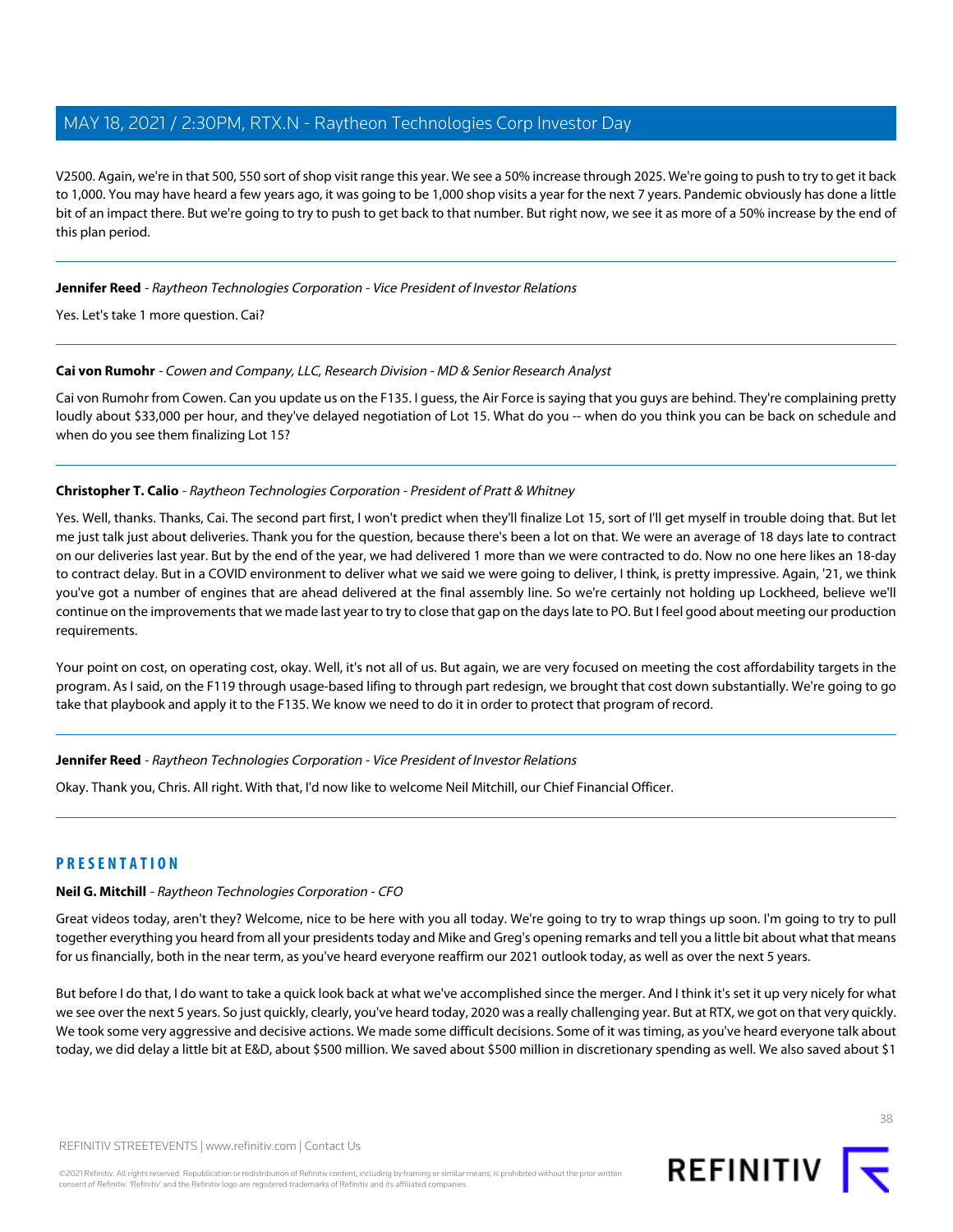billion on employee-related actions. Some of that is temporary, but some of it is permanent, and I'll talk a little bit about that in a few minutes. But all difficult, but necessary actions, positioning us to emerge stronger as we come through the pandemic.

Those cost savings, combined with disciplined inventory management, where we saved about \$1.2 billion in cash last year, just from managing our inventory better, \$800 million of deferred CapEx combined to get almost \$5 billion worth of cash conservation. So really good exercise last year positioned us well, enabled us to deliver \$2.3 billion of cash, and that was after prefunding our pension plans by \$800 million. So good cash performance last year.

We've talked a lot today. You've heard Mike talk about merger synergies. You heard all the business unit presidents talk about that. I feel really good about the \$1.3 billion of synergies that we have today. We've got great plans in place, very detailed actions. And frankly, as Greg said, on the earnings call about a month ago, we're probably not done there yet either. So very good work there, positioning us well. We'll have almost 800 -north of \$800 million of those savings in the bank even as we exit 2021.

Portfolio actions, you've heard us talk about it. Strengthened our balance sheet. We put a little over \$1 billion in the bank this year, closing the Forcepoint transaction. So we'll have more opportunities to do that, as Greg alluded to early on today.

And I think really importantly, we committed to returning a lot of cash to shareowners. And even in the midst of the pandemic, we preserved our dividend. Not a lot of companies can say that. So very proud to say that we're able to do that through the pandemic. Not only do that, but just recently, we increased our dividend by over 7%, and we'll be doing more of that as earnings grow in the future. To date, we've returned almost \$3.2 billion to shareowners. We've resumed our share buyback in the first quarter, having completed about \$375 million. And we took our target up as well to \$2 billion of buyback for this year. So also in a good position.

All of that creating a lot of flexibility. Our balance sheet is very robust. We ended the quarter with almost \$9 billion of cash, so puts us in a great position. So a challenging year, but a very strong finish.

So now let me kind of transition and talk about how we see the top line. Again, you heard all the business unit presidents today talk about the key drivers to the top line. We're really well positioned. We've got nearly \$150 billion backlog today. And as you saw and heard, many of our key technologies are well aligned with the National Defense Strategy, with our customers' priorities, and are differentiated. So I feel really good about the backlog that we have and the ability to deliver on this kind of sales growth over the next 5 years.

So to put some numbers to it, you can see over the next 5 years, we see our top line growing on a cumulative -- on a CAGR basis of 6% to 7%. In the near term, the commercial aero recovery is going to be a key driver of that, no doubt about it. The large installed base, as airlines get back up in the air. That's going to come with very strong sales. We'll talk about profit in a minute.

Defense backlog execution. You heard us talk about it today. Clearly, a lot of stuff in the pipeline already, and execution is key. And you heard our presidents talk about their focus on making sure that we execute on that backlog, so we can deliver to our customers. So that's the near term. A little bit longer, as Greg talked about earlier today as well, we see the top line continuing to grow, even after we get to 2019 levels at the end of 2023 and through 2024. History says that RPMs will continue to grow in that 5% to 6% range annually. And we still see that the underlying macroeconomic factors that drive that demand, they're still here. So once people get back to traveling, heard Chris talk about cargo, I think all of those factors remain in place and position us for even longer-term growth.

Next-gen technology is really important. That will be a key driver on the development side, as you heard on the defense side as well today. And those things will just add to the top line as we go. And then revenue synergies. What I would say about revenue synergies is very little of what we talked about today actually hits in the 5-year period. And so if we're able to be successful on a number of those pursuits, that will be upside to the numbers that we're talking about and certainly will drive even longer-term goal -- revenue rather in the next half of the decade. So as the top line accelerates through the recovery, which I'm confident that it will, we're going to continue to execute on our cost initiatives.

So let me spend a couple of minutes on operating profit. Over the next 5 years, we'll see the segment operating profit grow on an 18% to 20% CAGR basis, a huge amount of incremental profit coming through, largely on volume but also on cost. And that will translate to 550 to 650 basis

39

REFINITIV STREETEVENTS | [www.refinitiv.com](https://www.refinitiv.com/) | [Contact Us](https://www.refinitiv.com/en/contact-us)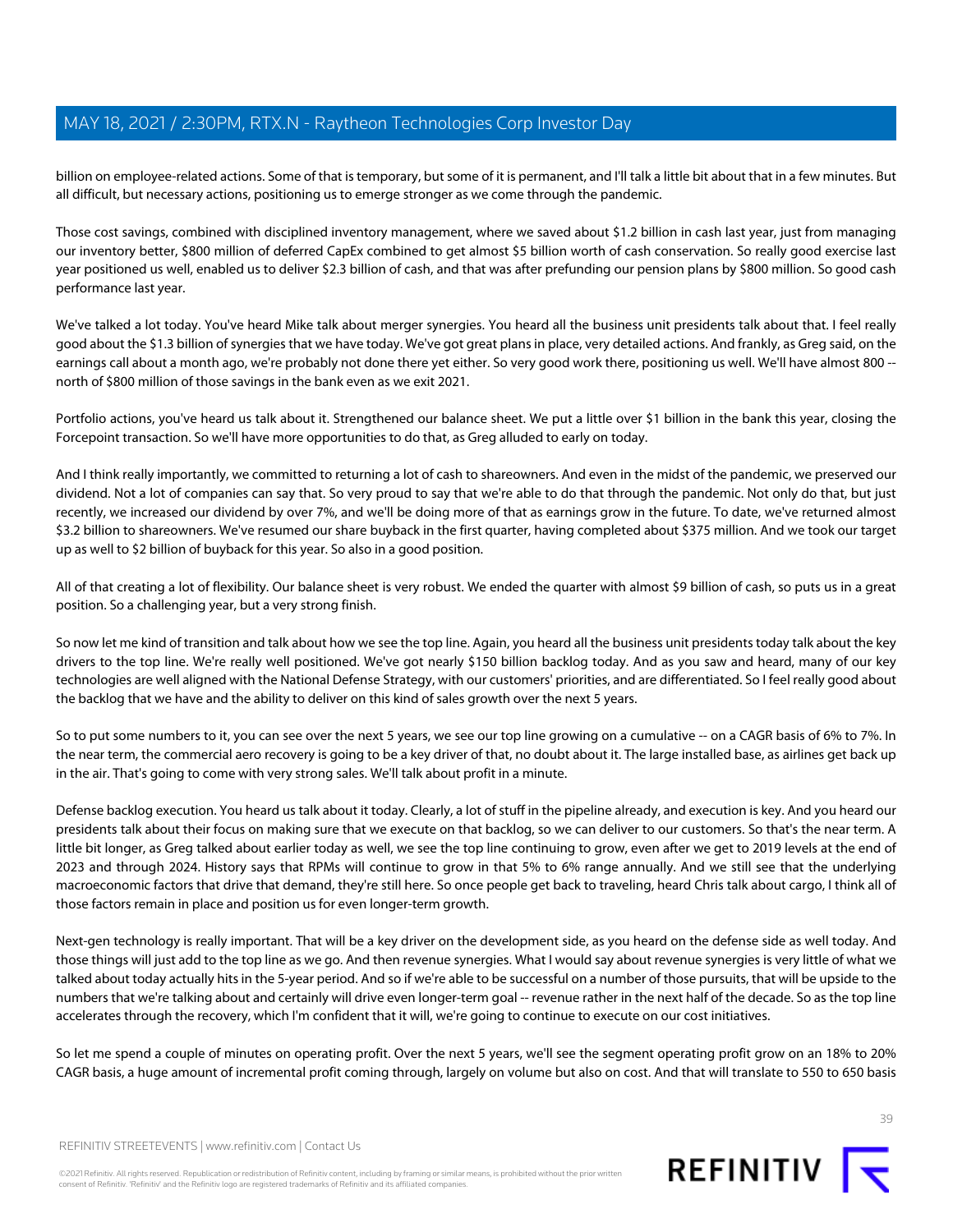points of margin expansion over that time period. So we'll get back into that near 14% margin by the time we get to 2025. So in addition to the volume, in addition to the drop-through of the synergies and execution on the backload -- backlog rather, we're going to see productivity. We're laser-focused on driving productivity. We're going to put core to work in our factories and our back offices. So across the entire company.

So let me spend a couple of minutes on cost reduction. It's been a huge topic with all of our investors. All of you are very interested in it. And we've got a number of initiatives. So I've tried to summarize them all together here into 1 chart. You can see we've got over \$5 billion of cost reduction that we plan to drive on a gross basis by 2025. Now we get the question a lot, how much of that is going to drop through. So I have a chart in the backup that you can take a look at that kind of walks from the \$5 billion down to about \$2 billion, which is what we think will drop through by the time 2025 comes around. And let me explain why. \$2 billion of the \$5 billion will kind of just get passed back to our government customer, because we have a lot of government contracting and over this period of time, we'll get to realize some of that cost for ourselves, but as we reprice contracts in the future, we'll be able to give that back to our customers. And that's a good thing. It makes us more competitive, and it makes our products more attractive to our customers. It makes their dollars go a little bit further. So that's a big piece of it.

There's also some other headwinds that we have to deal with. This is why we do base cost reduction every single day, because we've got wage and other product inflation ahead of us. So you'll see some of that get chewed up by that, as well as some other customer concessions that we've agreed to over the last several years, that will bring that down to about a net \$2 billion, but we're not done. There's plenty more to do on cost reduction. And we'll get to talking more about that as the pipeline of projects matures over time.

So accelerating top line growth, coupled with this margin expansion, is going to clearly result in a significant ramp in our cash flow. So as you look at free cash flow, let me just pause for a second here to make sure you can see what we're doing. We've been talking a lot about getting back to \$8 billion to \$9 billion of free cash flow when we get back to 2019 levels of air travel. And we absolutely will do that. And as we've talked about today, we think that's going to happen by the end of 2023. So when you get into 2024, you'll see that \$8 billion to \$9 billion of free cash flow. But as you look out a little further, another year, we see free cash flow above \$10 billion. And that's after investing \$6 billion of our own money between E&D and CapEx. So that we make sure that we prioritize those key technologies and the differentiators that we bring to our customers, so that we can keep the long-term sustainable, profitable growth of this company alive. We do not want to starve the business over the next 5 years.

Because we've talked a lot today about next-generation platforms, what we really want to do is be platform-agnostic and have these technology insertions and be able to capitalize on retrofits and upgrades and things that keep the fleet flying and keep our war fighters with the greatest technology they can have in their hands. So a lot of cash is going to be delivered over the next 5 years. Again, we see north of \$10 billion, and it will grow beyond then. We're not going to get too far ahead of ourselves today, but I do see a lot of growth potential in our free cash flow.

So what are we going to do with all that cash? So we're going to prioritize 3 areas. I already talked about investing in growth and innovation. Clearly, R&D, CapEx, we need to make smart investments. We have a very disciplined process here at RTX to make sure that all those great ideas that you heard about earlier today go through a rigorous process to make sure they're aligned with our strategy, they're aligned with our customers and they have the right paybacks, and they generate the right returns. We'll go through a very rigorous process here. They come up through me, through Greg, up to our Board, depending on the various sizes. So I'm confident that we'll be able to allocate those resources to the highest return areas.

Most importantly, we're going to return that cash to shareholders. So I talked a minute ago about sustaining and growing the dividend. As earnings grow, it's our intention to grow the dividend. So you can count on that. And today, I feel confident in saying that instead of just \$18 billion to \$20 billion of cash return in the first 4 years, we're now seeing \$20 billion-plus of capital return to shareholders in the 4 years following the merger. So as we've talked about, about \$12 billion of that will come from dividends and \$8 billion from share buyback. So feel very good about that today. Of course, as you get into the latter part of '24 and '25, there will be more cash. And that cash will allow us to be very flexible in our balance sheet, maintain our investment-grade credit rating. We can use that cash for additional share buyback, debt repayment, bolt-on M&A to support the technology we have and other important investments that we see coming in the next several years.

So again, really strong, very confident about the top line that's going to expand, both in absolute dollars, our gross margins, significant margin expansion as a percentage of sales and generate a robust amount of free cash flow.



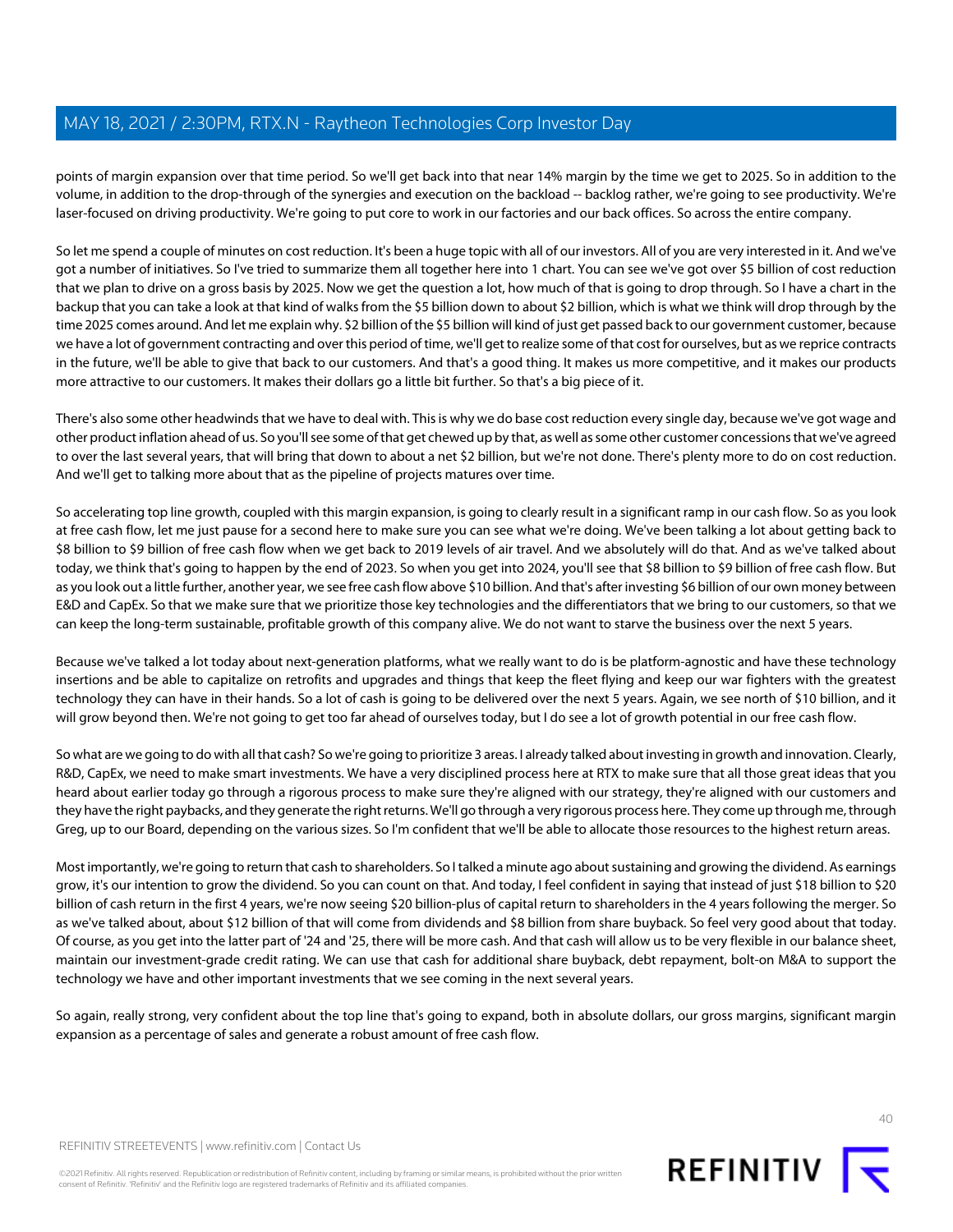So let me pivot a little bit here and just talk about our 2021 expectations. So as you've heard from each of the businesses today, no change to our 2021 outlook. We're just about 1 quarter and a month into the year. And as we talked about a month ago, there's still a few things we're monitoring. We're expecting a significant ramp in the back half of the year. And we want to make sure that we balance all of those, the international travel, the pace of the vaccine rollout and a number of other factors, but no change today.

Sales, we see still strong between \$63.9 billion and \$65.4 billion. We already took the bottom end of the range up by \$500 million. That will give us organic sales in the range of 1% to 3% for the year. Q1 was obviously a very challenging year. That's the last quarter of -- not a challenging year, a challenging quarter, very challenging quarter compare, but it's the last one. It will get considerably easier going forward. For the last 3 quarters of the year, we see organic sales between 7% and 10% growing.

On the adjusted EPS front, we now see a range of \$3.50 to \$3.70. Again, we just raised the low end of that range about a month ago by \$0.10. Still see free cash flow of about \$4.5 billion, following a pretty good start to the year. I'm not going to declare a victory yet. We have ways to go. But again, as I mentioned earlier, that allowed us to take up the share repo commitment by \$500 million.

So with that, let me just reaffirm, really solid outlook for RTX financially. The backlog is robust. Our margins are going to expand, and we'll be able to generate billions of dollars of free cash flow over the next 5 years.

So with that, Greg, I'm going to invite you back to the stage to wrap things up, and then we can get into Q&A.

### **Gregory J. Hayes** - Raytheon Technologies Corporation - CEO

Thank you, Neil. So I'm reminded back in December of 2014, right, shortly after I took over as CEO at UTC, I stood in front of the investors in New York, and I said that I was going to be the activist in the stock. And it's been a hell of a 6-year period. I think we have done a lot of things that were very difficult to do. I think we've taken that to heart and tried to do with the things that were right for the business to create shareowner value across all the businesses. I would tell you, as I stand here today, if I was an activist, I would say, now, you've got the portfolio. Now you've got to make it work, which means you've got to find these revenue synergies. You've got to drive operational efficiencies. You have to transform the operations. And I would tell you that each and every one of the presidents here, I think, is absolutely committed, as is the staff, to doing exactly that. We have to transform this business digitally. We have to take structural cost out, but we can do it. We've got the franchises. We've got great markets. We've got differentiating technology.

So I would just tell you, I am highly confident in these numbers that Neil just shared with you, and I think we can do better. But we'll only do better if we continue to, I would say, heed the words of an old boss of mine, who had a way of motivating people. His favorite saying was, why don't you save us both some time and do what your successor would do? So what I'm telling you is we're going to do those hard things, right? That is our job up here. That's why we have such a great team, because they know what has to be done.

So with that, thank you for showing up today in person. I know this was a hardship for many of you, but it's great to actually see everybody. So Jennifer, why don't you come up, we'll take a few questions.

### **QUESTIONS AND ANSWERS**

**Jennifer Reed** - Raytheon Technologies Corporation - Vice President of Investor Relations

All right. Let's take our first one from Carter.

#### **Carter Copeland** - Melius Research LLC - Founding Partner, President and Research Analyst of Aerospace and Defense

Greg, Harry Stonecipher had a way with words, didn't he?

REFINITIV STREETEVENTS | [www.refinitiv.com](https://www.refinitiv.com/) | [Contact Us](https://www.refinitiv.com/en/contact-us)

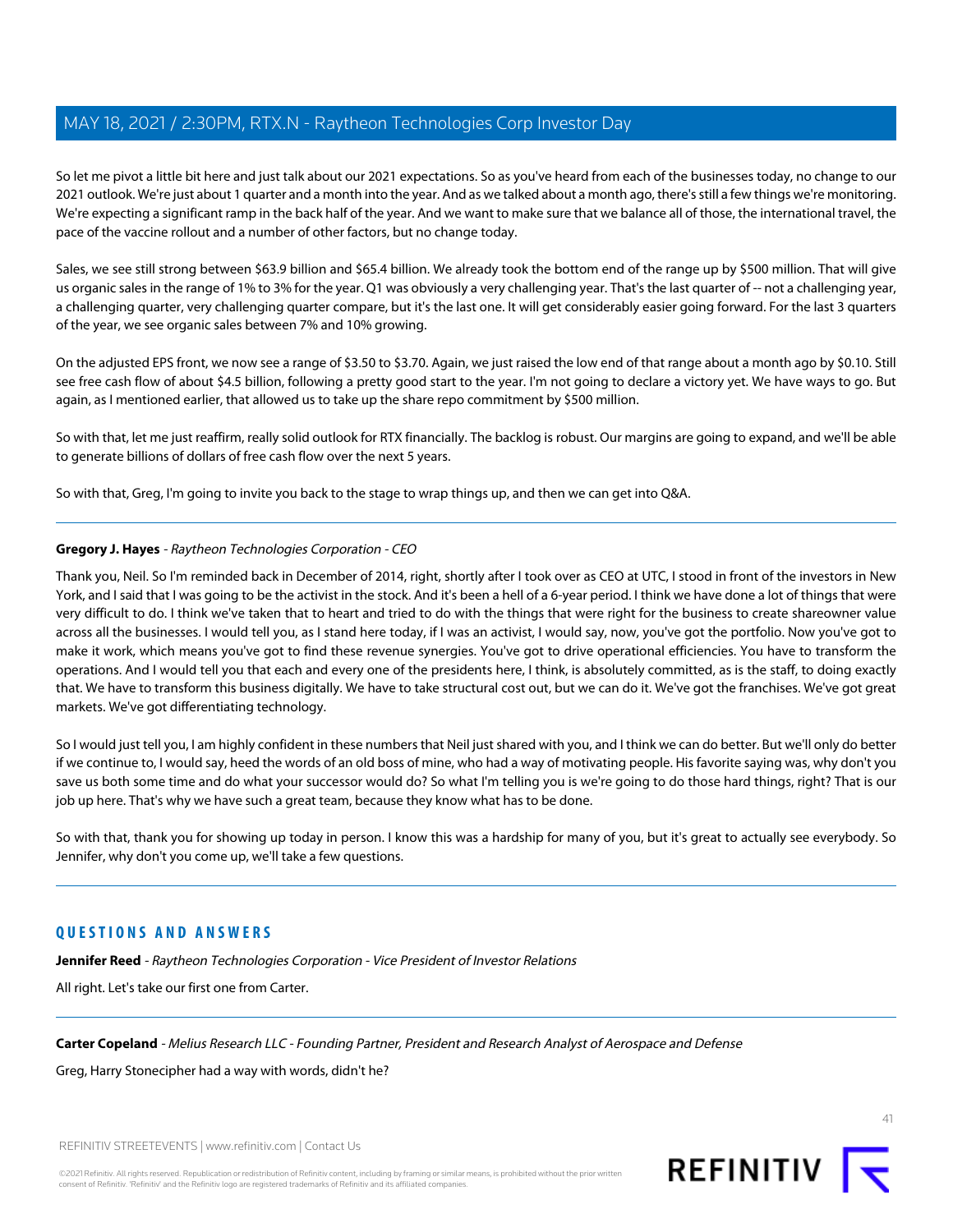### **Gregory J. Hayes** - Raytheon Technologies Corporation - CEO

Gotta love, Harry.

### **Carter Copeland** - Melius Research LLC - Founding Partner, President and Research Analyst of Aerospace and Defense

Neil, maybe my math is off, but I'm just going through your numbers, trying to bridge. When you look to that 2025 free cash flow number and the lower CAS, net of pension contributions and the \$3 billion of CapEx and just the incremental EBIT that's outlined by each of the segment plans, it sort of implies quite a bit of working capital improvement between here and there. Maybe you can help us bridge where that comes from, how we should think about it, just as we try to put the numbers together?

### **Neil G. Mitchill** - Raytheon Technologies Corporation - CFO

Sure. Yes. So let me try to walk from 2020 to 2025. So over that period, you'll see operating profit at the segment level, increase in the neighborhood of \$7.3 billion or so. You'll also see a headwind, as you pointed out, of pension about \$450 million or so. That does, I'd say, higher operating tax -cash tax will be offset by some savings at corporate over that period. So we've got some investments we're making today that when you get out into 2025, are not there. So those sort of net -- and you're right, the rest is working capital. I didn't comment on it, but if you look at your Pratt and Collins inventory turns today, those are in the neighborhood of 3, 3.5, somewhere between there today. We're targeting an improvement of 1 point to 1.5 points of turns there by 2025. So you'll see, I think, some real velocity improvement on the working capital front, as you're kind of going from 2020 to where we get to in 2025. We'll be managing payables, as we always do, collections as well, but I think our real opportunity does lie in the commercial aerospace inventory area.

### **Jennifer Reed** - Raytheon Technologies Corporation - Vice President of Investor Relations

Let me take Noah.

### **Noah Poponak** - Goldman Sachs Group, Inc., Research Division - Equity Analyst

Similar question, Neil. I think the margin -- the segment margin guidance for 2025 while up a lot from 2020 is pretty similar margins to 2019 or pre pandemic, and that's despite the revenue guidance being about 20% higher. And then just a ton of discussion today on operational improvements and a pretty big cost out number. So how do I square similar margins with better revenue and a lot of cost out?

### **Neil G. Mitchill** - Raytheon Technologies Corporation - CFO

Good question. So you got to start, let's ground ourselves in 2019. About 13.6%, about 40 basis points of that performance in 2019, I'd split it evenly between some of the defense businesses that we sold at Collins, as a result of the merger. So that brings it down a little bit, and the ADS-B mandate that we talked a lot about in 2019, and as we headed into the start of 2020, and then stopped talking about it, because it was dwarfed by the pandemic impact. So if you take about 40 basis points, your base is about 13.2 points of margin is kind of what I see the base as.

If you go to 2025, you'll see us in that 13.9%. About 200 basis points of improvement comes from the cost reduction that I talked about, the net cost reduction. Remember, about \$300 million of the \$2 billion net cost reduction had already happened in 2019. So it's about \$1.7 billion. And the offset to that is largely mix. So you heard Chris Calio talk a lot today about the OE aftermarket mix of GTF. So that becomes a headwind. And also, you have some of our lower-margin businesses growing at a faster rate than our higher-margin businesses between '19 and '25. And so if you put all that together, you'll see about 150 basis points of mix headwind, and you'll see a remainder of about 20 basis of kind of, what I'll call, operational productivity improvement that comes from across all of our businesses, just generating more productivity in the factories.

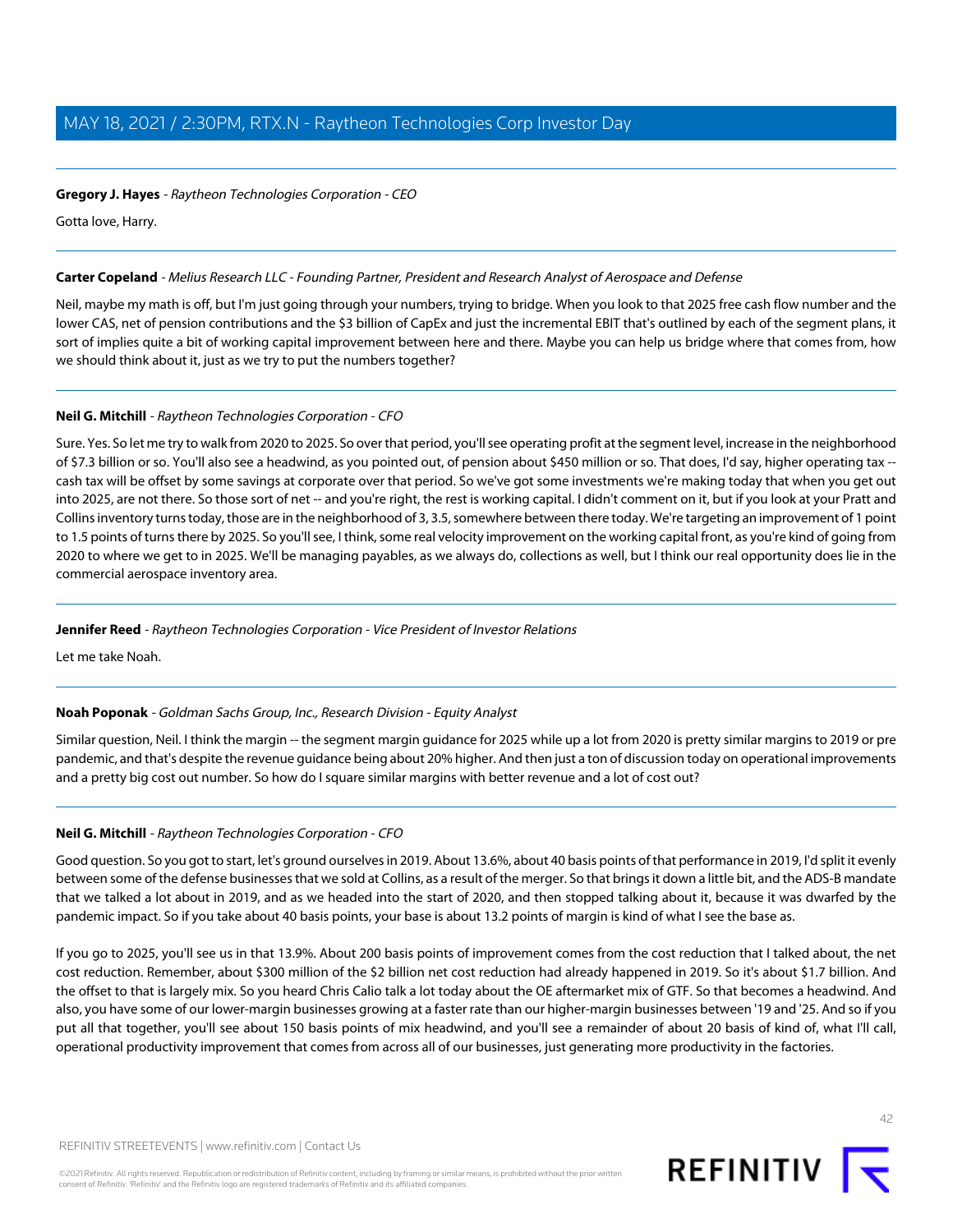### **Noah Poponak** - Goldman Sachs Group, Inc., Research Division - Equity Analyst

Okay. And if I could just ask 1 follow-up a layer down within that. With GTF profitability, I had always thought of it as OE versus aftermarket, having very different margins. It sounded like from Chris' discussion that the aftermarket margins will be maybe lower than I was thinking with favorable terms for new customers and early shop visits and things like that, and that then accelerate significantly further out into the future. Is that correct? And is that part of the overall margin?

### **Neil G. Mitchill** - Raytheon Technologies Corporation - CFO

So I think what I would say is that in the near term, you have a different mix of customers, right? So as Chris talked about, we have some of the launch customers, they got better pricing. But as you get further out beyond 2025, I see the GTF aftermarket margins being at/or near what the V2500 is today. It's really -- the V is at a different point in its life today, right? It's a relatively young fleet, but it's coming in for its second shop visit, in some cases. Those are heavy with LLPs. And those drive a different kind of margin profile. You've got a lot of these GTF contracts that are under power-by-the-hour contracts, and they drive a little bit lower margin in the near term. But very confident that as those engines get to the second shop visits of their lives, they will carry the same kinds of margins that we enjoy today in the legacy fleet.

### **Jennifer Reed** - Raytheon Technologies Corporation - Vice President of Investor Relations

We have 1 from Myles.

### **Myles Alexander Walton** - UBS Investment Bank, Research Division - MD & Senior Analyst

Greg, can I ask you a question around the portfolio, now that it's a combined one of the largest, if not the largest, aerospace systems and defense company in the world? You've got a third player in the aerospace industry emerging in China over the next decade, you're a defense company in the U.S. How do you go to market on the third leg of the triopoly when you are a strategic adversary?

### **Gregory J. Hayes** - Raytheon Technologies Corporation - CEO

Yes, that is a great question, Myles. And I think it was one of the things when Dr. Kennedy and I were first talking about the merger. One of the things that we insisted on was that we keep the brand identities of Pratt & Whitney and Collins Aerospace separate, so that when Chris or Steve goes to Beijing or Shanghai to visit AVIC or COMAC, they're coming as Collins Aerospace or Pratt & Whitney. Recognizing, we've always been in the defense business, right? Even at UTC, we were a defense business with commercial businesses.

So I think we respect the fact that there is -- the Chinese commercial aerospace market is the fastest-growing in the world. And we have to play there. We have thousands of employees there. They are key parts of our commercial supply chain. And so we're going to continue to engage with COMAC and AVIC and the Chinese operators, I think, as we should as a commercial aerospace business. And so we're just going to try and make sure that we maintain that kind of wall between Raytheon Technologies and our commercial assets.

### **Myles Alexander Walton** - UBS Investment Bank, Research Division - MD & Senior Analyst

And in the recent landscape last year and going forward in the next 6 months, are you seeing any cooling tides between the China-U.S. relations on the commercial side in particular?

### **Gregory J. Hayes** - Raytheon Technologies Corporation - CEO

I have not -- well, first of all, none of us have traveled over there.

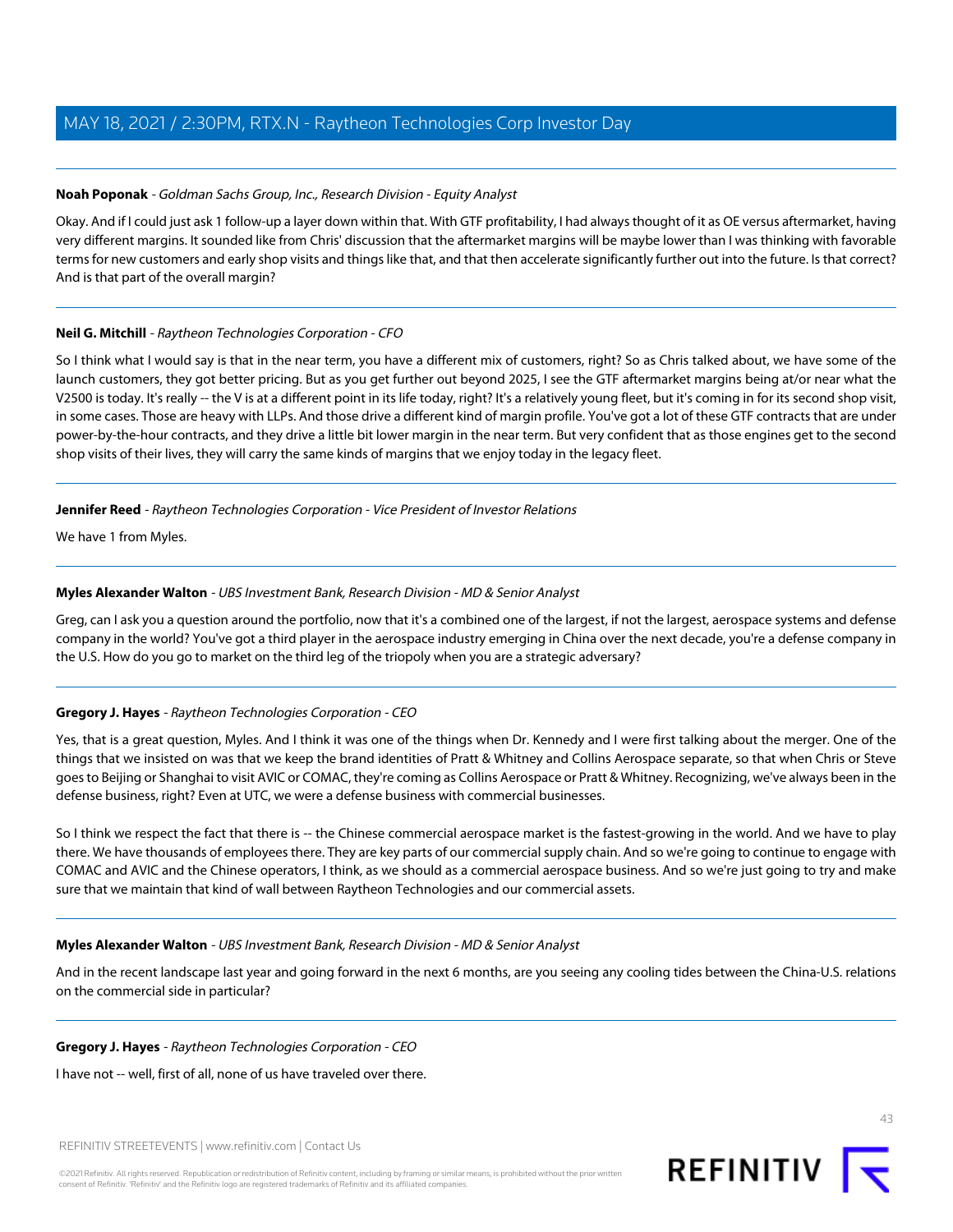#### **Myles Alexander Walton** - UBS Investment Bank, Research Division - MD & Senior Analyst

It's the power of Zoom.

#### **Gregory J. Hayes** - Raytheon Technologies Corporation - CEO

I don't think I've done at Zoom with anybody in China. I might throw that to Steve or to Chris, I don't know if you guys have seen any issues since the merger in terms of -- or pull back by our Chinese partners?

### **Christopher T. Calio** - Raytheon Technologies Corporation - President of Pratt & Whitney

No, I would -- you said it well, Greg, I think our customers have had questions. We've explained it the way Greg has done it. They want us to focus on improving our product, bringing costs down and being as competitive as we can in the market. And so that's what I've seen over this last, we'll call it, 14 months or so.

#### **Gregory J. Hayes** - Raytheon Technologies Corporation - CEO

Go ahead, Steve?

#### **Stephen J. Timm** - Raytheon Technologies Corporation - President of Collins Aerospace

Yes, I would agree with that. The only thing I would add to that is, I would say, in meeting with COMAC and others, they're concerned about source of supply, largely from recent licensing types of concerns from geological perspective. So we continue to obviously follow the guidance, but as we can, we'll continue to support the programs.

### **Jennifer Reed** - Raytheon Technologies Corporation - Vice President of Investor Relations

Okay. Can we take questions from Kristine?

### **Kristine Tan Liwag** - Morgan Stanley, Research Division - Equity Analyst

Kristine Liwag from Morgan Stanley. When you guys look at the defense portfolio today, it seems like that the increasing capabilities of our adversaries is a common theme across. Is there an opportunity to bring the commercial mindset from Collins and Pratt and invest more in IRAD upfront, so that you could bring forward some of these next-generation solutions and accelerate revenue through 2025, more than you already planned that is?

#### **Gregory J. Hayes** - Raytheon Technologies Corporation - CEO

Yes. I'm not sure I would say more than we've already planned to do, but I think that's exactly the idea here is we need to advance some of these technologies. And Wes touched that, and I think one of the critical ones is some of these directed energy, as we think about the emerging threat from hypersonics from some of these other new threats that have emerged. We have to put our money where our mouth is in terms of trying to put our foot forward to invest in those technologies, just like Raytheon did with LTAMDS. I think we will co-invest in some of these things to get them off the ground. We'll do the same thing, I think, in JADC2, right, this Joint All-Domain Command & Control. We're going out there and help them develop the architecture necessary to deal with that intractable problem of battlefield communication. So I think we're at -- I think we've planned it adequately, but you're exactly right in terms of what we need to do differently.

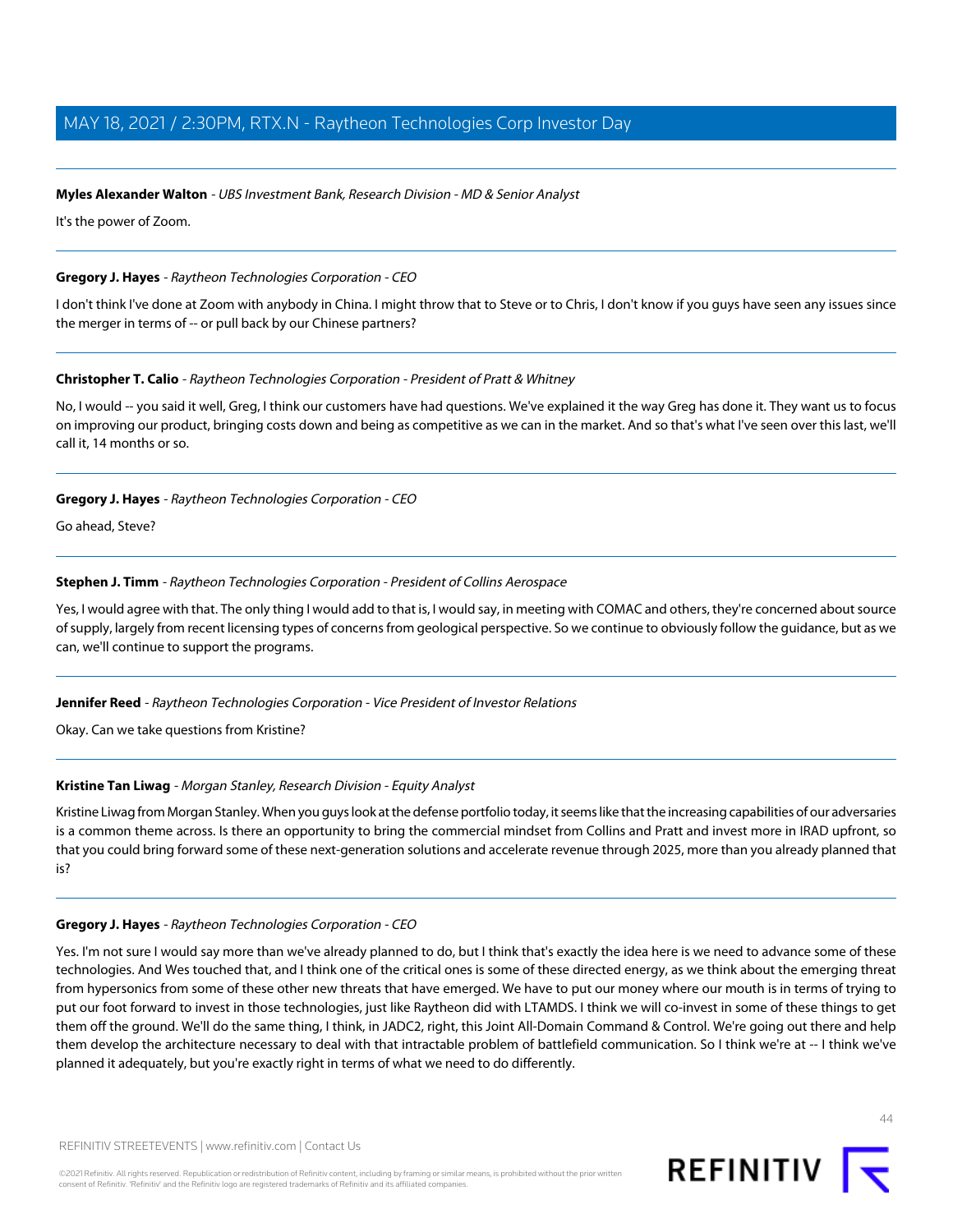#### **Kristine Tan Liwag** - Morgan Stanley, Research Division - Equity Analyst

I see. And a follow-up to that would be, if we start seeing more clarity for the budget beyond fiscal year 2022, and we start seeing the DoD really put more focus on these advanced capabilities. Could we see your IRAD in defense increase to capture more of that?

#### **Gregory J. Hayes** - Raytheon Technologies Corporation - CEO

I think what I would tell you is I believe that we've got a pretty good understanding in terms of what those emerging threats are and what technologies we need to invest in, in the medium-term here. I think as we think about the '23 and out budget, I think the DoD is going to be forced to make some choices in terms of legacy programs versus future programs. And that's why I feel very confident. We have got a really good understanding of the technology necessary between Roy, Wes, Chris, Steve. We have an idea of what needs to get done, and probably where that budget will morph. The good news is we don't have a single program out there that is more than 3% of our total revenue, right? It's not like we've got the JSF as 25% of the foundation. I think some of those old legacy platforms will probably be cut to fund some of this newer technology that's emerging.

#### **Jennifer Reed** - Raytheon Technologies Corporation - Vice President of Investor Relations

Let's take a question online. So Rob from Credit Suisse. Neil, does your '23 to '25 cash flow outlook change if a new aircraft gets launched sooner, rather than later, and a new version of the GTF is selected to power it?

### **Neil G. Mitchill** - Raytheon Technologies Corporation - CFO

It would. I mean, clearly, the outlook we provided today does not contemplate a new centerline engine. However, it does contemplate, as Chris talked about, enhancements to the gear and the geared turbofan engine performance improvements. We do think that is the architecture of the future. It's scalable. So we're confident that we'll keep that technology highly relevant during the 5-year period. But a wholesale new centerline engine is clearly not contemplated in sort of the outlook that we provided today.

### **Gregory J. Hayes** - Raytheon Technologies Corporation - CEO

I think to be very clear, too, I think, and Chris said it very well, the business case has to make sense for a new engine. And if it's not a sole source selection, I think it makes it very, very difficult with the volumes that we're talking about to have any new engine make sense of anything other than a sole source basis. So we're out there, as Chris said, we're going to continue to improve the technology, but we're not going to do anything dumb in terms of investment.

#### **Jennifer Reed** - Raytheon Technologies Corporation - Vice President of Investor Relations

Yes. Let's take one from Ron.

### **Ronald Jay Epstein** - BofA Securities, Research Division - Industry Analyst

There was a lot of talk today about structural cost. Basic question, how do you guys define that? Because structural costs have a funny way of creeping back into the picture when volumes pick up. So I guess I'm asking how can we believe that the structural costs that you're taking out will actually stay out when things come back?

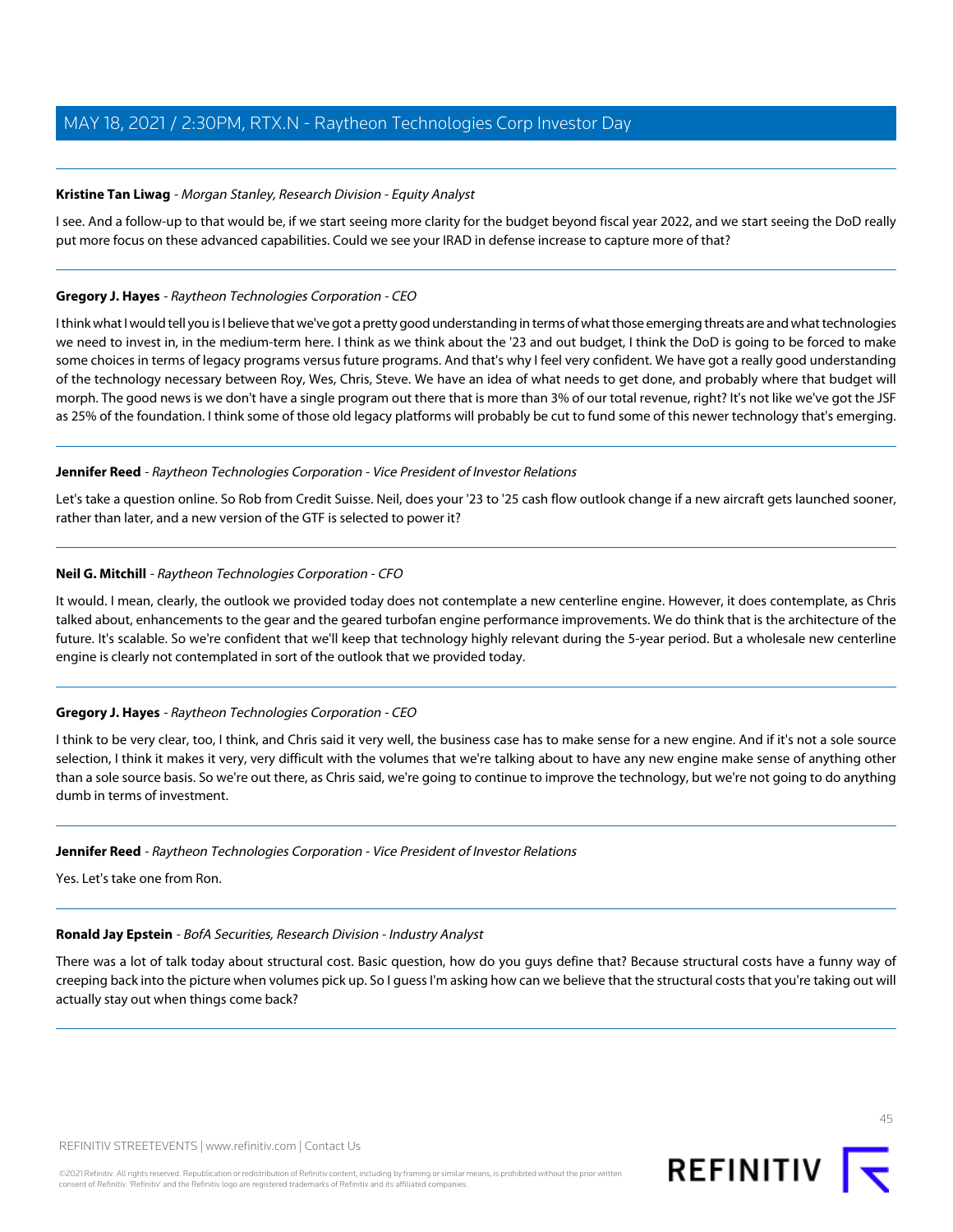### **Gregory J. Hayes** - Raytheon Technologies Corporation - CEO

You start by tearing down the factories after you exit them. I think -- so last year, we took out over \$2 billion of cost. I would say most of that was not structural. There was some indirect that went out with the direct. There was a number of other things that we did with furlough days and pay deferral and all that. None of that is structural. I mean, those things will come back, right? We have to give people raises and all that. The real structural stuff, though, is things where we're centralizing things and eliminating tasks across the business. This -- when Mike talked about zero-based budgeting at corporate. Again, the idea is to shrink down the footprint. But the other thing is, even with office of the future, we're trying to take out 8 million square feet. We've already started to exit those buildings.

We've also got 178 factories, I think, Mike, is that right? Something like that. We've got to exit that footprint as well. We've got to get out of high cost, we got to go to low cost. And again, the only way you get rid of that cost is the bulldozer has to follow you out the door, to take down those monuments. And if you get a chance to tour around some of the East Hartford campus, you'll see we've done exactly that as we have exited some locations here, and there's more to come.

#### **Jennifer Reed** - Raytheon Technologies Corporation - Vice President of Investor Relations

Can we take George in the back?

### **George D. Shapiro** - Shapiro Research - CEO and Managing Partner

Yes. This is probably for Greg as well as Steve. If you -- Steve, you compare like Honeywell's margin to your margin, obviously, dramatically different. Is that mainly mechanical, interiors? And then the question for you, Greg, is there stuff in there that such a low margin, it makes sense to try and get rid of to be somewhat more competitive where -- as to where Honeywell is?

### **Gregory J. Hayes** - Raytheon Technologies Corporation - CEO

Steve, go ahead and take that first part and I'll...?

#### **Stephen J. Timm** - Raytheon Technologies Corporation - President of Collins Aerospace

Sure. Sure. I'll tell you right away, I compare a lot our portfolio to other aerospace companies, including Honeywell. Our composition certainly is different than theirs for a variety of reasons. Think about product mix, more defense, more bizav. But I will tell you the thing that I also look at is from an investment perspective and a cost reduction perspective. We haven't had the privilege of being more than 30 months together. And with 300 locations, like you heard me say, a lot of our focus to go expand margin, which is structural, whoever asked it, is really about footprint reduction, 27 ERPs. That chance to get that infrastructure really tightened up and optimized as 1 of the key drivers -- probably 1 of the differences. So I'll tell you that.

The other is investment. When we win, when I compare investment, we're investing pretty well now even after those recent wins, and we're about that 5% of sales is the way I think about our investment. I don't see us going below that, even as we go forward here to stay competitive. Those are those key differences, I would say, look into, and you'll understand where some of that gap is as we go forward.

#### **Jennifer Reed** - Raytheon Technologies Corporation - Vice President of Investor Relations

Great. Let's take another one online.



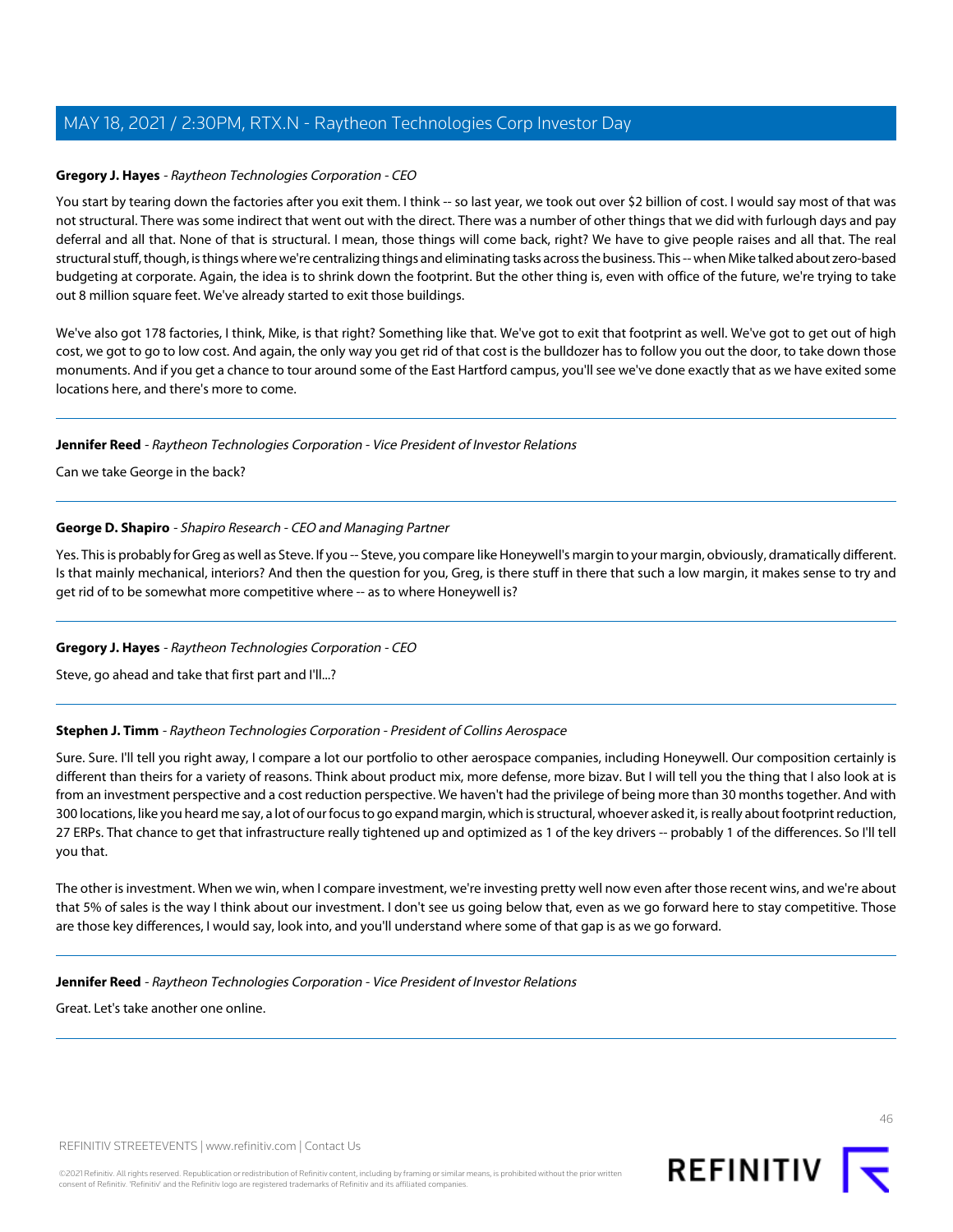### **Gregory J. Hayes** - Raytheon Technologies Corporation - CEO

I'm sorry.

### **George D. Shapiro** - Shapiro Research - CEO and Managing Partner

Is there anything that you'll look at to try and change the portfolio? I mean, does keeping the interiors business makes sense as an example?

#### **Gregory J. Hayes** - Raytheon Technologies Corporation - CEO

Look, I think the interiors business is actually quite a good business, and we've actually seen that business start to pick back up. And look, that every piece of selling galleys is actually a pretty good, selling first-class seats, it's a pretty good business, right? I think, again, right now, that business suffers, because there's no long-haul business out there. But given the lead times, we're starting to already see a pickup there.

There's some other, I would say, structurally lower-margin businesses within Steve's portfolio that we're talking about. Whether or not that fits, this is not the year to be disposing of those types of assets. But I think, clearly, if we don't see a path to keeping those businesses moving up in the attractiveness standpoint, we may look to divest of a few things over the next couple of years.

#### **Jennifer Reed** - Raytheon Technologies Corporation - Vice President of Investor Relations

Okay. So online, Sheila from Jefferies. How come Collins implied incrementals are 20% lower than Pratt, which is a bit surprising? Why are Collins implied margins only 20% in 2025 versus peers at the levels today? What is the mix drag?

### **Neil G. Mitchill** - Raytheon Technologies Corporation - CFO

So yes, thanks, Sheila. I wish you were here, but we'll get you next time. So on the incremental question, I think I just want to check the math a little bit here. As I look out over the next 5 years, Collins' incrementals, on average, will be north of 40%. They will ramp up over the 5-year period, so they'll become higher and higher as you go from '22 to '23 to '24, '25, but we should see north of 40% incrementals at Collins. And while we're talking about that, I'd say Pratt would be about half of that. So again, as Chris said earlier, we'll see pretty strong incrementals at Pratt & Whitney as well. Of course, they've got a different mix there, because the negative engine margin will be ramping during that period as well. So hopefully, that clarifies that for you and everyone else.

### **Jennifer Reed** - Raytheon Technologies Corporation - Vice President of Investor Relations

Okay. Last question, Peter?

### **Peter J. Arment** - Robert W. Baird & Co. Incorporated, Research Division - Senior Research Analyst

Peter Arment from Baird. Neil, maybe you can just wrap it up here, because there's a lot of questions on free cash. So what do you kind of characterize as maybe the biggest risk to kind of pathway that you described? I mean, is it just the commercial recovery? Or -- because it seems like you have a line of sight on costs and the working capital management. Maybe you could just wrap it up with that.

#### **Neil G. Mitchill** - Raytheon Technologies Corporation - CFO

Yes, absolutely. I think as you look at that path, about 80% of that profit growth comes from the commercial businesses. We're saying that we get back to 2019 levels at the end of '23. So that puts '24 sort of on a full year, at least as high as 2019. If that were to shift for some reason, then that would be a risk, but it seems far enough out, Peter, that, that risk is not very high at this point. So I feel pretty good about the '25 number. Now